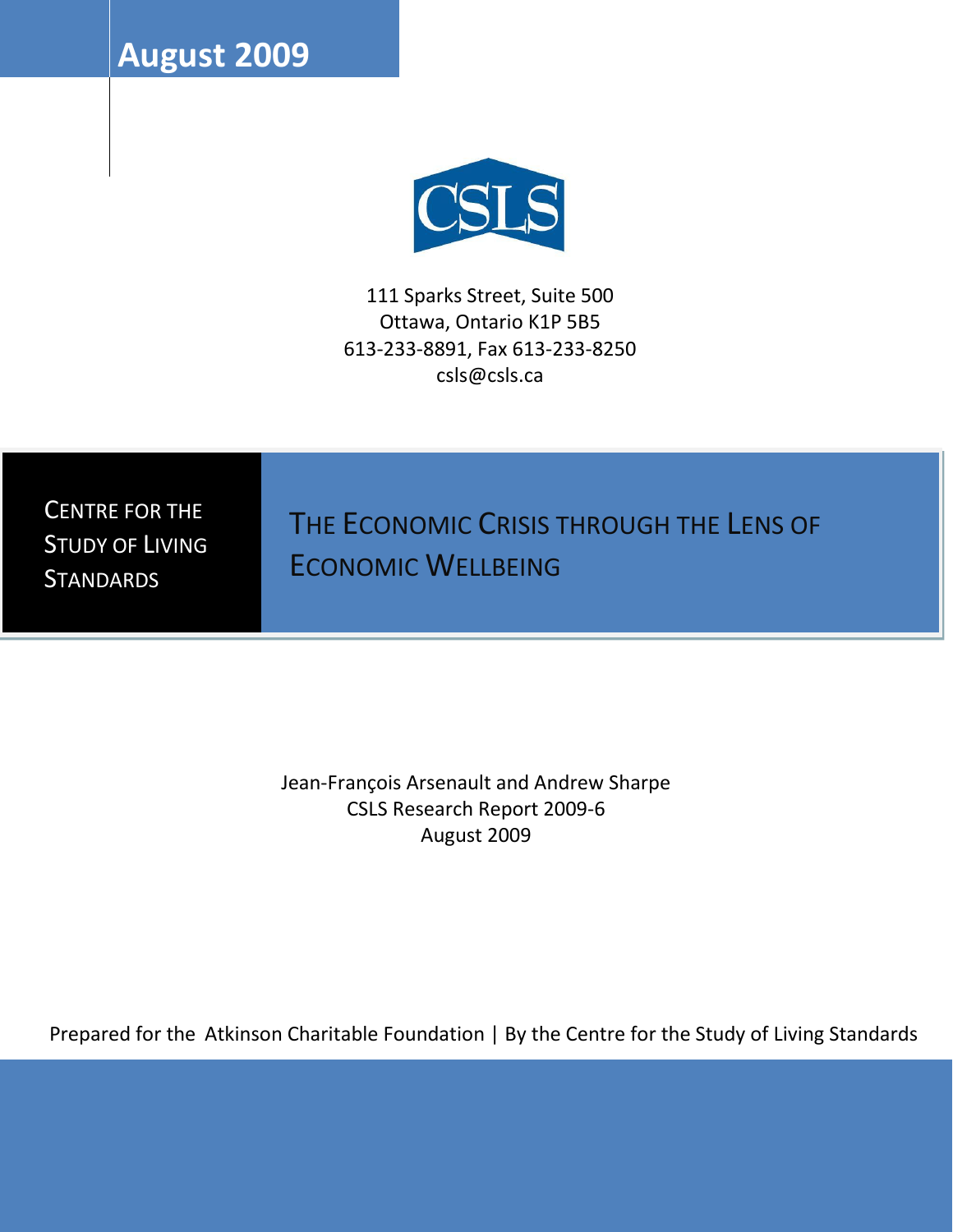# **The Economic Crisis through the Lens of Economic Wellbeing**

## <span id="page-1-0"></span>**Abstract**

This report looks at how the economic crisis has unfolded in Canada and what will be the impacts on economic wellbeing. The shortfall is estimated to be approximately \$12,000 (\$2007) per capita. In other words, given no economic crisis, GDP per capita in Canada would have likely been \$1,736 higher on average each year over the 2008-2014 period. Between October 2008 – the month at which employment peaked in Canada – and May 2009, net employment fell by 362,500 persons. The negative effects of unemployment go well beyond loss of income. Roughly 60 per cent of the newly unemployed, compared to about 40 per cent in recent years, receive regular EI benefits, reflecting the concentration of employment losses among long term full-time employees (e.g. auto workers). Based on the experience of the recession of the early 1990s, we should expect an increase of about 4 percentage points in the after-tax poverty rate, which would reach 13.2 per cent in 2010.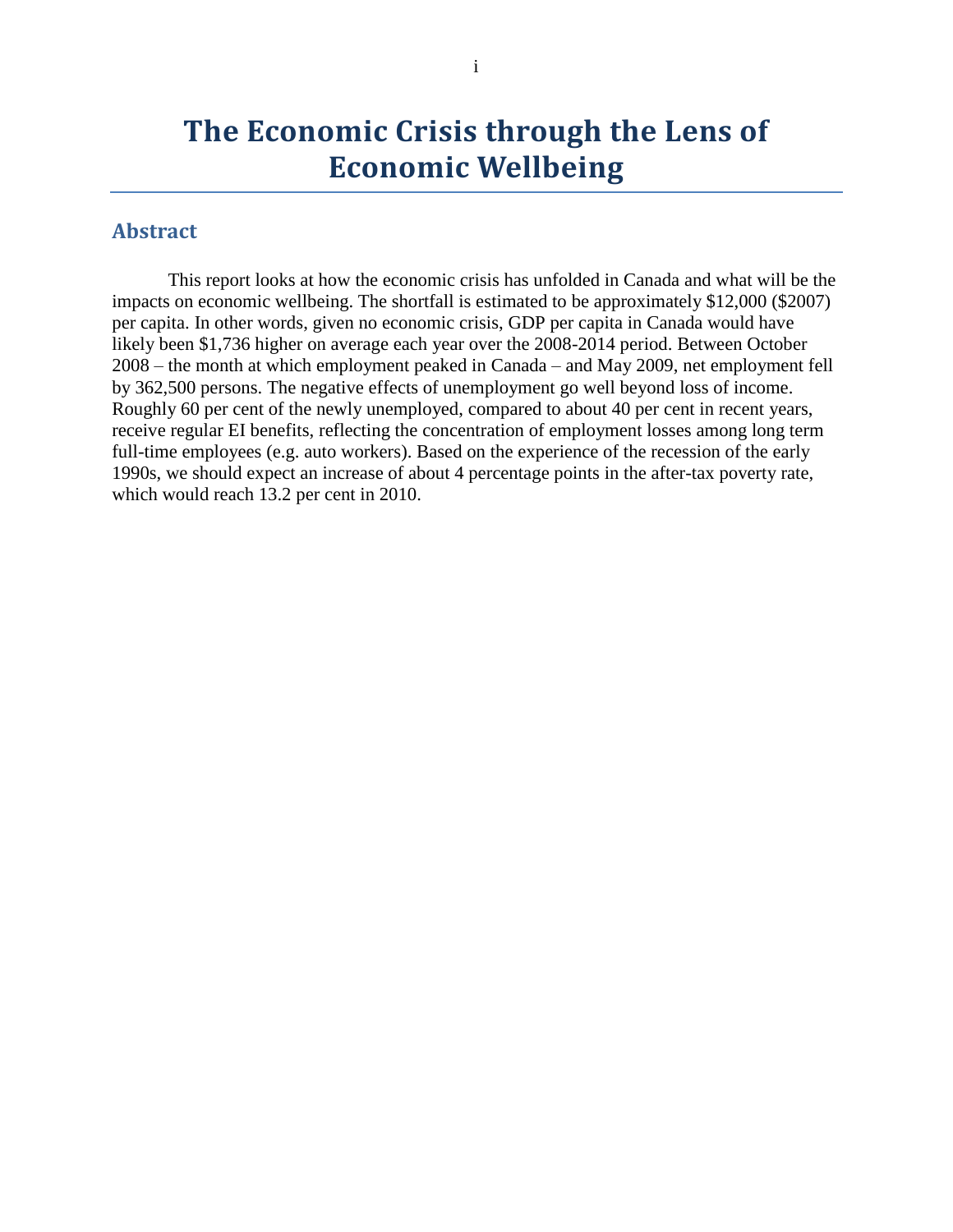# The Economic Crisis through the Lens of **Economic Wellbeing**

# <span id="page-2-0"></span>**Table of Contents**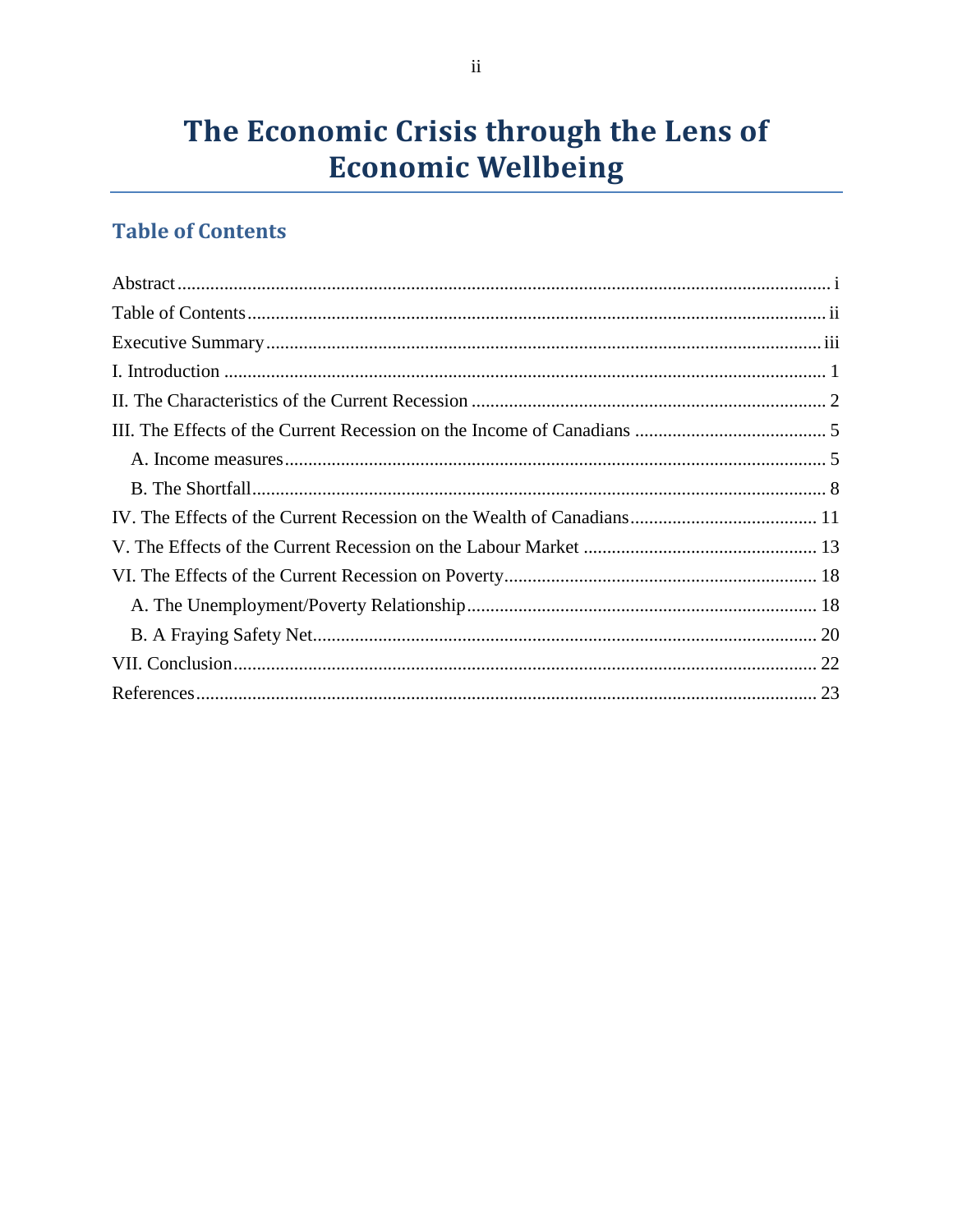# **The Economic Crisis through the Lens of Economic Wellbeing**

# <span id="page-3-0"></span>**Executive Summary**

In this report, we look at how the economic crisis has unfolded in Canada and what will be the potential impacts on economic wellbeing. A number of key findings follow from our analysis:

- The current recession will impose significant costs on the economy as a whole. While the exact size of this cost will largely depend on the speed of the recovery, the shortfall is estimated to be approximately \$12,000 (\$2007) per capita. In other words, given no economic crisis, GDP per capita in Canada would have likely been \$1,736 higher on average each year over the 2008-2014 period. The effect of the crisis on economic production is projected to last to 2015.
- At the aggregate level, despite a significant decline in the first quarter of 2009, real percapita personal income and personal disposable income remain above their prerecessionary level attained in 2008Q3, in large part because of a 1.0 per cent decline in consumer prices. Nonetheless, they are below the peak reached in the first quarter of 2008 and are likely to decline further in coming quarters.
- Aggregate estimates of income fail to capture the fact that income losses are concentrated among a few individuals or households. In general, income losses affect households at the bottom of the distribution more than those at the top.
- The current recession has reduced wealth significantly. It is estimated that between May 2008 and February 2009 – respectively the peak and trough of the current wealth cycle – average nominal net worth per household declined 15 per cent. Once again, these figures fail to capture the variety of experiences.
- Between October  $2008$  the month at which employment peaked in Canada and May 2009, net employment fell by 362,500 persons. The job losses were entirely due to decreases in full-time employment. The entire employment decline was in the employee category (down 365,900 persons). Self-employment increased slightly over the period (3,400 persons).
- As a result, the unemployment rate increased from 5.8 per cent in January 2008 to 8.4 per cent in May 2009. The rate will continue to increase if the economy fails to grow at or beyond potential.
- In recent years, the employment insurance (EI) system has provided benefits to only about 40 to 45 per cent of the unemployed. A larger proportion of the newly unemployed, roughly 60 per cent, receive regular EI benefits, reflecting the concentration of employment losses among long term full-time employees (e.g. auto workers).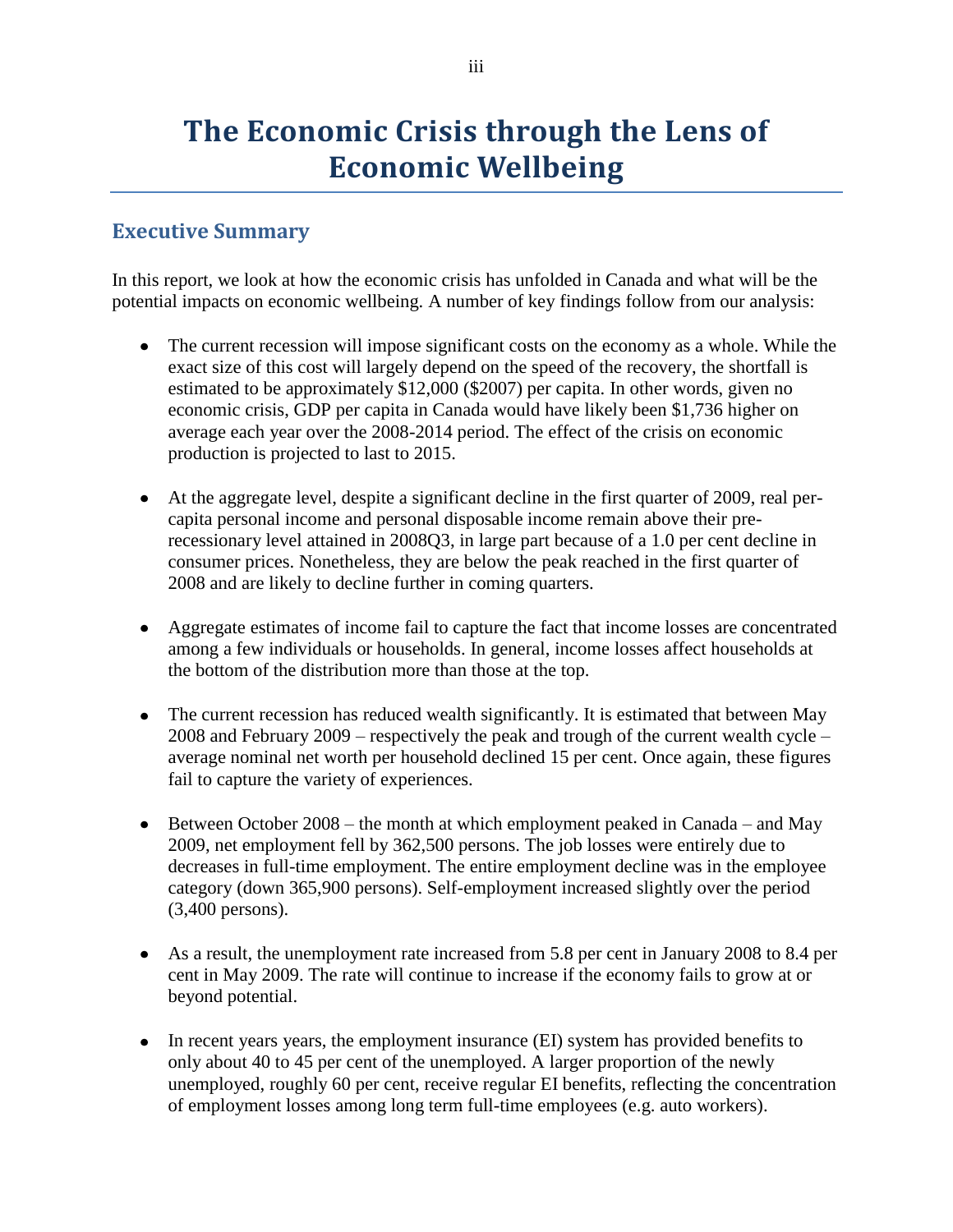Nonetheless, many newly unemployed without the required hours of work remain without EI coverage.

Based on the experience of the recession of the early 1990s, the poverty rate should increase about as much as the unemployment rate in percentage points. If the unemployment rate peaks around ten per cent in 2010 as is currently projected, we should expect an increase of about 4 percentage points in the after-tax poverty rate, which would reach 13.2 per cent in 2010. It will most probably take many years, possibly up to a decade, for poverty in Canada to return to its 2007 level. For example, it took 18 years for Canada to return to its 1989 poverty rate level after the recession of the early 1990s.

Since the mid-1990s economic growth in Canada has been robust, with positive effects on the standards of living of Canadians. It is now evident that the current recession will erase many of these gains and it will be many years before we return to the unemployment and poverty levels enjoyed before the recession hit.

The report concludes that from a public policy perspective, there are two priorities in dealing with the recession. First, since the costs of the recession are very unevenly distributed, hitting primarily those who lose their jobs, it is important from both an equity and efficiency perspective that these individuals be treated with particular care and that income supplement and retraining programs be designed and implemented to meet their needs. Second, it is important that governments offset as much as possible the shortfall in private spending that prevents the economy from operating at full capacity. Fortunately, Canada is currently well positioned to accomplish these objectives due to its low debt to GDP ratio.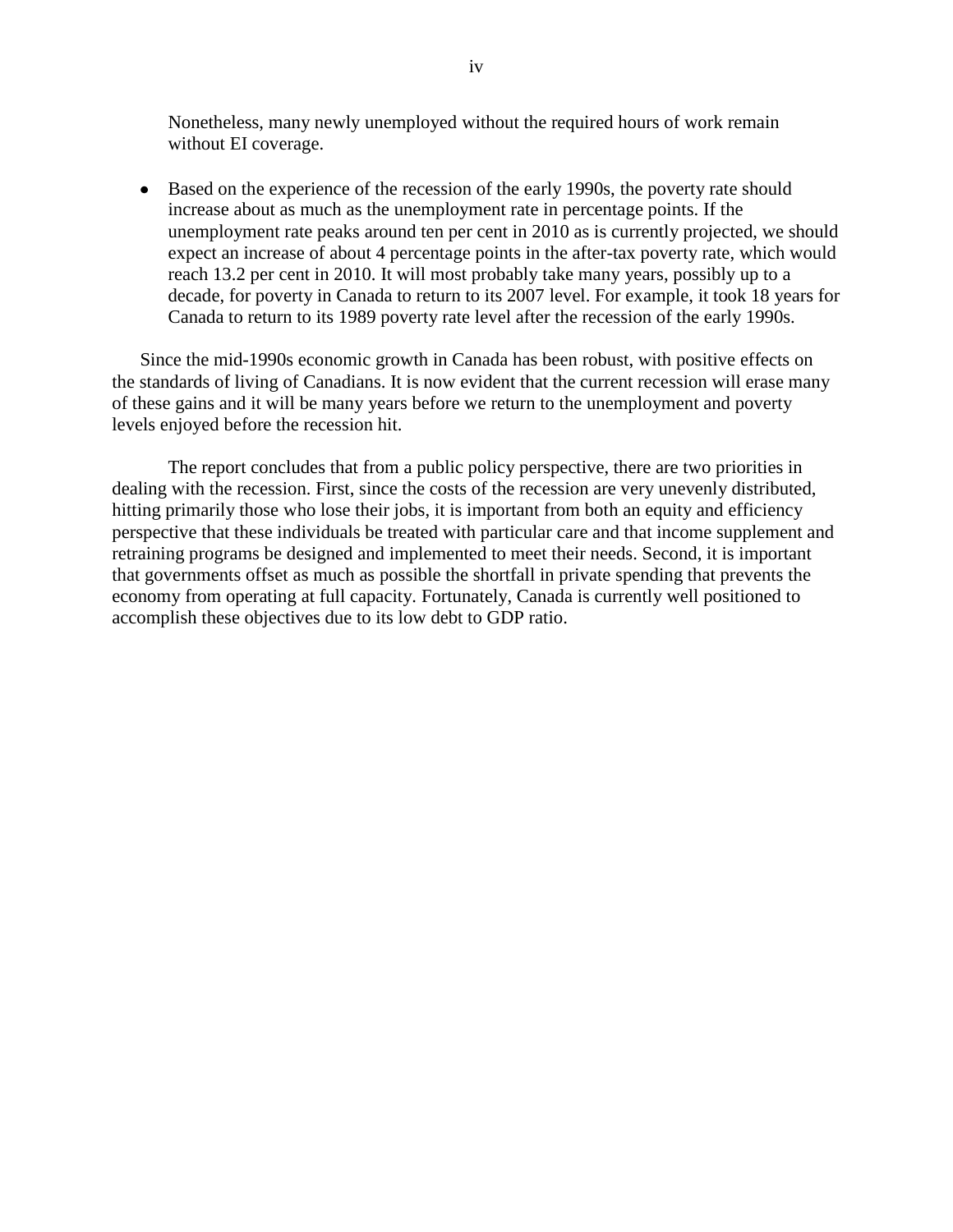## <span id="page-5-0"></span>**I. Introduction**

The roots of the current economic crisis are well known: reckless lending practices in the United States – primarily in the form of subprime mortgage loans – turned into colossal losses when inflated asset prices stopped increasing and then regressed in late 2007. With losses mounting, panic spread across the financial industry. The crisis deepened in September 2008 as a significant number of financial firms, from banks to mortgage lenders and insurers, failed or had to be bailed-out by governments. Stock markets worldwide crashed and a global recession ensued. In the face of mounting pressure, governments and central banks worldwide took aggressive steps to mitigate the effects of the crisis.

While the recession originated in the United States, it spread rapidly across much of the world. From a global perspective, the current crisis is the worst since the Great Depression of the 1930s (Yalnizyan, 2009). Indeed, the World Bank's most recent forecast is for a 2.9 per cent decline in global output in 2009 (World Bank, 2009). In this report, we look at how the crisis unfolded in Canada and what are the impacts on measures of economic wellbeing. We first look at the magnitude of the crisis in terms of output, as well as assess the channels through which output weakened. Second, we turn our attention to the effect of the crisis on per-capita GDP, GDI, personal income and personal disposable income, as well as estimate the likely shortfall in the form of the output gap - due to the recession. Third, we assess the effect of the crisis on wealth. Fourth, we focus on the effect of the crisis on labour markets, and discuss the potential distributional impact of recent and future changes in terms of employment. Finally, we discuss the quality of the social safety net to address concerns about the effects of the economic crisis and the potential effects on poverty in the future.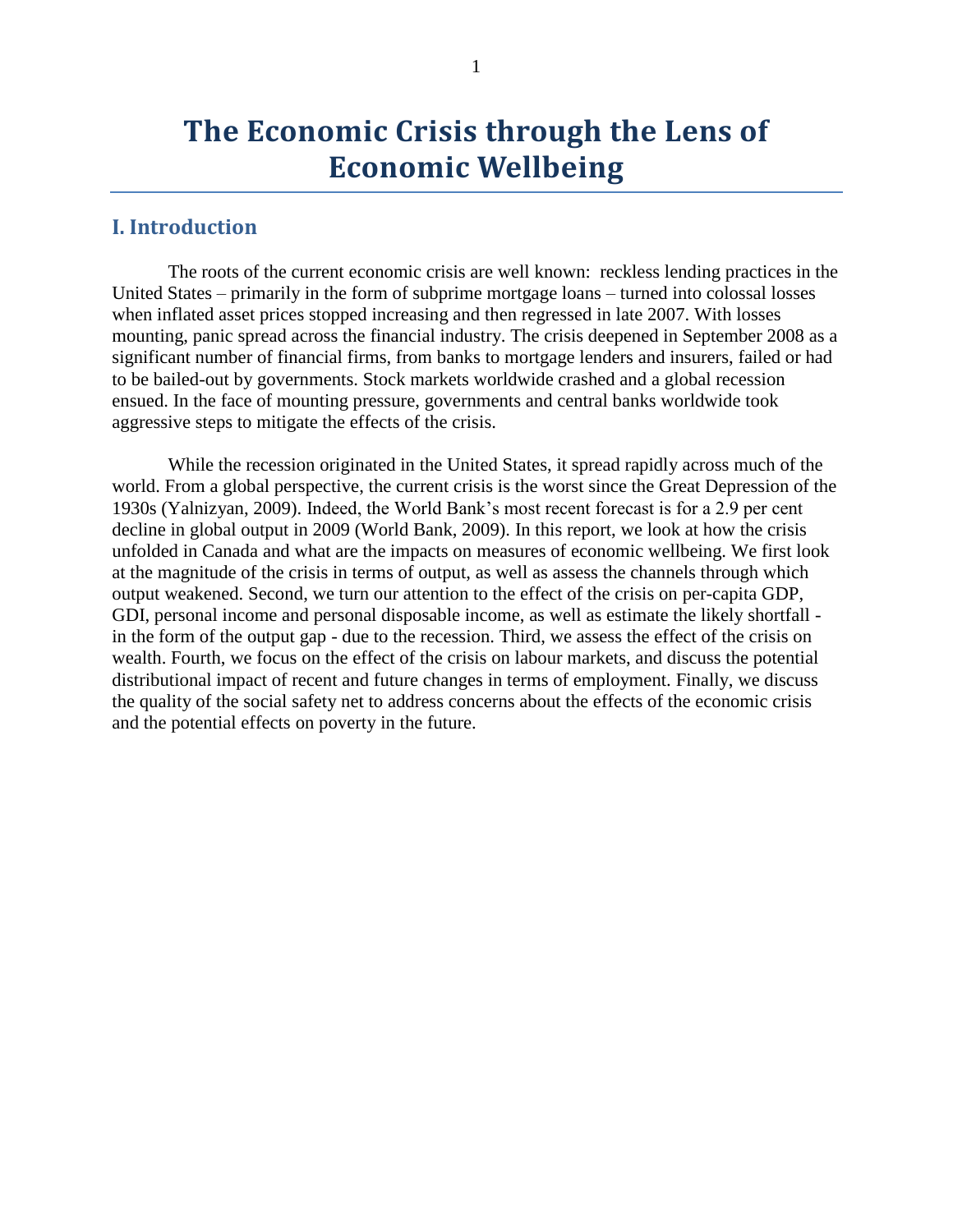# <span id="page-6-0"></span>**II. The Characteristics of the Current Recession**

Between the peak of 2008Q3 and 2009Q1, real output has fallen 2.3 per cent in Canada [\(Table 1\)](#page-6-1). Despite its source in a deep financial crisis, the current recession, in Canada at least, displays characteristics typical of most recessions: the most volatile components of GDP, namely investment and inventories, were the first to react. A common perception is that Canada's recession was caused primarily by a fall in exports, due both to declining commodity prices and the difficulties in the automobile manufacturing sector. While exports have indeed fallen at a rapid pace (a total of 13 per cent), imports have declined even more (16.9 per cent), with trade thus helping cushion the fall in output over the period by adding 1.6 percentage points to GDP. Government spending also played a role in ensuring the economy did not fall into an even deeper recession, adding roughly 0.3 percentage points to GDP over the period.

|                                               | Share of                       |                    | 2008Q3 to 2009Q1                                                       |                                                         |  |  |
|-----------------------------------------------|--------------------------------|--------------------|------------------------------------------------------------------------|---------------------------------------------------------|--|--|
|                                               | <b>Nominal GDP</b><br>(2008Q3) | Per cent<br>Change | <b>Percentage Point</b><br><b>Contribution to</b><br><b>GDP Change</b> | Per cent<br><b>Contribution to</b><br><b>GDP Change</b> |  |  |
| Gross domestic product at market prices       | 100.0                          | $-2.3$             | $-2.3$                                                                 | 100.0                                                   |  |  |
| <b>Personal expenditure</b>                   | 55.2                           | $-1.2$             | $-0.7$                                                                 | 28.6                                                    |  |  |
| <b>Government expenditure</b>                 | 19.3                           | 0.9                | 0.2                                                                    | $-7.9$                                                  |  |  |
| Government gross fixed capital formation      | 3.4                            | 2.4                | 0.1                                                                    | $-3.5$                                                  |  |  |
| <b>Government investment in inventories</b>   | 0.0                            | $-89.5$            | 0.0                                                                    | $-0.2$                                                  |  |  |
| <b>Business gross fixed capital formation</b> | 19.2                           | $-11.4$            | $-2.3$                                                                 | 99.7                                                    |  |  |
| <b>Business investment in inventories</b>     | 0.8                            | $-138.9$           | $-1.4$                                                                 | 59.4                                                    |  |  |
| <b>Exports minus imports</b>                  | 2.2                            |                    | 1.6                                                                    | $-68.6$                                                 |  |  |
| <b>Exports</b>                                | 36.1                           | $-13.0$            | $-4.6$                                                                 | 197.9                                                   |  |  |
| Deduct: imports                               | 33.9                           | $-16.9$            | $-6.2$                                                                 | 266.5                                                   |  |  |

#### <span id="page-6-1"></span>**Table 1: Components of the Decline in Real Output in Terms of Expenditure, 2008Q3 to 2009Q1**

Source: Taken from Appendix Table 1. CSLS calculations based on Statistics Canada GDP release of June 1, 2009.

 $\overline{a}$ 

Business investment (in particular machinery and equipment) and business inventories, the most volatile portions of GDP, were the first to react to the economic downturn, shaving 3.7 percentage points off GDP growth over the period. In other words, despite accounting for only one-fifth of the economy, these two components of expenditure accounted for more than one and a half times the total decline in output.<sup>1</sup> Lower investment levels are in line with a substantial decline in capacity utilization rate, which fell 9 percentage points between 2008Q3 and 2009Q1 in the industrial sector (Appendix Table 14). Indeed, investing makes little sense when idle capacity is on the increase.

Expenditure by households, which account for more than half total expenditure in Canada, was more resilient, falling only 1.2 per cent and accounting for 29 per cent of the

 $<sup>1</sup>$  Business investment in inventories turned negative in the first quarter of 2009, most probably reflecting an earlier</sup> build-up in inventories. Within business investment (both residential and non-residential), investment in machinery and equipment was by far the biggest contributor to the decline, accounting for 60 per cent of the decline despite accounting for only one-third of investment or only six per cent of GDP. Growth in these two components of GDP could turn positive quite rapidly if business and consumer confidence were to increase.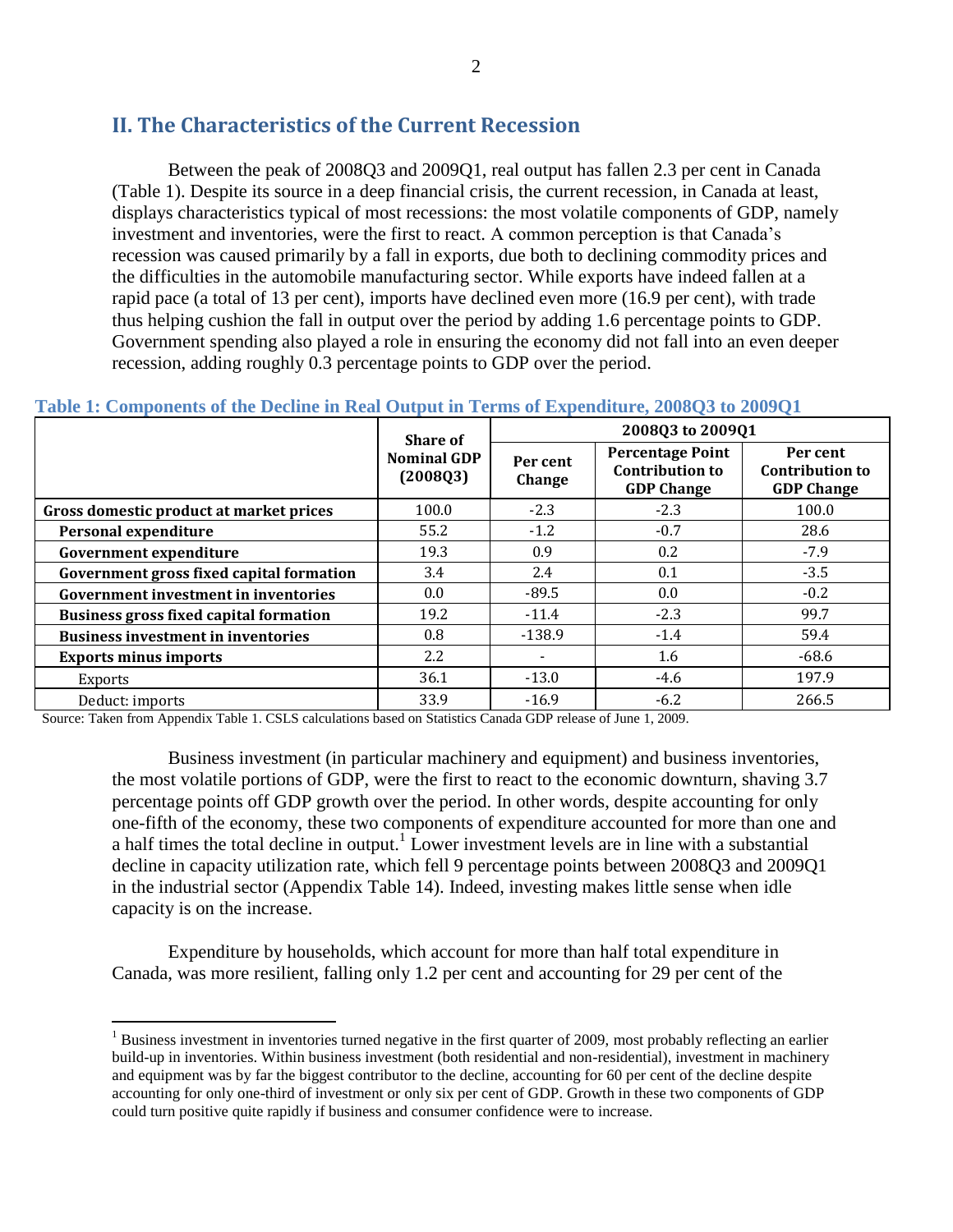decline. This pattern is typical of earlier recessions, and suggests that if business and consumer confidence increases economic growth could return quite rapidly.

Another way to analyze the first two quarters of the recession is to focus on GDP from an income perspective, that is, to examine who has suffered a decline in income rather than who has decreased expenditure. GDP on an income basis is only available in nominal terms, and has fallen 6.7 per cent between 2008Q3 and 2009Q1 [\(Table 2\)](#page-7-0). This decline was almost entirely due to falling corporate profits, which fell 41.7 per cent over the two quarters, accounting for 6.1 percentage points or 90.5 per cent of the total GDP decline. This finding, of course, is in line with falling business investment in capital and inventories. From a household perspective, there was basically no loss of nominal income from wages and salaries (which account for more than half of GDP), but the decline in investment income was more substantial (down 14.4 per cent, accounting for 0.8 percentage points or 11.4 per cent of the total decline).

|                                                | <b>Share of</b>                |                    | 2008 Q3 to 2009 Q1                                                     |                                           |  |  |
|------------------------------------------------|--------------------------------|--------------------|------------------------------------------------------------------------|-------------------------------------------|--|--|
|                                                | <b>Nominal GDP</b><br>(2008Q3) | Per cent<br>Change | <b>Percentage Point</b><br><b>Contribution to</b><br><b>GDP</b> change | Per cent<br>Contribution<br>to GDP change |  |  |
| Gross domestic product at market prices        | 100.0                          | $-6.7$             | $-6.7$                                                                 | 100.0                                     |  |  |
| Wages, salaries and supp. labour income        | 50.7                           | $-0.1$             | 0.0                                                                    | 0.7                                       |  |  |
| <b>Corporation profits before taxes</b>        | 14.6                           | $-41.7$            | $-6.1$                                                                 | 90.5                                      |  |  |
| Government business profits before taxes       | 0.9                            | $-10.5$            | $-0.1$                                                                 | 1.4                                       |  |  |
| Interest and miscellaneous investment income   | 5.3                            | $-14.4$            | $-0.8$                                                                 | 11.4                                      |  |  |
| Accrued net income of farm operators           | 0.2                            | $-63.3$            | $-0.1$                                                                 | 2.2                                       |  |  |
| Net income of non-farm unincorporated business | 5.8                            | 2.0                | 0.1                                                                    | $-1.8$                                    |  |  |
| <b>Inventory valuation adjustment</b>          | $-0.5$                         | $-115.6$           | 0.5                                                                    | $-7.9$                                    |  |  |
| Taxes less subsidies, on factors of production | 4.3                            | $-2.4$             | $-0.1$                                                                 | 1.6                                       |  |  |
| Taxes less subsidies, on products              | 5.9                            | $-4.7$             | $-0.3$                                                                 | 4.1                                       |  |  |
| <b>Capital consumption allowances</b>          | 12.8                           | 2.4                | 0.3                                                                    | $-4.7$                                    |  |  |
| <b>Statistical discrepancy</b>                 | 0.1                            | $-297.9$           | $-0.2$                                                                 | 2.5                                       |  |  |

## <span id="page-7-0"></span>**Table 2: Components of the Decline in Nominal GDP in Terms of Income, 2008Q3 to 2009Q1**

Source: From Appendix Table 2. CSLS calculations based on Statistics Canada GDP release of June 1, 2009.

Of all the other categories (altogether accounting for 30 per cent of GDP), none had an effect larger than 0.5 percentage points on nominal GDP growth over the first two quarters of the recession. As a final note, it is important to emphasize that the effect of recessions on wages and salaries tend to occur later in the cycle as workers are laid off, so these findings do not suggest that aggregate wages and salaries will not fall as a result of the current downturn.

A third way to decompose the fall in GDP since the beginning of the recession is to look at the industry composition. From [Table 3,](#page-8-1) it is clear that the brunt of the recession has occurred in goods-producing industries, where production declined 6.6 per cent compared to only 1.0 per cent in services-producing industries since the beginning of the recession. In fact, all goodsproducing industries have exhibited negative real GDP growth between 2008Q3 and 2009Q1. Moreover, with the exception of agriculture, forestry, fishing and hunting, all goods-producing declined at least as rapidly as the total economy. The goods sector as a whole accounted for about three-quarters of the decline, despite accounting for roughly only 30 per cent of output in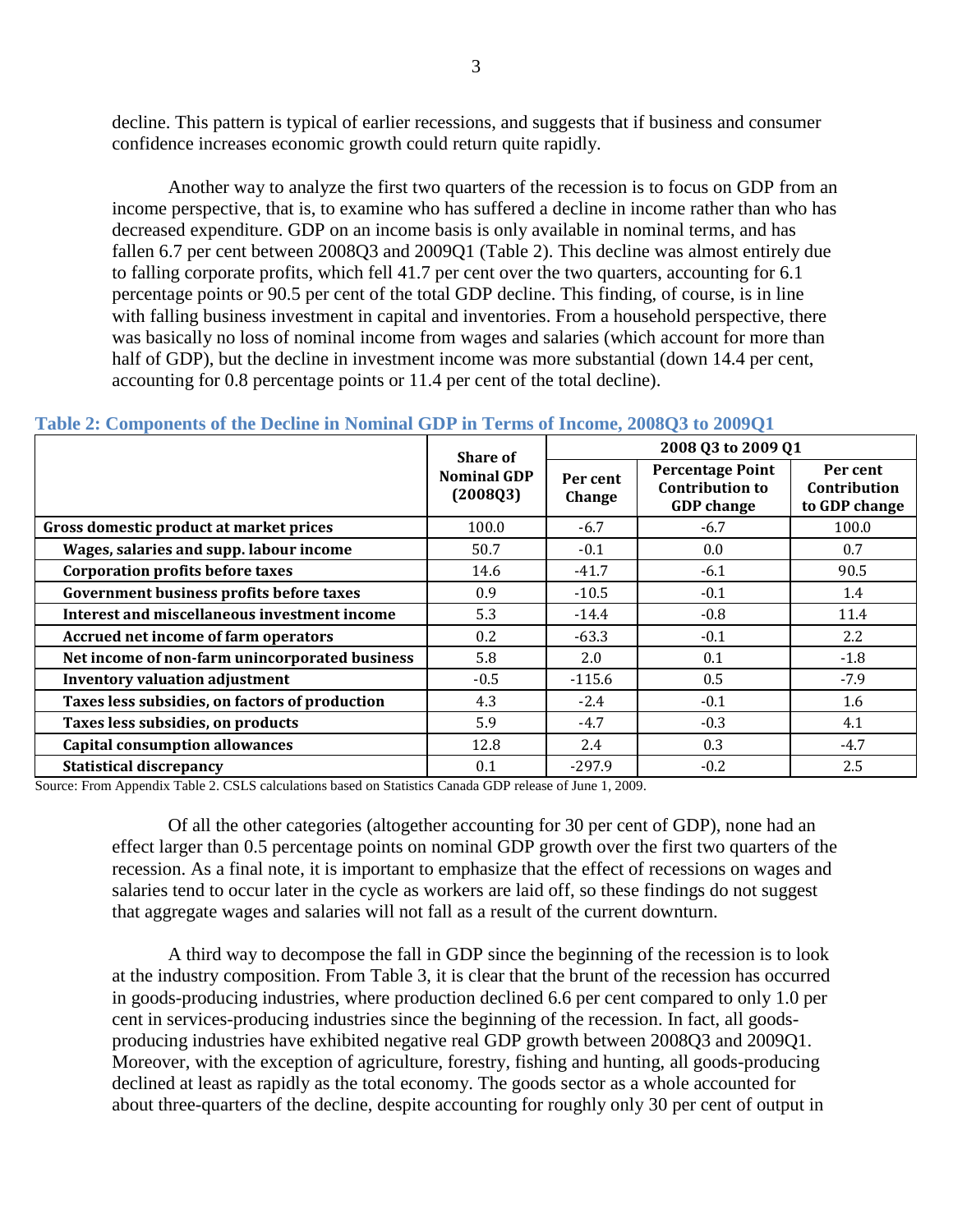Canada. Manufacturing, which accounted for roughly 15 per cent of Canada's output before the crisis, explained 55.6 per cent of the GDP decline since the beginning of the recession. Construction (-4.5 per cent) and mining and oil and gas (-4.4 per cent) were also hit particularly hard – they accounted for 10.2 per cent and 7.4 per cent of the decline respectively. In the services sector, wholesale trade was by far the most hard-hit industry, with output declining 11.1 per cent (accounting for almost a quarter of the total GDP decline).

|                                                  |                                                | 2008 Q3 to 2009 Q1 |                                                                        |                                           |  |  |
|--------------------------------------------------|------------------------------------------------|--------------------|------------------------------------------------------------------------|-------------------------------------------|--|--|
|                                                  | <b>Share of Real</b><br><b>GDP</b><br>(2008Q3) | Per cent<br>Change | <b>Percentage Point</b><br><b>Contribution to</b><br><b>GDP</b> change | Per cent<br>Contribution<br>to GDP change |  |  |
| <b>All Industries</b>                            | 100.0                                          | $-2.7$             | $-2.7$                                                                 | 100.0                                     |  |  |
| <b>Goods-producing sector</b>                    | 29.7                                           | $-6.6$             | $-2.0$                                                                 | 72.1                                      |  |  |
| Agriculture, Forestry, Fishing, and Hunting      | 2.1                                            | $-0.4$             | 0.0                                                                    | 0.3                                       |  |  |
| Mining and Oil and Gas Extraction                | 4.5                                            | $-4.4$             | $-0.2$                                                                 | 7.4                                       |  |  |
| <b>Utilities</b>                                 | 2.5                                            | $-2.7$             | $-0.1$                                                                 | 2.5                                       |  |  |
| Construction                                     | 6.1                                            | $-4.5$             | $-0.3$                                                                 | 10.2                                      |  |  |
| Manufacturing                                    | 14.4                                           | $-10.6$            | $-1.5$                                                                 | 55.6                                      |  |  |
| Services-producing sector                        | 70.5                                           | $-1.0$             | $-0.7$                                                                 | 24.6                                      |  |  |
| <b>Wholesale Trade</b>                           | 5.8                                            | $-11.1$            | $-0.6$                                                                 | 23.5                                      |  |  |
| Retail Trade                                     | 6.1                                            | $-2.8$             | $-0.2$                                                                 | 6.2                                       |  |  |
| <b>Transportation and Warehousing</b>            | 4.6                                            | $-3.6$             | $-0.2$                                                                 | 6.2                                       |  |  |
| <b>Information and Cultural Industries</b>       | 3.7                                            | 0.4                | 0.0                                                                    | $-0.5$                                    |  |  |
| Finance and Insurance                            | 6.5                                            | $-0.4$             | 0.0                                                                    | 1.0                                       |  |  |
| Real Estate and Rental and Leasing               | 12.9                                           | 1.2                | 0.1                                                                    | $-5.5$                                    |  |  |
| Professional, Scientific, and Technical Services | 4.8                                            | $-0.4$             | 0.0                                                                    | 0.7                                       |  |  |
| <b>Administration and Support Services</b>       | 2.5                                            | $-2.1$             | $-0.1$                                                                 | 1.9                                       |  |  |
| <b>Educational Services</b>                      | 4.9                                            | 1.3                | 0.1                                                                    | $-2.4$                                    |  |  |
| Health Care and Social Assistance                | 6.5                                            | 1.7                | 0.1                                                                    | $-3.9$                                    |  |  |
| Arts, Entertainment, and Recreation              | 1.0                                            | 1.7                | 0.0                                                                    | $-0.6$                                    |  |  |
| <b>Accommodation and Food Services</b>           | $2.2\,$                                        | $-0.8$             | 0.0                                                                    | 0.6                                       |  |  |
| Other Services (Except Public Administration)    | 2.7                                            | 0.7                | 0.0                                                                    | $-0.6$                                    |  |  |
| <b>Public Administration</b>                     | 5.7                                            | 0.9                | 0.0                                                                    | $-1.8$                                    |  |  |

#### <span id="page-8-1"></span>**Table 3: Industry Components of the Decline in Real Output, 2008Q3 to 2009Q1**

<span id="page-8-0"></span>Source: From Appendix Table 3. CSLS calculations based on Statistics Canada GDP release of June 1, 2009.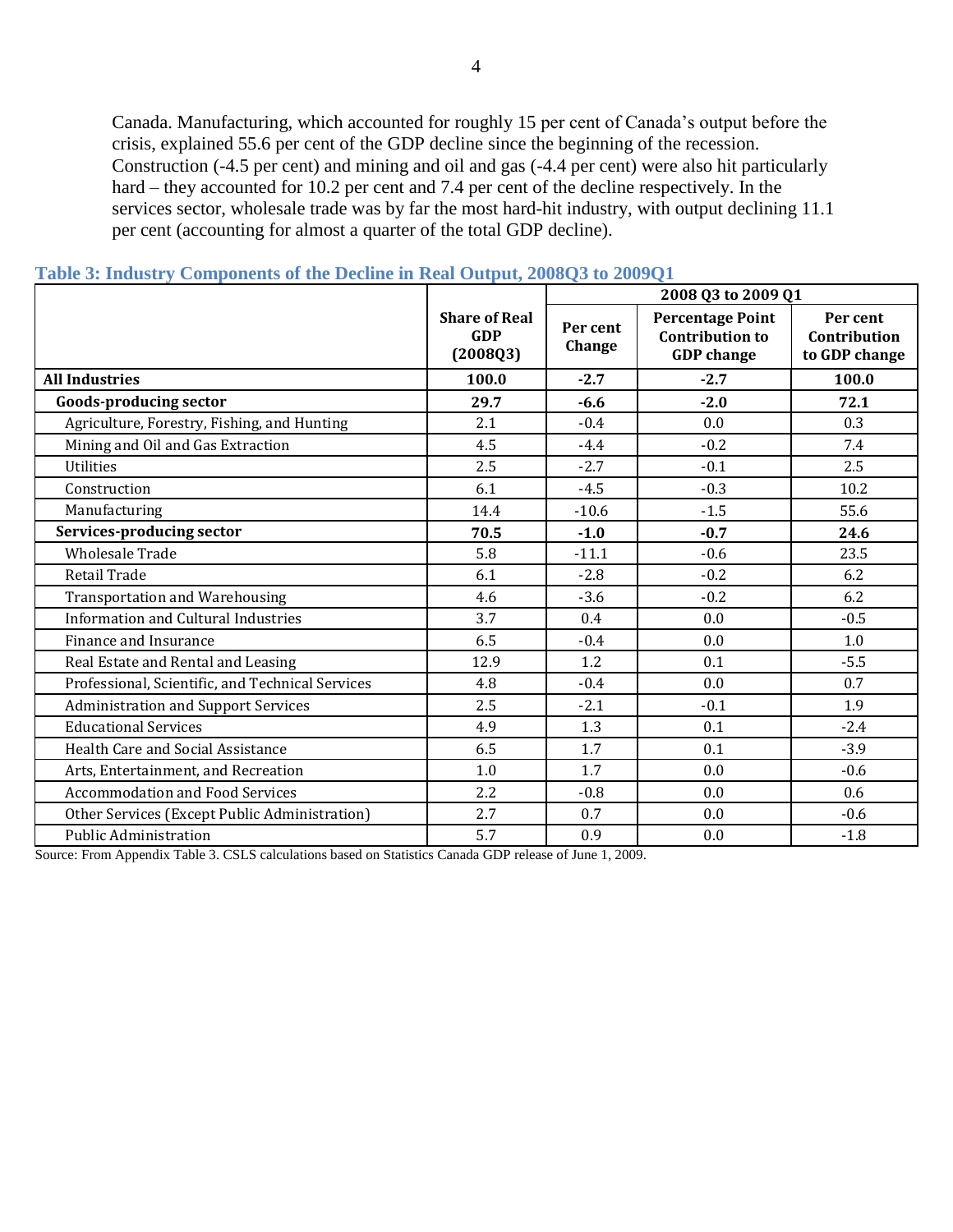## **III. The Effects of the Current Recession on the Income of Canadians**

In spite of some similarities in characteristics noted above, the cause of the 2008-2009 recession in Canada is fundamentally different from those of the early 1980s and the early 1990s, both of which were engineered to restrain inflation. In the words of Pierre Fortin (2009), the current recession is 'systemic' rather than 'strategic'. The real question, however, is what will be the effect of this recession and how deep it will turn out to be. In this section, we first look at how the recession has affected different measures of income over the 2008Q3-2009Q1 period. We then estimate the potential shortfall in GDP related to the economic crisis.

### <span id="page-9-0"></span>**A. Income measures**

The effect of the recession on wellbeing can not only be measured in terms of GDP, but also in terms of gross domestic income (GDI), personal income and personal disposable income, all of which capture slightly different elements of the crisis. Nonetheless, wellbeing is most commonly proxied using real GDP per capita. In Canada, due to a 2.3 per cent decrease in output and a 0.6 per cent increase in population, real GDP per capita declined 2.9 per cent between 2008Q3 and 2009Q1, from \$39,790 to \$38,645 (\$2002). Before the crisis, real GDP per capita was already falling from its peak of \$40,143 reached in 2007Q3 [\(Chart 1\)](#page-9-1).



#### <span id="page-9-1"></span>**Chart 1: Measure of Real Income per Capita, 2008Q1-2009Q1 (2008Q3 = 100)**

Source: Appendix Table 5.

 $\overline{a}$ 

The difference between GDP and GDI stems from changes in Canada's international terms of trade, which represent the ratio of export prices to import prices.<sup>2</sup> Taking changes in terms of trade into account is important for understanding growth in consumption and investment. Since 2002, with oil prices increasing rapidly, the price of Canada's exports grew much more rapidly than the price of imports, and GDI significantly outperformed GDP. This trend reversed in late 2008, with real GDI per capita falling 7.7 per cent between 2008Q3 and

 $2^2$  Real GDP is derived by the separate deflation of all expenditure components including exports and imports. Real GDI is derived by deflating the nominal net exports component of GDP by final domestic demand prices and the other expenditure components by the same deflator as for GDP. Deflating imports and exports separately means that only changes in 'volume' are captured. By deflating net exports only, the changing 'value' of exports and imports is incorporated in the resulting measure of income, thus reflecting Canada's command over resources.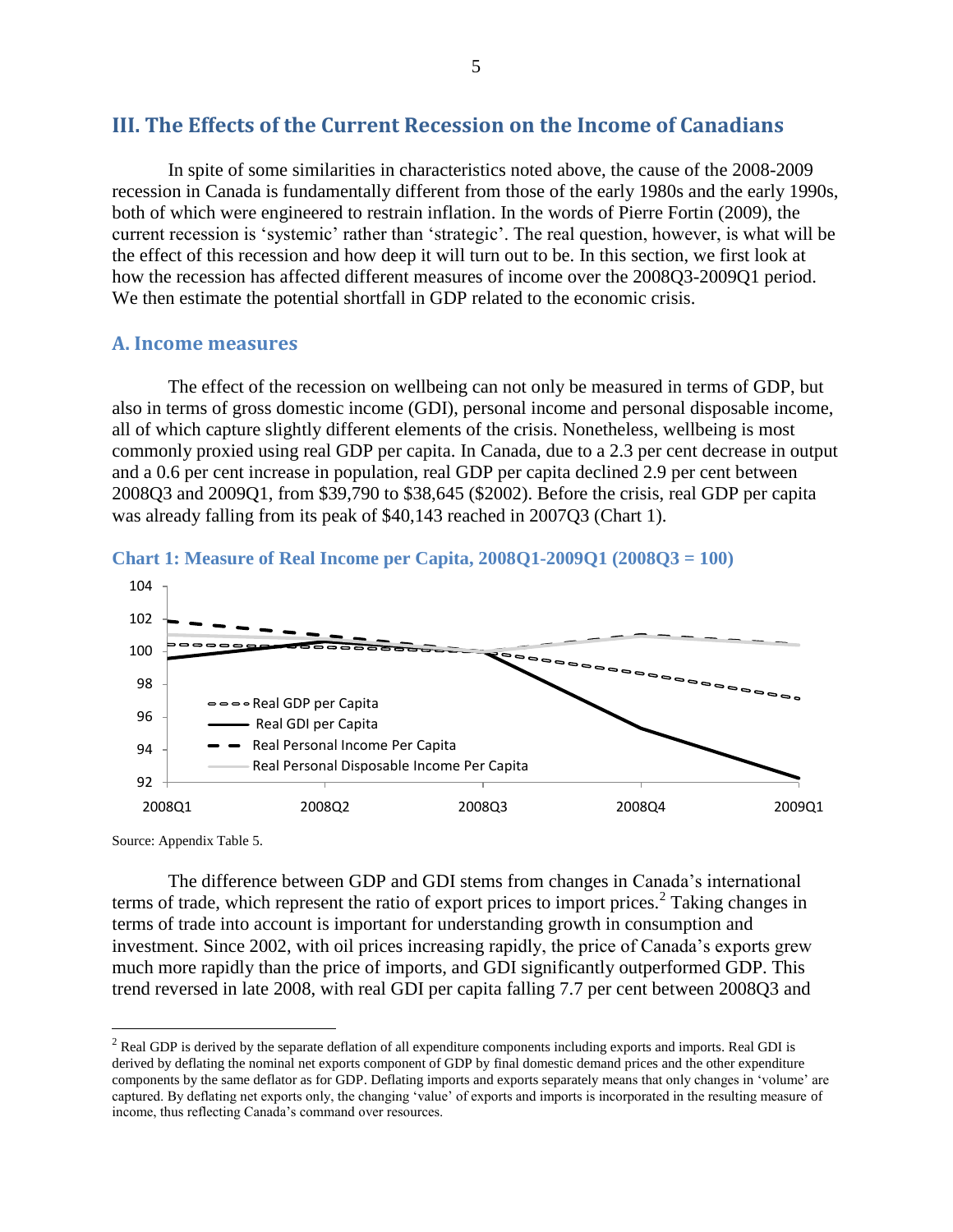2009Q1. This dramatic fall reflects an important fall in Canada's terms of trade, and a realignment of trends for per-capita real GDI and GDP. It also suggests that downward pressure on the income of individuals and households may be greater than suggested by the GDP decline in the medium term.

|                                  | Personal<br>Income       | Wages,<br>salaries and<br>supplemen-<br>tary labour<br>income | Unincorp-<br>orated<br>business net<br>income | Interest,<br>dividends and<br>miscellaneous<br>investment<br>income | <b>Transfers from</b><br>governments,<br>corporations<br>and non-<br>residents | <b>Savings</b> | <b>Disposable</b><br>income |  |  |
|----------------------------------|--------------------------|---------------------------------------------------------------|-----------------------------------------------|---------------------------------------------------------------------|--------------------------------------------------------------------------------|----------------|-----------------------------|--|--|
|                                  | $A = B + C +$<br>$D + E$ | B                                                             | C                                             | D                                                                   | E                                                                              | F              | G                           |  |  |
| 2008Q1                           | 1,217,668                | 812,496                                                       | 93,516                                        | 141,508                                                             | 170,148                                                                        | 31,280         | 938,832                     |  |  |
| 2008Q2                           | 1,222,648                | 820,916                                                       | 95,500                                        | 142,144                                                             | 164,088                                                                        | 31,848         | 948,596                     |  |  |
| 2008Q3                           | 1,229,092                | 827,116                                                       | 97,860                                        | 140,304                                                             | 163,812                                                                        | 29,876         | 955,512                     |  |  |
| 2008Q4                           | 1,236,932                | 831,936                                                       | 98,108                                        | 138,328                                                             | 168,560                                                                        | 47,152         | 960,852                     |  |  |
| 2009Q1                           | 1,229,160                | 826,304                                                       | 97,432                                        | 134,192                                                             | 171,232                                                                        | 45,060         | 955,260                     |  |  |
|                                  |                          |                                                               | <b>Nominal Change (Dollars)</b>               |                                                                     |                                                                                |                |                             |  |  |
| 2008Q3 to 2008Q4                 | 7,840                    | 4,820                                                         | 248                                           | $-1,976$                                                            | 4,748                                                                          | 17,276         | 5,340                       |  |  |
| 2008Q4 to 2009Q1                 | $-7,772$                 | $-5,632$                                                      | $-676$                                        | $-4,136$                                                            | 2,672                                                                          | $-2,092$       | $-5,592$                    |  |  |
| 2008Q3 to 2009Q1                 | 68                       | $-812$                                                        | $-428$                                        | $-6,112$                                                            | 7,420                                                                          | 15,184         | $-252$                      |  |  |
| <b>Nominal Change (Per cent)</b> |                          |                                                               |                                               |                                                                     |                                                                                |                |                             |  |  |
| 2008Q3 to 2008Q4                 | 0.6                      | 0.6                                                           | 0.3                                           | $-1.4$                                                              | 2.9                                                                            | 57.8           | 0.6                         |  |  |
| 2008Q4 to 2009Q1                 | $-0.6$                   | $-0.7$                                                        | $-0.7$                                        | $-3.0$                                                              | 1.6                                                                            | $-4.4$         | $-0.6$                      |  |  |
| 2008Q3 to 2009Q1                 | 0.0                      | $-0.1$                                                        | $-0.4$                                        | $-4.4$                                                              | 4.5                                                                            | 50.8           | 0.0                         |  |  |

<span id="page-10-0"></span>**Table 4: Personal Nominal Income by Component, seasonally adjusted at annual rates (millions of dollars)**

Source: Taken from Appendix Table 6. CSLS calculations based on Statistics Canada GDP release of June 1, 2009.

 $\overline{a}$ 

GDP and GDI per capita are generally not considered the most appropriate indicators of standards of living of individuals because they include corporate profits and depreciation and exclude government transfers payments to persons. For this reason, personal income and personal disposable income are better measures for tracking trends in living standards for individuals and households. Personal income includes employment earnings, interest payments, dividend payments and government transfers to persons. Direct taxes paid to government (income taxes, contributions to employment insurance and non-autonomous pension plans and other transfers to governments) are removed from personal income to obtain personal disposable income. On a per-capita basis, real personal income (\$32,010 in \$2002 in 2008Q3) and real personal disposable income (\$24,885 in \$2002 in 2008Q3) have proved more resilient than real GDP per capita since the onset of the crisis as they exclude corporate profits which, as noted earlier, has been the income component of GDP experiencing the greatest decline. In fact, between 2008Q3 and 2009Q1, both measures have actually increased 0.4 per cent. Yet, since their peak in 2008Q1, they decreased 1.4 per cent and 0.6 per cent respectively.<sup>3</sup>

<sup>&</sup>lt;sup>3</sup> Over the last thirty years, the number of households increased more rapidly than population in Canada. If this trend continued in 2008-2009, the per-household decline would be even larger than the per-capita decline.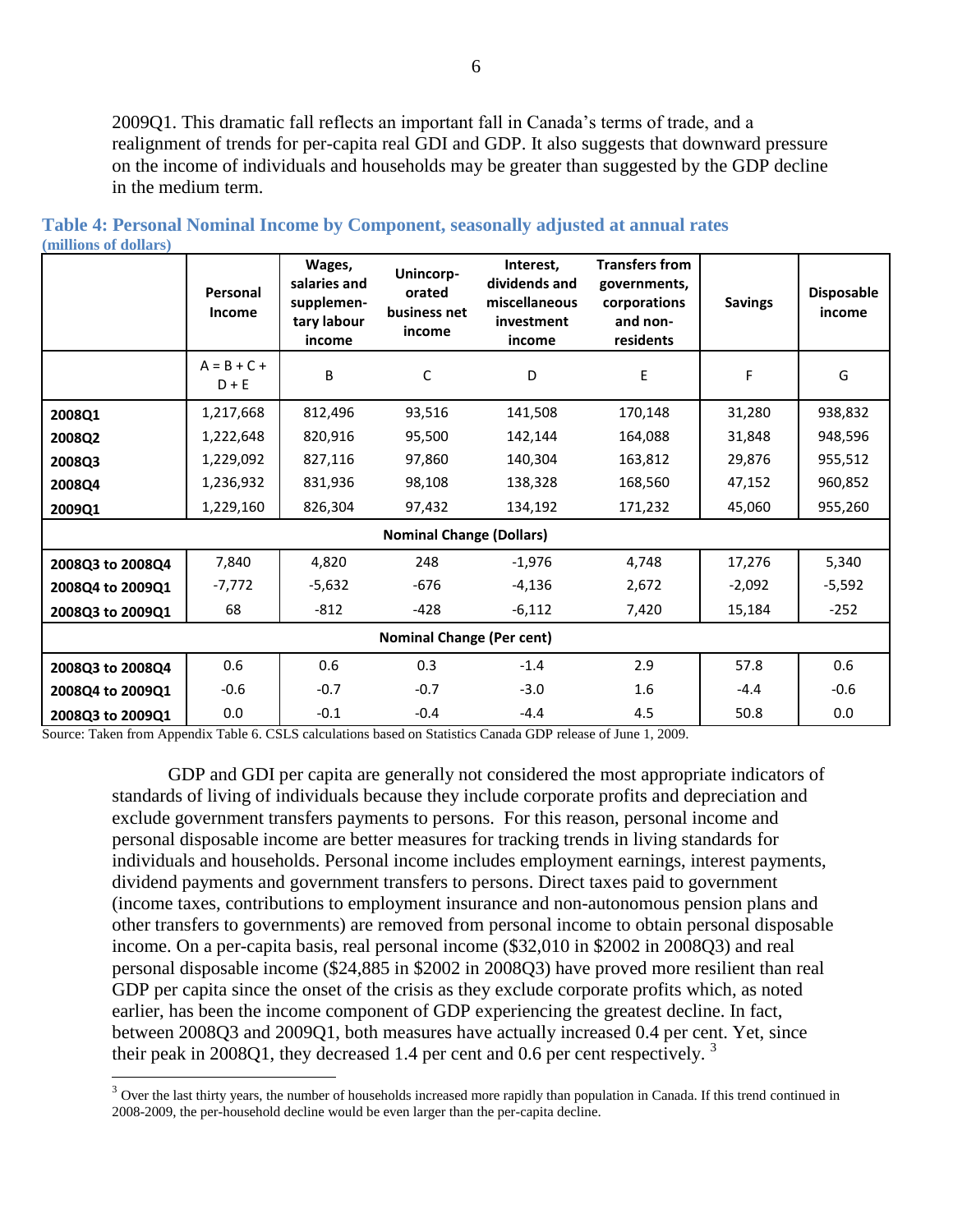Recent trends in nominal personal income, personal disposable income and their components are shown in [Table 4.](#page-10-0) Nominal personal income decreased significantly in the first quarter of 2009 (\$7.8 billion). This sharp decrease completely offset the increase that took place in the last quarter of 2008, with wage, salaries and supplementary labour income (-\$812 million), unincorporated business net income (-\$428 million) and interest, dividends and miscellaneous investment income (-\$6.1 billion) all falling between 2008Q3 and 2009Q1. An increase in transfers from governments (\$7,420 million) – primarily in the form of additional employment insurance and social security benefits – offset these falls an helped maintain aggregate nominal personal income at its pre-recession level. The trend in personal disposable income, which takes into account taxes paid to governments, followed the same trend as personal income over the two quarters.

As was noted earlier, on a real per-capita basis, personal income and personal disposable income both increased 0.4 per cent over the 2008Q3-2009Q1 period. The 0.4 per cent increase was due to a decline of 1.0 per cent in prices as measured by the CPI, which was partially offset by a 0.6 per cent increase in population. Together with no changes in nominal terms, both measures thus experienced a 0.4 per cent increase over the period.

Savings increased 58 per cent between the third and fourth quarter of 2008, well before the fall in personal income or wages, suggesting that consumers were taking necessary precautions to protect against a potential future loss of income. The small decline in the level of savings (as well as in the saving rate) between the fourth quarter of 2008 and the first quarter of 2009 may reflect increased confidence about the future from consumers. This evidence fits well with polling of consumer confidence, which shows a dramatic increase from its trough in December 2008 [\(Chart 2\)](#page-11-0). The Harris/Decima-Investors Group consumer index, which is based on consumer perception of current and future economic conditions, increased from 61.0 in late 2008 to 78.5 in the second quarter of 2009, a stark reversal of trend.



<span id="page-11-0"></span>**Chart 2: Harris/Decima-Investors Group Consumer Confidence Index, 2007Q1 to 2008Q4**

These data suggest that from an income perspective consumers are not much worse off today that they were six months ago. Yet, a number of points must be emphasized. First, the effect of the recession on income is felt primarily through the labour market, which generally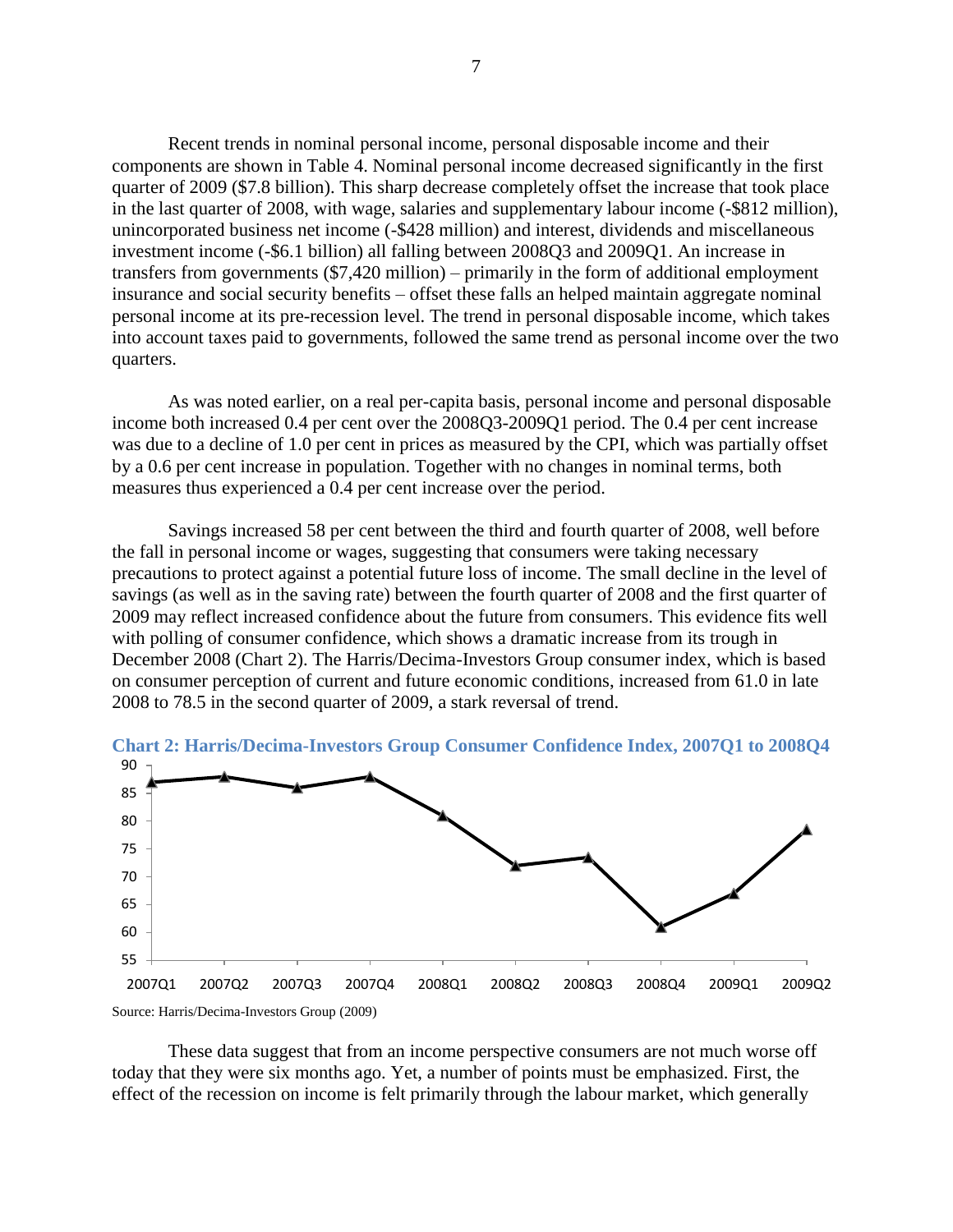lags other macroeconomic indicators by about one quarter. Indeed, firms take time to adjust to new economic realities and it is likely that personal income will fall significantly in the coming quarters as it did in 2009Q1.

Second, aggregate changes in income do not take into account the asymmetric impact it has on different individuals. A one per cent decline in aggregate personal income is never shared equally across the population. Instead, it is generally concentrated in a small proportion of individuals or households who completely lose their main source of income through unemployment, a phenomenon which is not captured by aggregate variables. Data on consumer bankruptcies, which capture this effect, provide a stark picture: Consumer bankruptcies increased 35 per cent between 2008Q1 and 2009Q1, from 20,466 to 27,542 (Appendix Table 12). Consumer insolvencies, a concept that includes both bankruptcies and proposals,<sup>4</sup> increase even faster year-over-year (36 per cent).

Finally, it is important to mention that in general the asymmetry in loss of income is highly regressive, with lower and middle income households experiencing much larger percentage losses of income than higher income households. For example, in the last two recessions in Canada, the average market income of bottom quintile family units decreased by 37.8 and 71.4 per cent respectively, compared to only 3.0 and 5.1 per cent for top quintile family units [\(Table 5\)](#page-12-1).<sup>5</sup> The pattern was similar, albeit much less definite, for after-tax income because of the progressivity of transfers and taxes in Canada. There is no reason to believe that the current recession will be different in terms of the distributional impact of income losses. In other words, the effects of the recession on wellbeing will go well beyond those captured by aggregate or average income measures.

|                         | <b>Market Income</b> |              | <b>After-Tax Income</b> |              |  |
|-------------------------|----------------------|--------------|-------------------------|--------------|--|
|                         | 1980 to 1983         | 1989 to 1993 | 1980 to 1983            | 1989 to 1993 |  |
| <b>Bottom Quintile</b>  | $-37.8$              | $-71.4$      | $-4.1$                  | $-11.7$      |  |
| <b>Second Quintile</b>  | $-20.5$              | $-36.0$      | $-9.3$                  | $-12.7$      |  |
| <b>Third Quintile</b>   | $-12.6$              | $-19.2$      | $-9.1$                  | $-11.2$      |  |
| <b>Fourth Quintile</b>  | $-7.7$               | $-10.4$      | $-6.7$                  | $-7.9$       |  |
| <b>Top Quintile</b>     | $-3.0$               | -5.1         | $-4.0$                  | $-5.6$       |  |
|                         |                      |              |                         |              |  |
| <b>All Family Units</b> | $-8.3$               | $-12.5$      | -6.1                    | -8.4         |  |

### <span id="page-12-1"></span>**Table 5: Peak-to-trough decline in average real market and after-tax income of Canadian family units in the recessions of 1982-1983 and 1990-1993, by quintile**

Source: CSLS calculation based on Statistics Canada, CANSIM Table 202-0701.

## <span id="page-12-0"></span>**B. The Shortfall**

 $\overline{a}$ 

An interesting metric of the impact of a recession on standards of living is the value of foregone output directly related to poor economic performance, or in economic terms the cumulative value of the output gap.<sup>6</sup> Fortin (2009) measured the cumulative output gap for four

 $4 \text{ A proposal}$  is an offer to creditors to settle debts under conditions other than the existing terms.

 $<sup>5</sup>$  It must be noted that these data are not panel data, which means that it is not necessarily the same households in each quintile at</sup> both the beginning and end period.

<sup>&</sup>lt;sup>6</sup> The output gap in a given year is the percentage by which actual GDP falls short of potential GDP in that year. For example, if in the first year of the recession output grows 1.0 per cent instead of its potential 2.5 per cent, the shortfall is 1.5 per cent of GDP.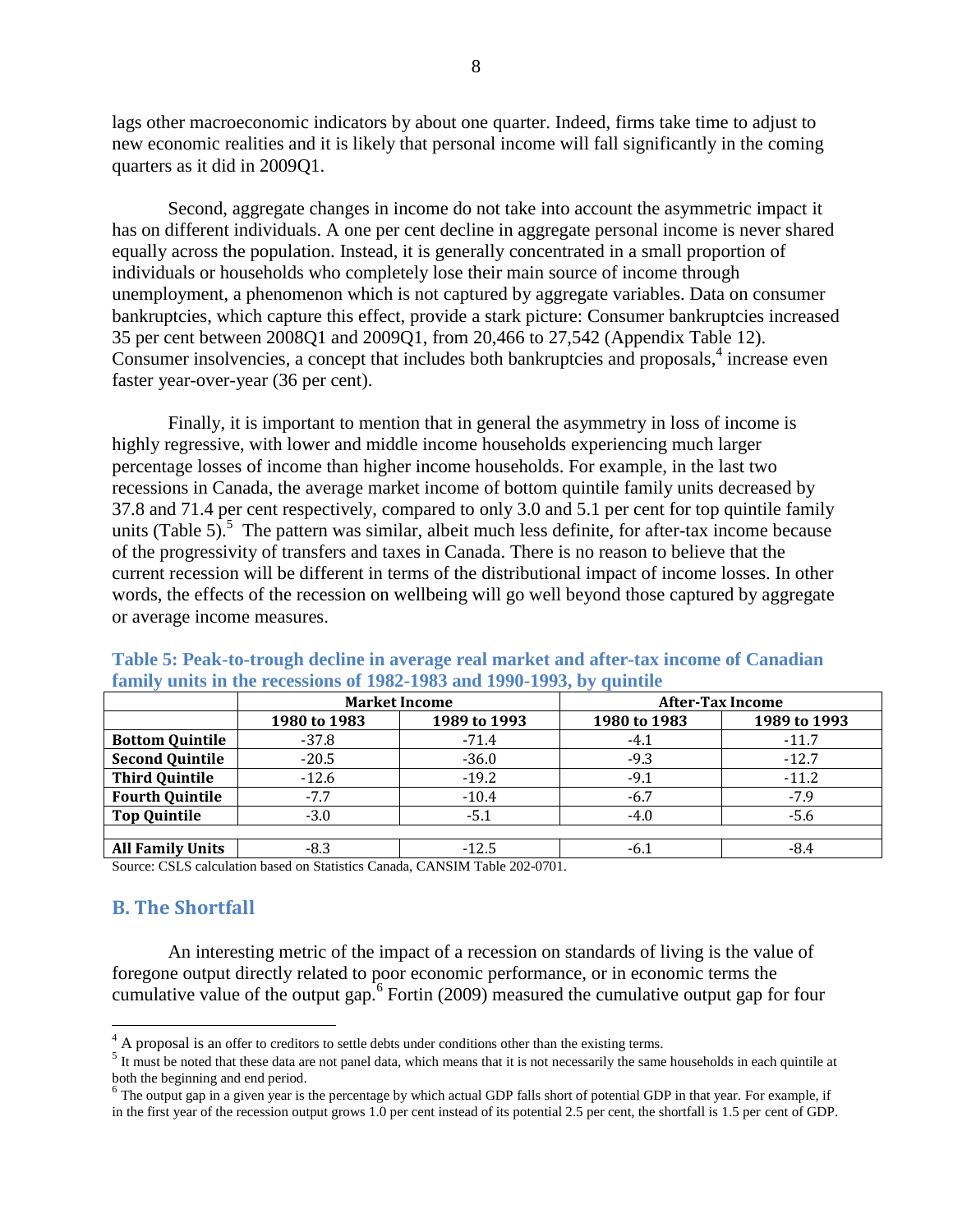past recessions [\(Table 6\)](#page-13-0) and provided an estimate for the current recession. Of these past recessions, the Great Depression was by far the worst, imposing a total cost of more than three years of production, or about \$5 trillion if it were to occur in today's economy. Obviously, the total cost of the recessions is highly correlated to the length of time for which economic activity remains below potential. In the early 1980s, the recession was sharp, with output falling 2.9 per cent between 1981 and 1982, but the recovery was equally rapid, with output increasing 2.7 per cent, 5.8 per cent and 4.8 per cent in 1983, 1984 and 1985 respectively [\(Chart 3\)](#page-14-1). As a result, the cost of the recession was relatively small, about \$370 billion if it were to occur today. In comparison, the recession of the early 1990s, with its protracted recovery, was nearly three times more costly.

| Episode   | Length   | <b>Maximum Output</b><br>Gap | <b>Cumulative Output</b><br>Gap | 2009 Equivalent Cost |
|-----------|----------|------------------------------|---------------------------------|----------------------|
| 1929-1942 | 12 years | 37.4% in 1933                | 302.6%                          | \$4,990 billion      |
| 1956-1966 | 9 years  | 7.9% in 1961                 | 42.1%                           | \$690 billion        |
| 1981-1988 | 6 years  | 6.2% in 1983                 | 22.4%                           | \$370 billion        |
| 1989-2000 | 10 years | 8.9% in 1993                 | 62.3%                           | \$1,030 billion      |
| 2008-2014 | 7 years  | 5.9% in 2010                 | 23.2%                           | \$383 billion        |

<span id="page-13-0"></span>

| Table 6: Length, depth and macroeconomic cost of four past Canadian recessions |  |  |  |
|--------------------------------------------------------------------------------|--|--|--|
|                                                                                |  |  |  |

Sources: Fortin (2009). Estimates for the 2008-2014 recession are based on IMF forecasts.

 $\overline{a}$ 

[Chart 4](#page-14-2) shows projected actual and potential output growth for the 2008-2015 period based on TD economics forecasts.<sup>7</sup> If these projections are accurate, the cumulative output gap for the 2008-2015 period will be about 26 per cent of GDP, beyond the level experienced in the early 1980s recession.<sup>8</sup> This estimate is roughly in line with the estimates from Fortin (2009), based on IMF forecasts, which anticipate a cumulative output gap slightly above 23 per cent. By any measure, the cost of the recession will be significant. The equivalent of production for an entire quarter will be foregone. In dollar terms, the cumulative cost of the recession will be \$420 billion (\$2007), or slightly more than \$12,000 per capita, or an average of \$1,736 per capita per year over the 2008-2014 period. In other words, given no economic crisis, GDP per capita in Canada would have likely been \$1,736 higher on average each year over the 2008-2014 period.

In the second year, if GDP declines 1.5 per cent, then the shortfall for that year is the difference between GDP in year two and potential GDP in year two, that is 5 per cent. To close the output gap in the third year, the economy would have to grow 7.5 per cent, or 5 per cent above potential. The cumulative output gap is the arithmetic sum of annual output gaps over all years of a given episode. Recessions can best be compared by using the cumulative percentage point output gap.<br> $\frac{7}{7}$ These forecests make a very concernative eccumntion of 2.0 nor cent petertial output growth. By con-

These forecasts make a very conservative assumption of 2.0 per cent potential output growth. By comparison, between 2000 and 2007, actual output growth average 2.6 per cent. If potential output were to be 2.6 per cent instead of 2.0 per cent (and assuming no feedback in the forecast of this change in assumption), the output gap would close only in 2023 and the cumulative output gap would total 64.3 per cent, or the equivalent of two-thirds of a year of production.

 $8$  The pace of recovery is the key determinant of the long-term damage of the current recession. The forecast used in this report is conservative, but is still equivalent to growth of about 3.5 per cent on average for 2010-2015 when the output gap is closed. If we were to assume average growth of only 3.0 per cent, the cost would increase by roughly 30 per cent (cumulative output gap of 34 percentage points and a total cost of \$550 in 2007 dollars).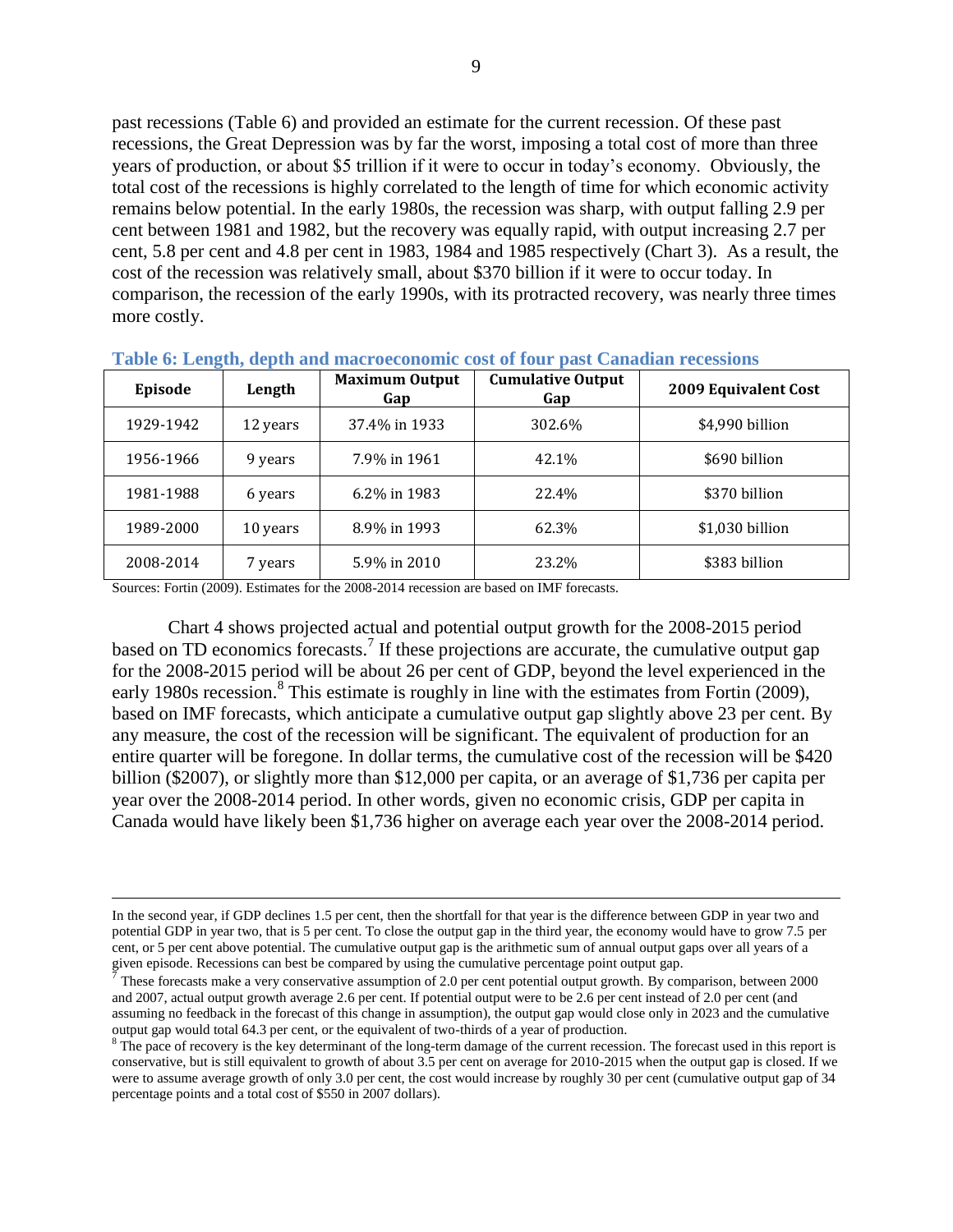

#### <span id="page-14-1"></span>**Chart 3: Index of Actual and Potential Output in Canada, 1981-1988 and 1989-2000**

<span id="page-14-2"></span>

<span id="page-14-0"></span>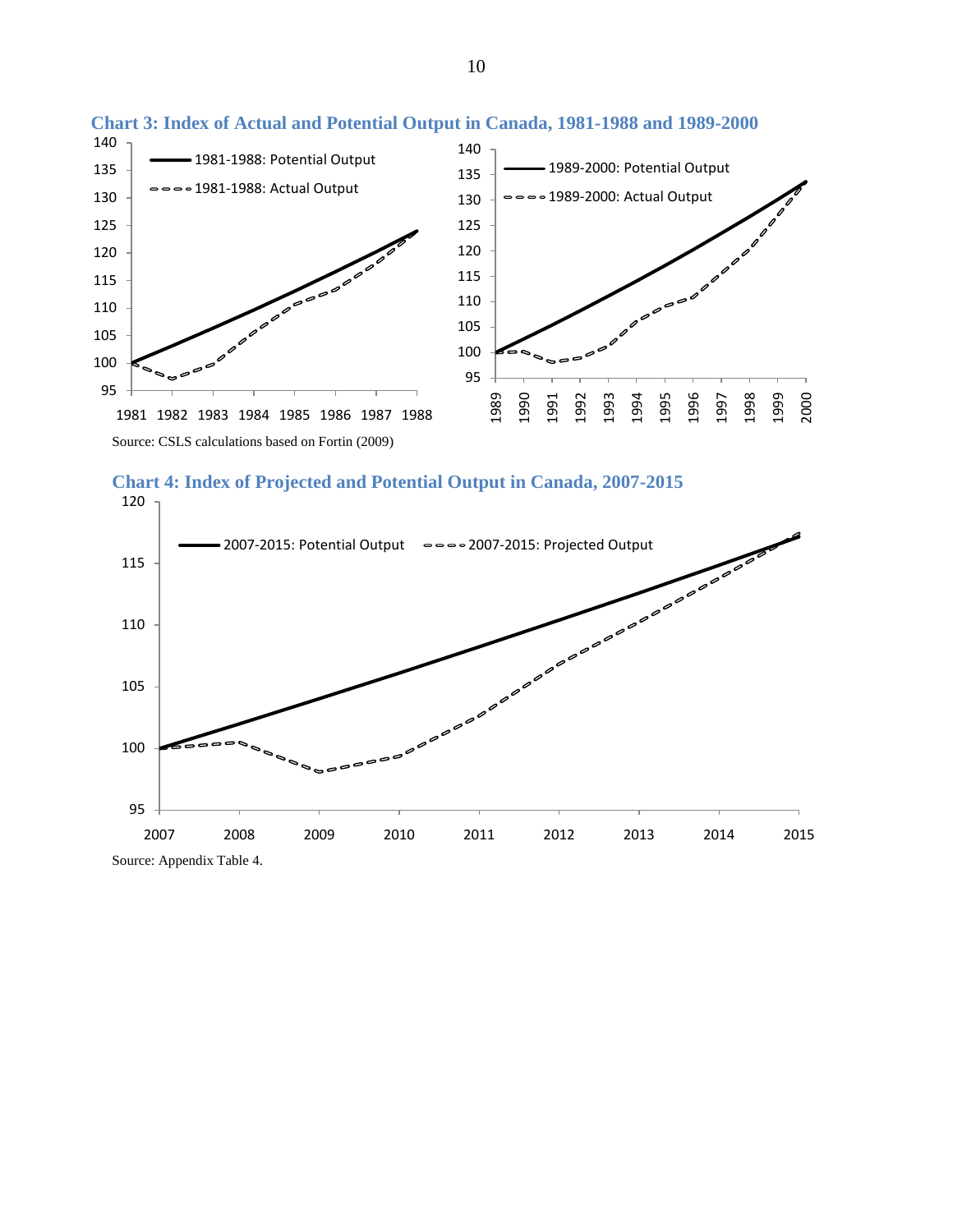## **IV. The Effects of the Current Recession on the Wealth of Canadians**

Economic wellbeing cannot be captured only with income data. Not only can we enjoy today's income in the present, but we can also transform wealth accumulated in the past into present consumption. As well, wealth can provide economic security and a personal safety net in cases of economic adversity, such as a death or disability of a family member in the workforce. Therefore, to measure economic wellbeing at any point in time, one needs to take into account both income and wealth. One of the key features of the current economic crisis is the large decline in asset prices, in particular assets related to the stock markets (financial assets, pension type assets) and real estate. The effects on average wealth and wealth inequalities are significant.

Statistics Canada releases quarterly data on aggregate household wealth. Nominal household net worth per capita peaked in 2008Q2 in Canada, at an average of \$179,715 per person. Between 2008Q2 and 2009Q1, nominal household net worth per capita decreased 9.4 per cent, with aggregate household assets decreasing 6.1 per cent – in particular financial assets (- 11.1 per cent) – and aggregate household liabilities increasing 5.0 per cent. `

Jim Davies (2009) examined what impact observed asset price declines would have had on household wealth in the absence of any change in asset quantities. While partial, this exercise provides an interesting picture of the likely effect of the crisis on household wealth by income level. Two key metrics are used to estimate asset price declines in Canada: the price of existing houses and the Toronto Stock Exchange composite index (TSX). Between June 2005 – the midpoint of the Survey of Financial Security which was in the field between May and July – and May 2008 when North American stock markets reached their peak, the TSX had increased almost 50 per cent. When it bottomed out in February 2009, the TSX had fallen 45 per cent from its peak, standing 18 per cent below its June 2005 level.<sup>9</sup> Similarly, prices for existing houses increased 29 per cent between June 2005 and May 2008, but then fell 6 per cent to February 2009.



#### **Chart 5: Net Worth per Capita in Canada, nominal dollars, 2008Q1 to 2009Q1**

 $\overline{a}$ 

 $9$  Between the end of February 2009 and early June 2009, the TSX has increased almost 40 per cent, bringing it back above its June 2005 level in nominal terms.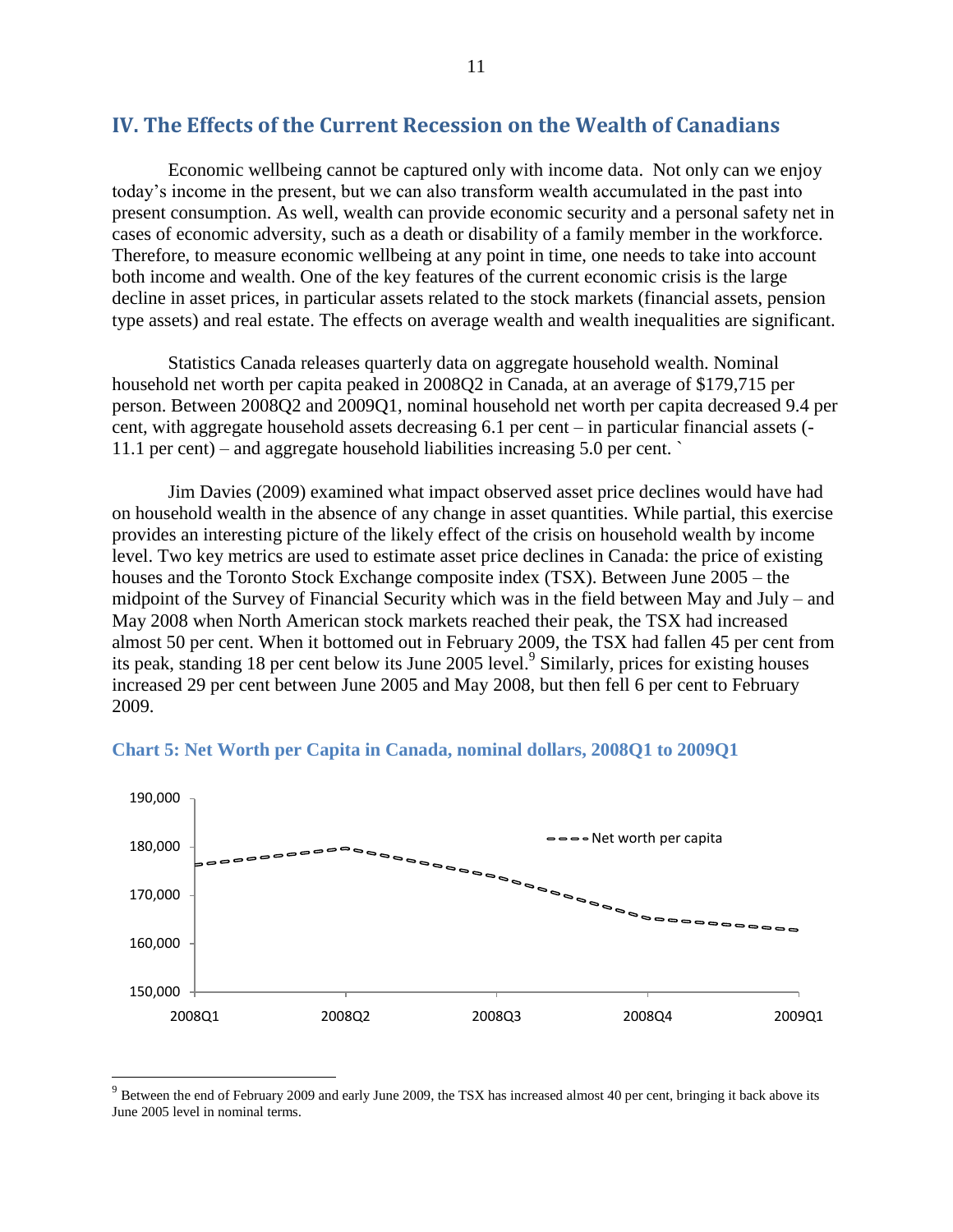Based on these changes in asset prices, Davies (2009) estimated the effect on average household wealth by after-tax income quintile for three periods: June 2005, May 2008 and February 2009. The key results are found in [Table 7.](#page-16-0) Between June 2005 and February 2009, mean asset holdings in nominal terms have remained roughly unchanged, increasing only 0.4 per cent. The highest after-tax income quintile experienced an average decline of 1.4 per cent, while the lowest quintile experienced an average increase of 3.1 per cent. In other words, wealth holdings at the aggregate level have not changed much since 2005, and in general high income earners have suffered more from the recent decline in asset prices than low income earners. This is not surprising because high income households tend to have a larger proportion of their wealth in stocks and mutual funds.

Of course, the small changes between June 2005 and February 2009 hide the large run-up in asset prices to May 2008, which was followed by a large decline to February 2009. Nonetheless, the key message from the analysis is that while wealth has indeed decreased significantly between May 2008 and February 2009 (about 15 per cent for the average Canadian), it is only back to its 2005 level in nominal terms. In fact, given the recent increases in the TSX, average wealth holdings are most probably above their 2005 level.

|                    |                                   | Lowest<br>Quintile | 2nd<br>Quintile | 3rd<br>Quintile | 4th<br>Quintile | Highest<br>Quintile | All     |
|--------------------|-----------------------------------|--------------------|-----------------|-----------------|-----------------|---------------------|---------|
|                    | <b>Total Financial Assets</b>     | 19,141             | 23,411          | 40,692          | 51,381          | 93,321              | 45,606  |
| <b>June 2005</b>   | <b>Total Pension Type Assets</b>  | 14,986             | 47,097          | 98,698          | 164,626         | 276,456             | 120,397 |
|                    | <b>Total Non-Financial Assets</b> | 77,634             | 125,051         | 241,539         | 270,237         | 560,778             | 255,030 |
|                    | <b>Total Assets</b>               | 111,761            | 195,559         | 380,929         | 486,244         | 930,554             | 421,033 |
|                    | <b>Total Financial Assets</b>     | 21,327             | 26,470          | 44,873          | 59,107          | 113,064             | 52,988  |
| <b>May 2008</b>    | <b>Total Pension Type Assets</b>  | 17,145             | 52,218          | 108,584         | 181,480         | 309,953             | 133,900 |
|                    | <b>Total Non-Financial Assets</b> | 92,781             | 149,450         | 290,503         | 321,294         | 686,012             | 307,991 |
|                    | <b>Total Assets</b>               | 131,253            | 228,139         | 443,960         | 561,880         | 1,109,028           | 494,878 |
|                    | <b>Total Financial Assets</b>     | 17,840             | 21,590          | 38,204          | 46,783          | 81,571              | 41,213  |
| February 2009      | <b>Total Pension Type Assets</b>  | 13,700             | 44,049          | 92,814          | 154,596         | 256,521             | 112,362 |
|                    | <b>Total Non-Financial Assets</b> | 83,715             | 133,025         | 258,527         | 291,428         | 579,411             | 269,195 |
|                    | <b>Total Assets</b>               | 115,255            | 198,665         | 389,545         | 492,808         | 917,503             | 422,770 |
|                    | <b>Total Financial Assets</b>     | $-16.4$            | $-18.4$         | $-14.9$         | $-20.9$         | $-27.9$             | $-22.2$ |
| Per cent Change    | <b>Total Pension Type Assets</b>  | $-20.1$            | $-15.6$         | $-14.5$         | $-14.8$         | $-17.2$             | $-16.1$ |
| (May 08-Feb. 09)   | <b>Total Non-Financial Assets</b> | $-9.8$             | $-11.0$         | $-11.0$         | $-9.3$          | $-15.5$             | $-12.6$ |
|                    | <b>Total Assets</b>               | $-12.2$            | $-12.9$         | $-12.3$         | $-12.3$         | $-17.3$             | $-14.6$ |
|                    | <b>Total Financial Assets</b>     | $-6.8$             | $-7.8$          | $-6.1$          | $-8.9$          | $-12.6$             | $-9.6$  |
| Per cent Change    | <b>Total Pension Type Assets</b>  | $-8.6$             | $-6.5$          | $-6.0$          | $-6.1$          | $-7.2$              | $-6.7$  |
| (June 05- Feb. 09) | <b>Total Non-Financial Assets</b> | 7.8                | 6.4             | 7.0             | 7.8             | 3.3                 | 5.6     |
|                    | <b>Total Assets</b>               | 3.1                | 1.6             | 2.3             | 1.3             | $-1.4$              | 0.4     |

#### <span id="page-16-0"></span>**Table 7: Mean Asset Holdings by After-tax Income Quintiles, Current dollars**

Note: Financial assets include deposits, mutual funds, bonds, stocks, and other financial assets. Pension type assets include RRSPs/LIRAs, RRIFS, and employer pension plans. Non-Financial Assets include real estate, vehicles, business equity, and other non-financial assets. Sources: Davies (2009). Data for 2005 from the Survey of Financial Security (SFS), Statistics Canada. Data for 2009 based on the following assumption:

(1) The TSX represented the asset holdings in stocks and mutual funds for all Canadians; (2) Other financial assets had zero change in real value; (3) Investments in RRSPs, RRIFs, and defined contributions of employer pension plans were 60% in stocks and mutual funds and 40% in other financial assets; and (4) Equity in employer pension plans was 20 per cent defined contributions.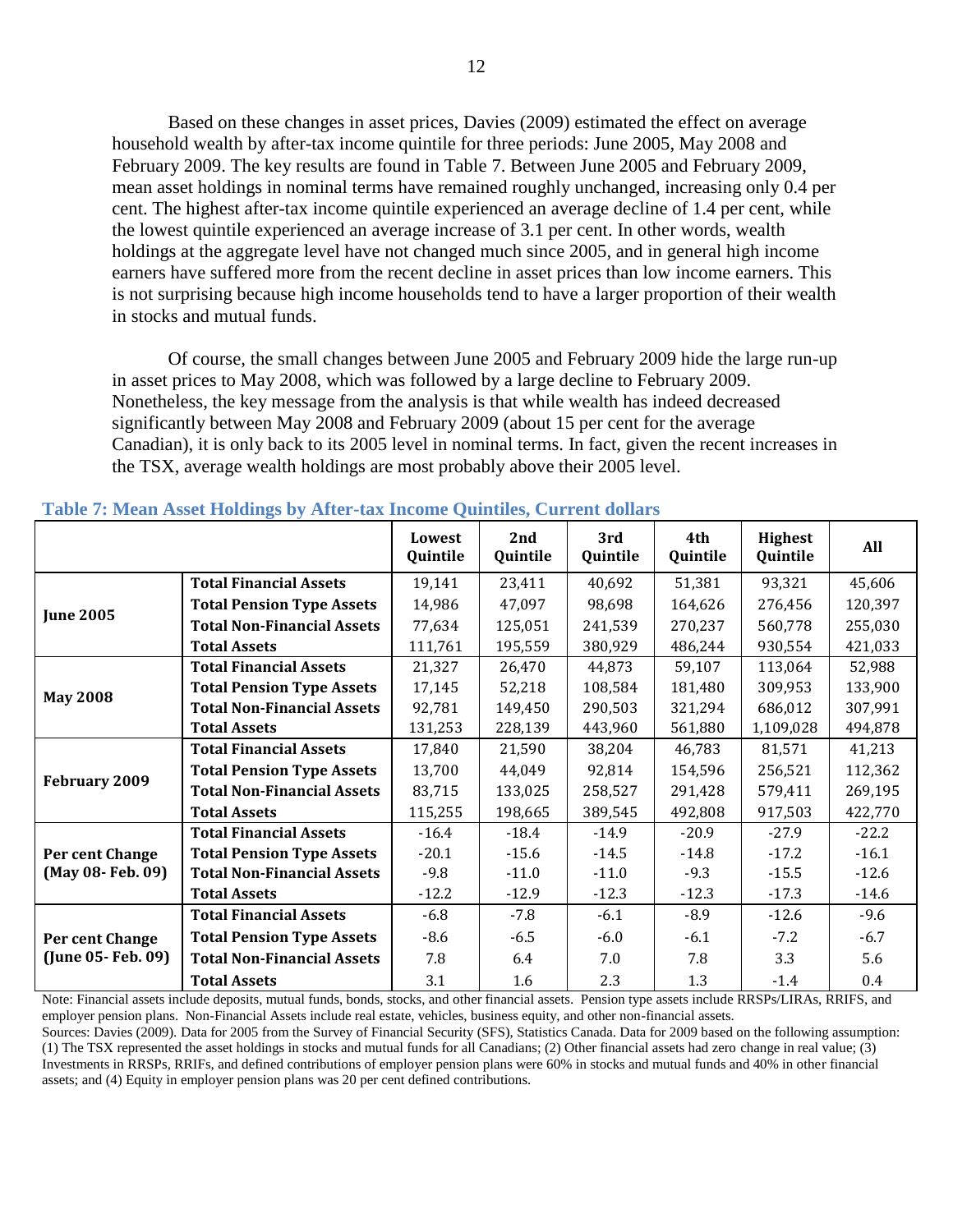While the effect of the economic crisis on average wealth will likely be minimal in the medium to long term, we must keep in mind the variety of experiences of households and individuals. The economic crisis may have had certain redistribution effects, with some individuals reaping important gains (e.g. those buying a foreclosed home at extremely low prices) while others lost a significant amount of assets (e.g. those retiring with RRSPs concentrated in equities). Nonetheless, given that higher-income Canadians generally hold a larger proportion of equities, and given that equities were the types of assets experiencing the largest declines, the net effect of the crisis is likely to be a decrease in wealth inequalities in the short term.

As a final note, it is important to emphasize some of the limitations of these estimates. First, estimates are not divided into different age groups and quintiles are formed using after-tax income as opposed to wealth. As a result, the average wealth of the lowest income quintile may be skewed upward by a large number of retirees with relatively low income but relatively large assets. These estimates also fail to capture changes in the quantity of assets for different income groups, as well as changes in debt levels and net worth.

## <span id="page-17-0"></span>**V. The Effects of the Current Recession on the Labour Market**

The impact of unemployment on an individual's life is often drastic and seldom beneficial. Giving people ample opportunities to work certainly has a favourable impact on wellbeing. Fully utilizing all potential labour not only leads to greater economic output, but also to rising living standards and, to a certain degree, the prevention of social exclusion. The negative effect of an economic downturn on employment has significant short-term and longterm effects on the ability of individuals to maintain and develop skills and thus fully participate in the economic activity of society. This cost falls on a minority of workers, leading to much larger losses in terms of economic wellbeing than if the cost was shared equally across workers.

Studies examining life satisfaction show that unemployment has substantial negative effects even "after accounting for the changes in income that occur" (Diener, Lucas, Schimmack and Helliwell, 2009:162). In addition, "research shows that the effects of unemployment remain, even after people become reemployed," (Ibid, 2009:162) a phenomenon often referred to as ‗scarring'. A similar ‗scarring' phenomenon affects the cohorts of young people entering the labour force during recessions, which experience a higher propensity for unemployment and lower incomes after the recession ends when compared to other cohorts (for example, see Nordström Skans, 2004).

The current recession has already translated into large scale employment losses. Employment peaked in October 2008, when 17.2 million Canadian were employed [\(Table 8\)](#page-18-0). Between October 2008 and May 2009, net employment decreased by 362,500 persons. The following characteristics of the fall in employment are worth mentioning:

• All of the employment losses were among full-time workers (-406,100 persons), with part-time employment increasing (43,600 persons) over the period. The increase in parttime employment likely reflected the preferences of employers for more flexible employment arrangements in these uncertain times.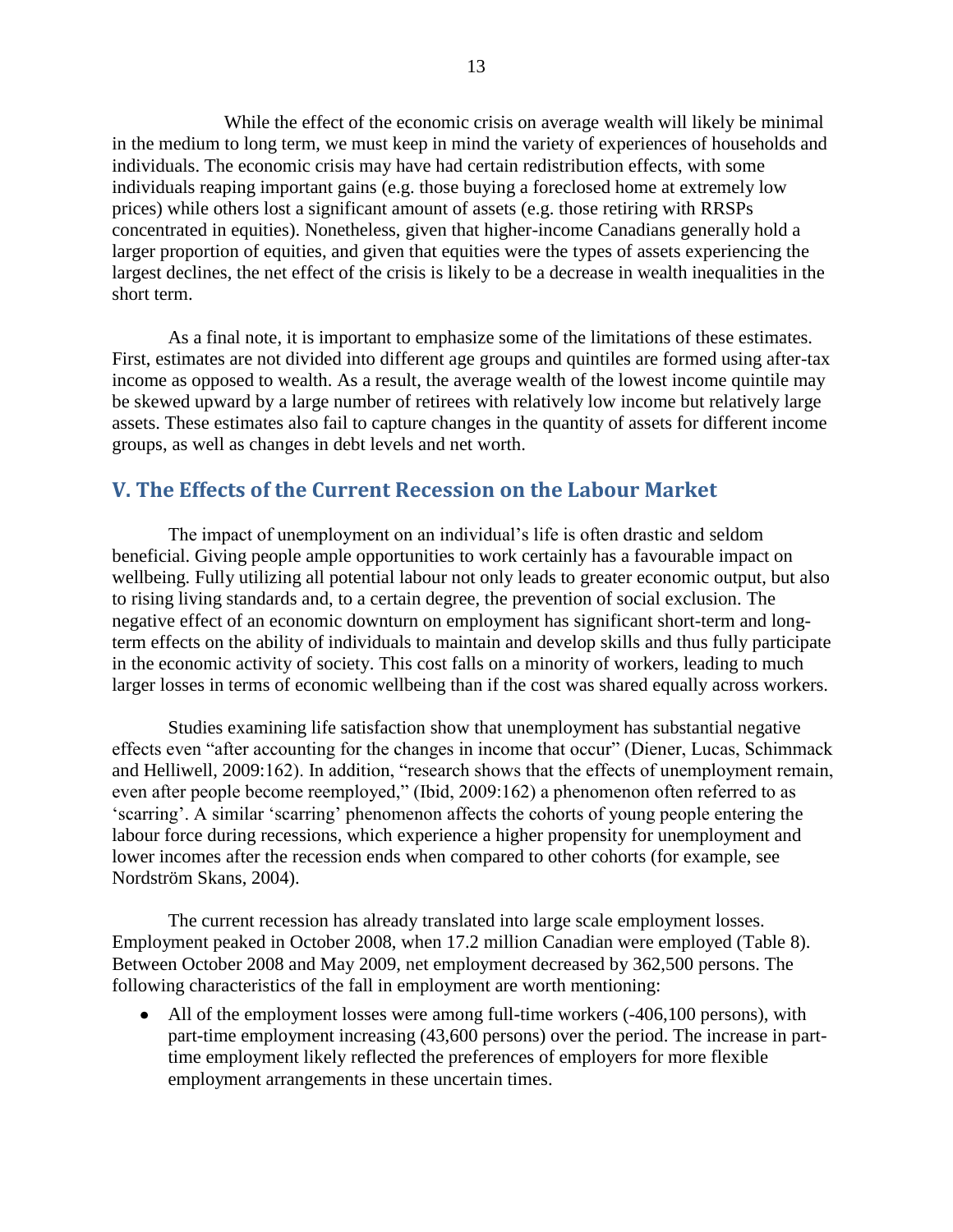- A similar trend was at play in employment data broken down by class of workers. While the number of employees was way down (-365,900 persons) – particularly in the private sector (-321,900 persons) – the number of self-employed workers actually increased 3,400.
- In terms of job permanency, year-over-year employment in May (unadjusted for seasonality) decreased more among permanent employee (-2 .7 per cent) than among temporary employees (-1.8 per cent). Among temporary employees, employees in seasonal and casual jobs experienced significant decline (-4.7 per cent and -3.8 per cent respectively), while the number of employees in term or contract job (0.6 per cent) and other temporary jobs (8.2 per cent) actually increased (Appendix Table 7.2).
- Hours worked (-3.6 per cent) have decreased faster than employment (-2.1 per cent), translating into less unemployed workers than would otherwise be the case. Federal initiatives, such as the EI work-sharing program which currently covers 130,000 workers in Canada (Grant, 2009), exemplify why hours have fallen more rapidly and how this trend has been beneficial in terms of unemployment.
- In other words, not only has the recession driven many workers out of the workforce, it has also increased the proportion of workers in more unstable job categories. The effect of the recession on living standards is already clearly visible in the labour market.

| $\mu$ , $\mu$ , $\mu$ , $\mu$ , $\mu$ , $\mu$ , $\mu$ , $\mu$ , $\mu$ , $\mu$ , $\mu$ , $\mu$ , $\mu$ , $\mu$ , $\mu$ , $\mu$ , $\mu$ , $\mu$ , $\mu$ , $\mu$ , $\mu$ , $\mu$ , $\mu$ , $\mu$ , $\mu$ , $\mu$ , $\mu$ , $\mu$ , $\mu$ , $\mu$ , $\mu$ , $\mu$ |                                   |                  | <b>Full-time or Part-time</b> | <b>Class of Worker</b>   |                                      |                                       |                   |
|---------------------------------------------------------------------------------------------------------------------------------------------------------------------------------------------------------------------------------------------------------------|-----------------------------------|------------------|-------------------------------|--------------------------|--------------------------------------|---------------------------------------|-------------------|
|                                                                                                                                                                                                                                                               | <b>Total</b><br>Employment        | <b>Full-time</b> | Part-time                     | <b>Employees</b>         | <b>Public</b><br>sector<br>employees | <b>Private</b><br>sector<br>employees | Self-<br>employed |
|                                                                                                                                                                                                                                                               | $A = B + C$ or<br>$D + G$         | B                | $\mathbf{C}$                  | $D = E + F$              | E                                    | F                                     | G                 |
| 2008-10                                                                                                                                                                                                                                                       | 17,194.7                          | 14,004.2         | 3,190.5                       | 14,543.3                 | 3,461.9                              | 11,081.5                              | 2,651.4           |
| 2008-11                                                                                                                                                                                                                                                       | 17,131.4                          | 13,973.8         | 3,157.6                       | 14,475.7                 | 3,426.3                              | 11,049.5                              | 2,655.7           |
| 2008-12                                                                                                                                                                                                                                                       | 17,111.0                          | 13,921.7         | 3,189.3                       | 14,452.6                 | 3,446.7                              | 11,005.9                              | 2,658.4           |
| 2009-01                                                                                                                                                                                                                                                       | 16,982.0                          | 13,807.8         | 3,174.2                       | 14,309.4                 | 3,404.7                              | 10,904.7                              | 2,672.6           |
| 2009-02                                                                                                                                                                                                                                                       | 16,899.4                          | 13,696.9         | 3,202.5                       | 14,254.7                 | 3,380.5                              | 10,874.3                              | 2,644.6           |
| 2009-03                                                                                                                                                                                                                                                       | 16,838.1                          | 13,617.4         | 3,220.7                       | 14,188.3                 | 3,381.8                              | 10,806.5                              | 2,649.8           |
| 2009-04                                                                                                                                                                                                                                                       | 16,874.0                          | 13,656.8         | 3,217.1                       | 14,187.2                 | 3,391.1                              | 10,796.1                              | 2,686.8           |
| 2009-05                                                                                                                                                                                                                                                       | 16,832.2                          | 13,598.1         | 3,234.1                       | 14,177.4                 | 3,417.8                              | 10,759.6                              | 2,654.8           |
|                                                                                                                                                                                                                                                               | <b>Change (Number of Persons)</b> |                  |                               |                          |                                      |                                       |                   |
| 2008-10 to 2009-04                                                                                                                                                                                                                                            | $-362,500$                        | $-406.100$       | 43,600                        | $-365.900$               | $-44,100$                            | $-321.900$                            | 3,400             |
|                                                                                                                                                                                                                                                               |                                   |                  |                               | <b>Change (Per cent)</b> |                                      |                                       |                   |
|                                                                                                                                                                                                                                                               | $-2.1$                            | $-2.9$           | 1.4                           | $-2.5$                   | $-1.3$                               | $-2.9$                                | 0.1               |

<span id="page-18-0"></span>**Table 8: Employment by Full-time/Part-time Status and Class of Worker, October 2008 to April 2009 (Seasonally adjusted, thousands of persons unless otherwise noted)**

Source: Taken from Appendix Table 7 and 8. Labour Force Survey, Statistics Canada.

These large employment losses are not only reflected in terms of the employment rate, which fell from 63.6 per cent in October 2008 to 61.8 per cent in May 2009, but also in terms of unemployment and participation rates [\(Chart 6\)](#page-19-0). The fall in employment rate was largely mirrored by an increase in unemployment rate, 2.1 percentage points from 6.3 per cent to 8.4 per cent over the October-May period. Long-term unemployment (1 year or more) – unadjusted for seasonality – increased slightly from 0.41 per cent in October 2008 to 0.56 per cent in March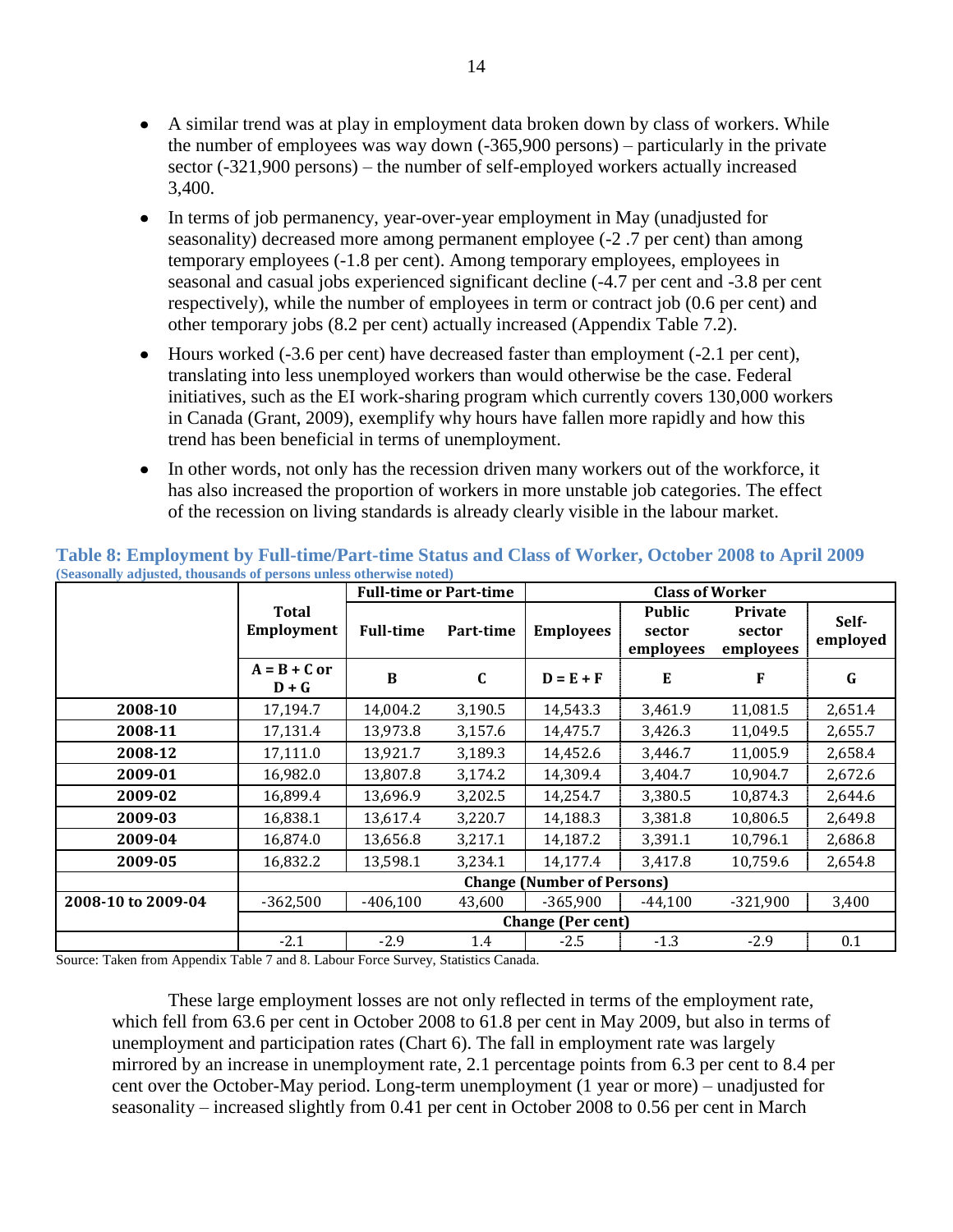2009, but was back down to 0.55 and 0.52 per cent in April and May 2009 (Appendix Table 7.3). Year-over-year long-term unemployment rate increased 0.12 percentage points from 0.40 per cent in May 2008 to 0.52 per cent in May 2009. The proportion of people unemployed for 26 weeks or more increased even faster. Year-over-year, the 26 weeks or more unemployment rate increased 0.40 percentage points, from 0.86 in May 2008 to 1.26 in May 2009.



<span id="page-19-0"></span>**Chart 6: Employment, Participation and Unemployment Rates in Canada, January 2008 to May 2009 (per cent)**

Source: Taken from Appendix table 7.1. Labour Force Survey, Statistics Canada.

 $\overline{a}$ 

Of course, long-term unemployment is a lagging indicator and will thus embody the full long-term effects of the recession only a few years later.<sup>10</sup> Nonetheless, in terms of average unemployment duration (unadjusted for seasonality), the year-over-year increase in May 2009 was less than one week, from 15.0 week in May 2008 to 15.9 week in May 2009 (Appendix Table 7.1). Given that job losses begun in October 2008, the lack of a more significant increase in the average duration of unemployment is surprising.

The participation rate, which represents the proportion of the population either employed or searching for work, fell 0.3 percentage points over the period, reflecting in part the deterioration of labour market conditions. The slight increase in participation rate in April and May, however (0.1 percentage points each month), may reflect increased confidence on the part of workers about their future employment prospects.

The national decline in employment of 2.1 percentage points between October 2008 and May 2009 can be examined from a variety of dimensions. From a provincial perspective, Ontario was the province which experienced the largest decline, both in absolute (-233,600 persons) and percentage terms (-3.5 per cent) [\(Table 9\)](#page-20-0). Ontario alone accounted for more than half the

<sup>&</sup>lt;sup>10</sup> The last time long-term unemployment reached 0.4 per cent was in late 1981. Long-term unemployment peaked at 1.5 per cent after the early 1980s recession - in early 1983 – and remained around that level for the following two years. In the early 1990s recession, long-term unemployment increased from 0.5 per cent in mid-1990 to 2.1 per cent in early 1994, thus peaking only four years after the beginning of the recession.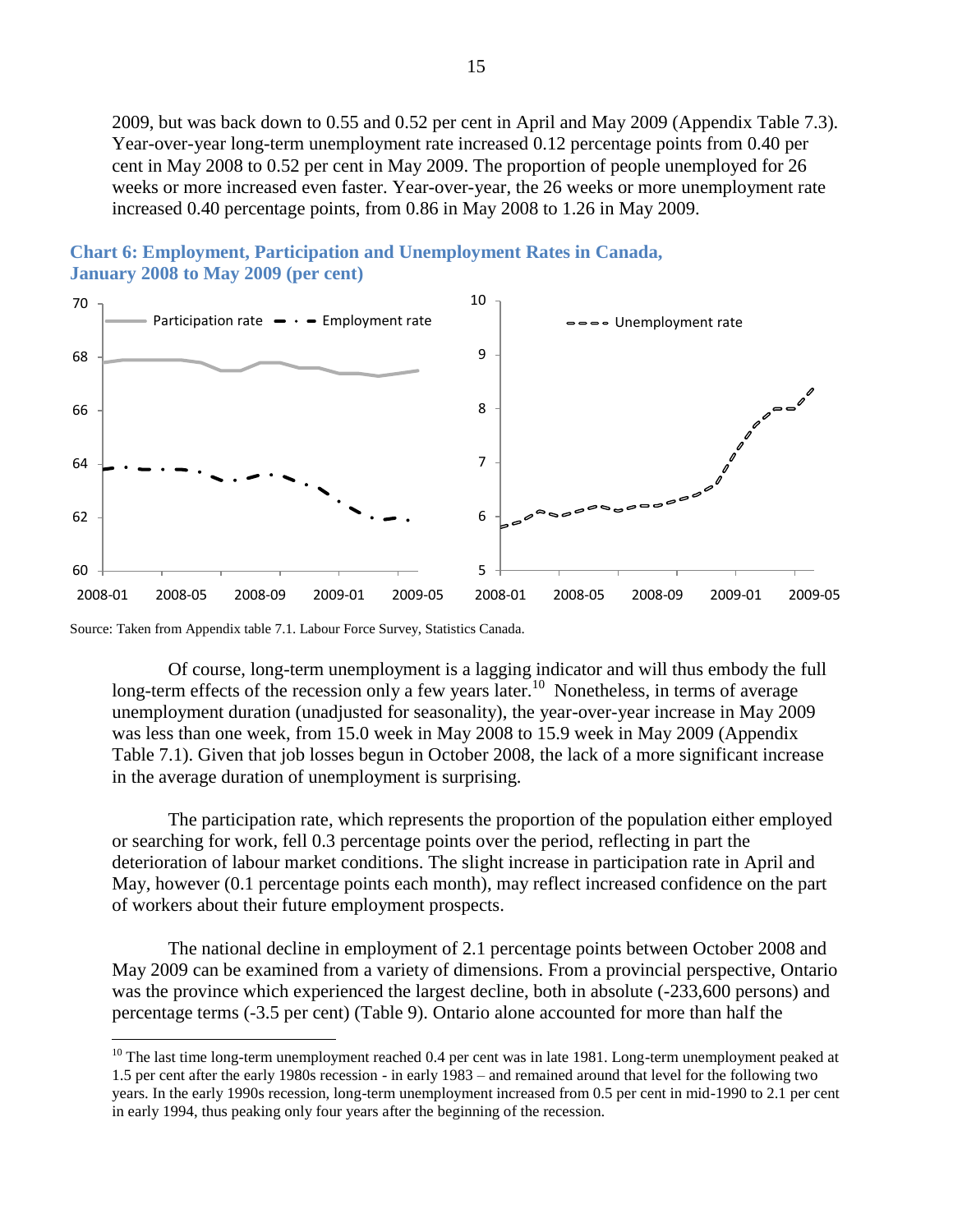employment decline in Canada over that period. The other two provinces which experienced large declines in employment are British Columbia (-50,200 persons) and Alberta (- 41,700 persons), both of which have seen their employment levels drop at about the same rate as the Canadian average. Saskatchewan (0.7 per cent) and Manitoba (0.2 per cent) were the only provinces with no employment decline over the October to May period. The province of Quebec (-0.7 per cent) has also been relatively sheltered from the crisis up to May 2009.

|                                  | <b>Share of</b><br><b>Employment</b> |            | <b>Change in Employment</b><br>Oct. '08 to May '09 |                              |  |
|----------------------------------|--------------------------------------|------------|----------------------------------------------------|------------------------------|--|
|                                  | October 2008<br>(per cent)           | (persons)  | (per cent)                                         | <b>Decline</b><br>(per cent) |  |
| Canada                           | 100.0                                | $-362,500$ | $-2.1$                                             | 100.0                        |  |
| <b>Newfoundland and Labrador</b> | 1.3                                  | $-5,800$   | $-2.7$                                             | 1.6                          |  |
| <b>Prince Edward Island</b>      | 0.4                                  | $-1,000$   | $-1.4$                                             | 0.3                          |  |
| <b>Nova Scotia</b>               | 2.7                                  | $-4,600$   | $-1.0$                                             | 1.3                          |  |
| <b>New Brunswick</b>             | 2.1                                  | $-3,600$   | $-1.0$                                             | 1.0                          |  |
| Quebec                           | 22.6                                 | $-26,600$  | $-0.7$                                             | 7.3                          |  |
| <b>Ontario</b>                   | 39.1                                 | $-233,600$ | $-3.5$                                             | 64.4                         |  |
| <b>Manitoba</b>                  | 3.5                                  | 1,200      | 0.2                                                | $-0.3$                       |  |
| Saskatchewan                     | 3.0                                  | 3500       | 0.7                                                | $-1.0$                       |  |
| <b>Alberta</b>                   | 11.8                                 |            | $-2.0$                                             | 11.5                         |  |
| <b>British Columbia</b>          | 13.4                                 | $-50.200$  | $-2.2$                                             | 13.8                         |  |

<span id="page-20-0"></span>**Table 9: Employment by Province, October 2008 to May 2009, seasonally adjusted**

Source: CSLS calculations based on CANSIM Table 282-0087 - Labour force survey estimates (LFS)

Industry employment estimates tell a similar story. As was the case for GDP, the goodsproducing sector was most hard-hit, with the sector accounting for almost 90 per cent of employment losses, despite representing only 23.5 per cent of total employment. Manufacturing, which has a particular large presence in Ontario, accounted for 51.3 per cent of the October-May employment decline (186,100 persons). Construction also accounted for approximately one-third of the decline (110,400 persons). While the decline in manufacturing reflected in large part the decline of the auto sector, the fall in construction was the result of the end of the housing boom, which peaked in mid-2008.

In the services-producing sector, employment losses were concentrated in transportation and warehousing (47,500 persons or 5.5 per cent) and wholesale and retail trade (43,500 persons or 1.6 per cent). Surprisingly, employment also fell 2.0 per cent in public administration (19,500 persons) and 2.0 per cent in educational services (24,300 persons). These declines were partially offset by significant increases of 5.4 per cent in other services (41,500 persons) and 1.5 per cent in health care and social assistance (28,900 persons).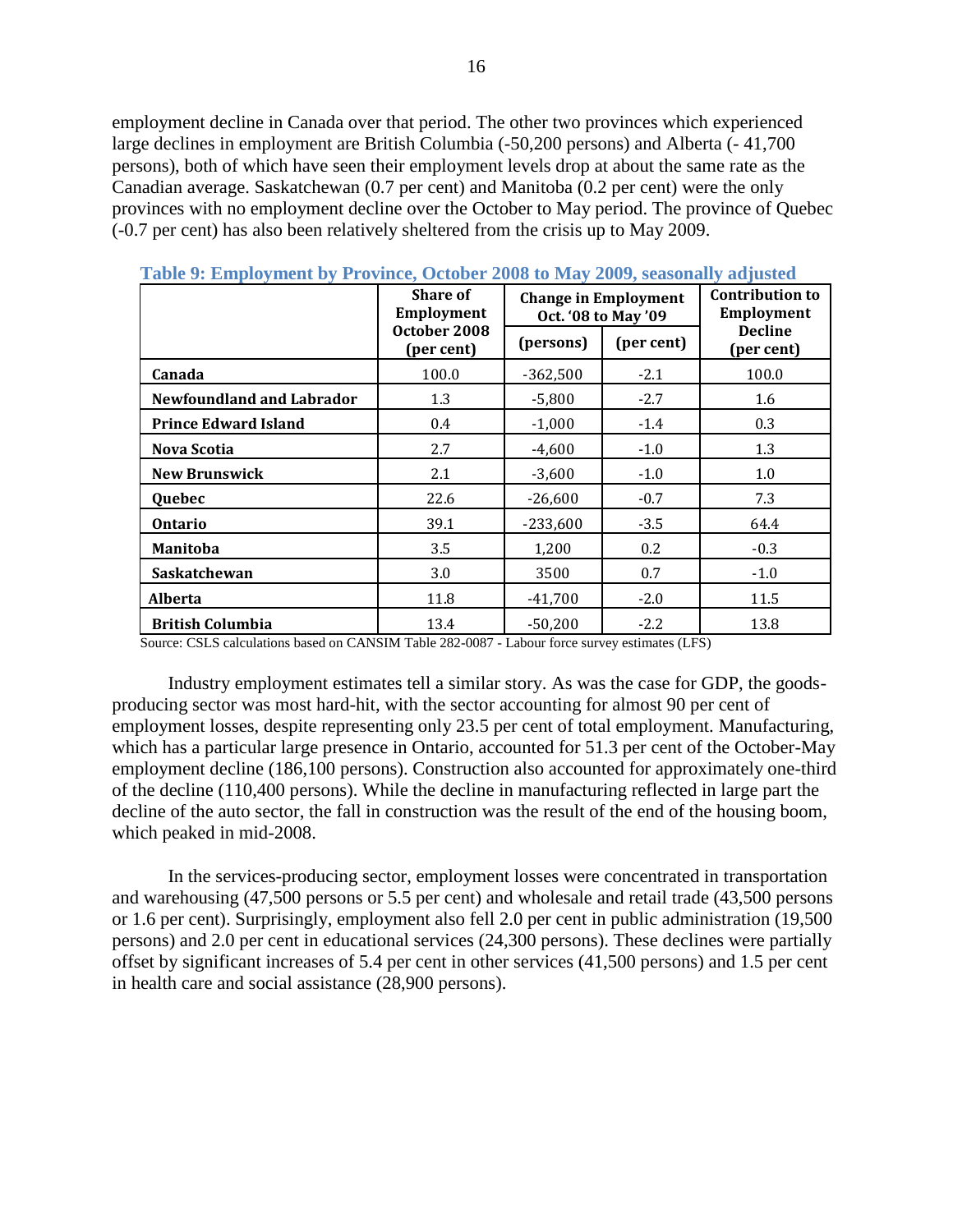|                                                 | <b>Share of</b><br>Employment | <b>Change in Employment</b><br>Oct. '08 to Apr. '09 |            | Contribution<br>to Employment |
|-------------------------------------------------|-------------------------------|-----------------------------------------------------|------------|-------------------------------|
|                                                 | October 2008<br>(per cent)    | (persons)                                           | (per cent) | <b>Decline</b><br>(per cent)  |
| <b>Total</b>                                    | 100.0                         | $-362,500$                                          | $-2.1$     | 100                           |
| <b>Goods-producing sector</b>                   | 23.5                          | $-321,100$                                          | $-8.0$     | 88.6                          |
| Agriculture                                     | 1.9                           | $-2,000$                                            | $-0.6$     | 0.6                           |
| Forestry, fishing, mining, oil and gas          | 2.0                           | $-23,300$                                           | $-6.9$     | 6.4                           |
| <b>Utilities</b>                                | 0.9                           | 800                                                 | 0.5        | $-0.2$                        |
| Construction                                    | 7.3                           | $-110,400$                                          | $-8.8$     | 30.5                          |
| Manufacturing                                   | 11.5                          | $-186,100$                                          | $-9.4$     | 51.3                          |
| Services-producing sector                       | 76.5                          | $-41,400$                                           | $-0.3$     | 11.4                          |
| Wholesale and retail trade                      | 15.6                          | $-43,500$                                           | $-1.6$     | 12.0                          |
| Transportation and warehousing                  | 5.1                           | $-47,500$                                           | $-5.5$     | 13.1                          |
| Finance, insurance, real estate and leasing     | 6.2                           | $-6,800$                                            | $-0.6$     | 1.9                           |
| Professional, scientific and technical services | 7.0                           | $-11,600$                                           | $-1.0$     | 3.2                           |
| Business, building and other support services   | 3.9                           | 17,200                                              | 2.6        | $-4.7$                        |
| <b>Educational services</b>                     | 7.0                           | $-24,300$                                           | $-2.0$     | 6.7                           |
| Health care and social assistance               | 11.2                          | 28,900                                              | 1.5        | $-8.0$                        |
| Information, culture and recreation             | 4.4                           | 21,800                                              | 2.9        | $-6.0$                        |
| Accommodation and food services                 | 6.2                           | 2,300                                               | 0.2        | $-0.6$                        |
| Other services                                  | 4.5                           | 41,500                                              | 5.4        | $-11.4$                       |
| Public administration                           | 5.5                           | $-19,500$                                           | $-2.0$     | 5.4                           |

# **Table 10: Employment by Industry, October 2008 to April 2009, seasonally adjusted**

<span id="page-21-0"></span>Source: CSLS calculation based on CANSIM Table 282-0094 - Labour force survey estimates (LFS)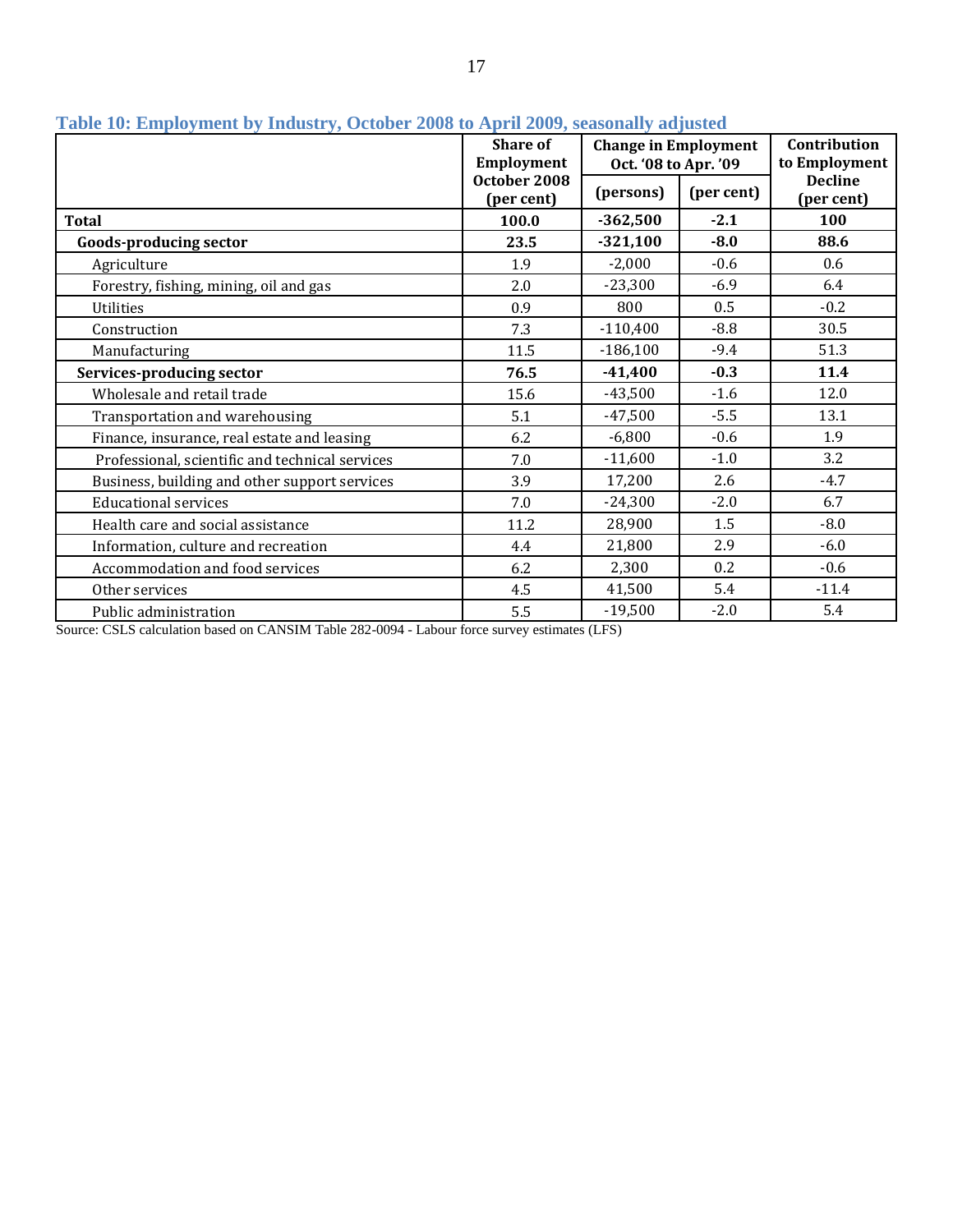## **VI. The Effects of the Current Recession on Poverty**

Poverty, or low-income, measures are probably the most direct way to measure material deprivation, and hence a good indicator of trends in living standards at the bottom of the income ladder. In Canada, low-income is measured using the low income cut-offs (LICOs), a threshold level of income at which a family of a certain size would have to spend 20 percentage points more of its income on food, shelter and clothing than the average family of the same size.<sup>11</sup> These data, however, are produced with a long lag, approximately 18 months. It will be at least two more years before the crisis is reflected in poverty statistics.

The most recent year for which data on poverty is available is 2007. Indeed, on June 3 2009, Statistics Canada released the results of its annual household survey, the Survey of Labour and Income Dynamics (SLID). The proportion of persons in low-income households decreased from 10.5 per cent in 2006 to 9.2 per cent in 2007, reaching its lowest level since the beginning of the series in 1976 – and well below the previous trough of 10.2 per cent reached in 1989. The average poverty gap also decreased to \$6,700 (\$2007), its lowest level since 1994 (Appendix Table 11). It will most probably take many years, possibly up to a decade, for poverty in Canada to return to its 2007 level. For example, it took 18 years for Canada to return to its 1989 poverty rate level after the recession of the early 1990s.

## <span id="page-22-0"></span>**A. The Unemployment/Poverty Relationship**

 $\overline{a}$ 

Despite the lack of timely data, it is possible to obtain a rough idea of the effect of the crisis on poverty by looking at the relationship between unemployment and poverty during previous recessions. As is shown in [Chart 7,](#page-23-0) unemployment rates and poverty rates closely track each other. The two variables are closely related (with the exception of the 1993-1996 period) since loss of employment often leads to a household income below the poverty threshold.

In the recession of the early 1980s, the unemployment rate increased 4.4 percentage points from trough to peak while after-tax poverty increased only 2.4 percentage points over the same period [\(Table 11\)](#page-23-1). The recession was relatively short-lived (two years from trough to peak), which may explain the weak correlation between the two variables. In the 1990s, the unemployment rate increased 3.9 percentage points, and after-tax poverty increased slightly more (4.1 percentage points). The one-to-one relationship in the early 1990s recession was due both to a longer recession (4 years from trough to peak) and a fraying safety net.

A paradoxical characteristic of the 1990s was the failure of the poverty rate to fall when the unemployment rate began falling in 1994. In fact, poverty peaked at 15.7 per cent only in 1996, three years after the unemployment rate peak. This trend may have been related to the dramatic fall in EI coverage over the same period, which we will discuss in the next section.

<sup>&</sup>lt;sup>11</sup> LICOs are established using data from the Family Expenditure Survey, now known as the Survey of Household Spending. They are calculated for seven different family sizes, from unattached individual to family of seven or more, and for five community sizes, from rural to urban areas with a population of more than 500,000. The income threshold represent the level at which families are expected to spend 20 percentage points more than the average family on food, shelter and clothing. Using income data for that year, one can derive the cut-off values. Thereafter, the CPI is used to adjust the basic set of cut-offs for different years.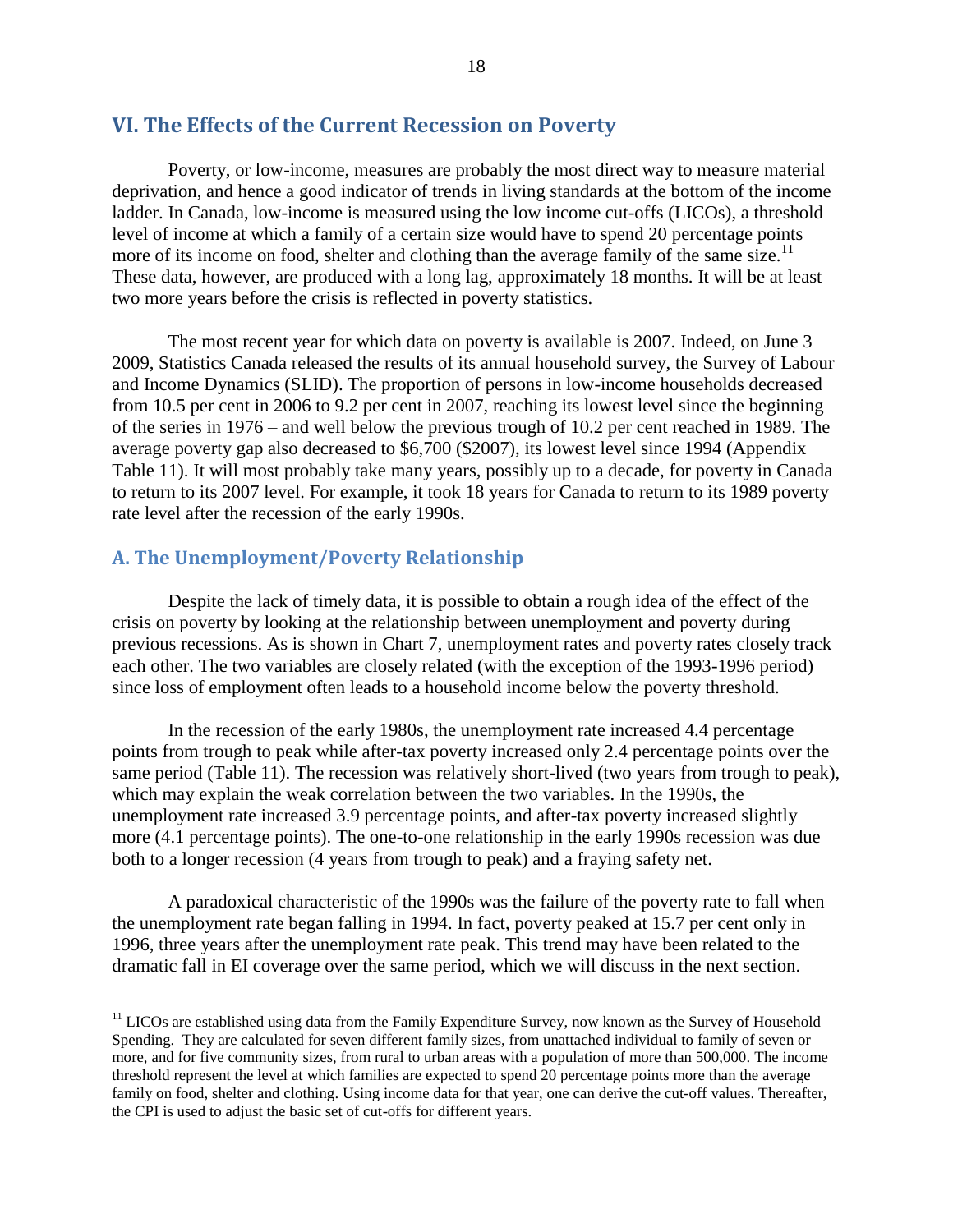

<span id="page-23-0"></span>**Chart 7: Unemployment and Poverty Rates for All Persons in Canada, 1976-2007**

According to many forecasters, unemployment rate will average about 10 per cent in 2010.<sup>12</sup> Between 2007 and 2010, the unemployment rate will have increased roughly 4.0 percentage points, from 6.0 per cent in 2007 to 10.0 per cent in 2010. Given that changes to EI to date have only been minor, it is reasonable to assume that the current recession will display unemployment to poverty change ratio similar to that of the early 1990s recession. If this scenario materializes, after-tax poverty for all persons will rise to 13.2 per cent in 2010, a level not seen since 1998, twelve years earlier.

<span id="page-23-1"></span>

|           |                                  | After Tax Poverty Rate | Unemployment Rate |
|-----------|----------------------------------|------------------------|-------------------|
|           | 1981                             | 11.6                   | 7.6               |
| 1980-1983 | 1983                             | 14.0                   | 12.0              |
|           | 1981-1983<br>(percentage points) | 2.4                    | 4.4               |
|           | 1989                             | 10.2                   | 7.5               |
| 1989-1993 | 1993                             | 14.3                   | 11.4              |
|           | 1989-1993<br>(percentage points) | 4.1                    | 3.9               |

**Table 11: Trough to Peak\* Changes in Unemployment and Poverty in the Previous Two Recessions, Per cent unless otherwise noted**

Source: Cansim series v1560773, v2461224. \* The trough-to peak period is that of the unemployment rate, not poverty.

 $\overline{a}$ 

 $12$  For example, TD Economics (2009) projects an unemployment rate of 9.9 per cent in 2010, while the OECD (2009) forecasts unemployment rate of 10.5 per cent.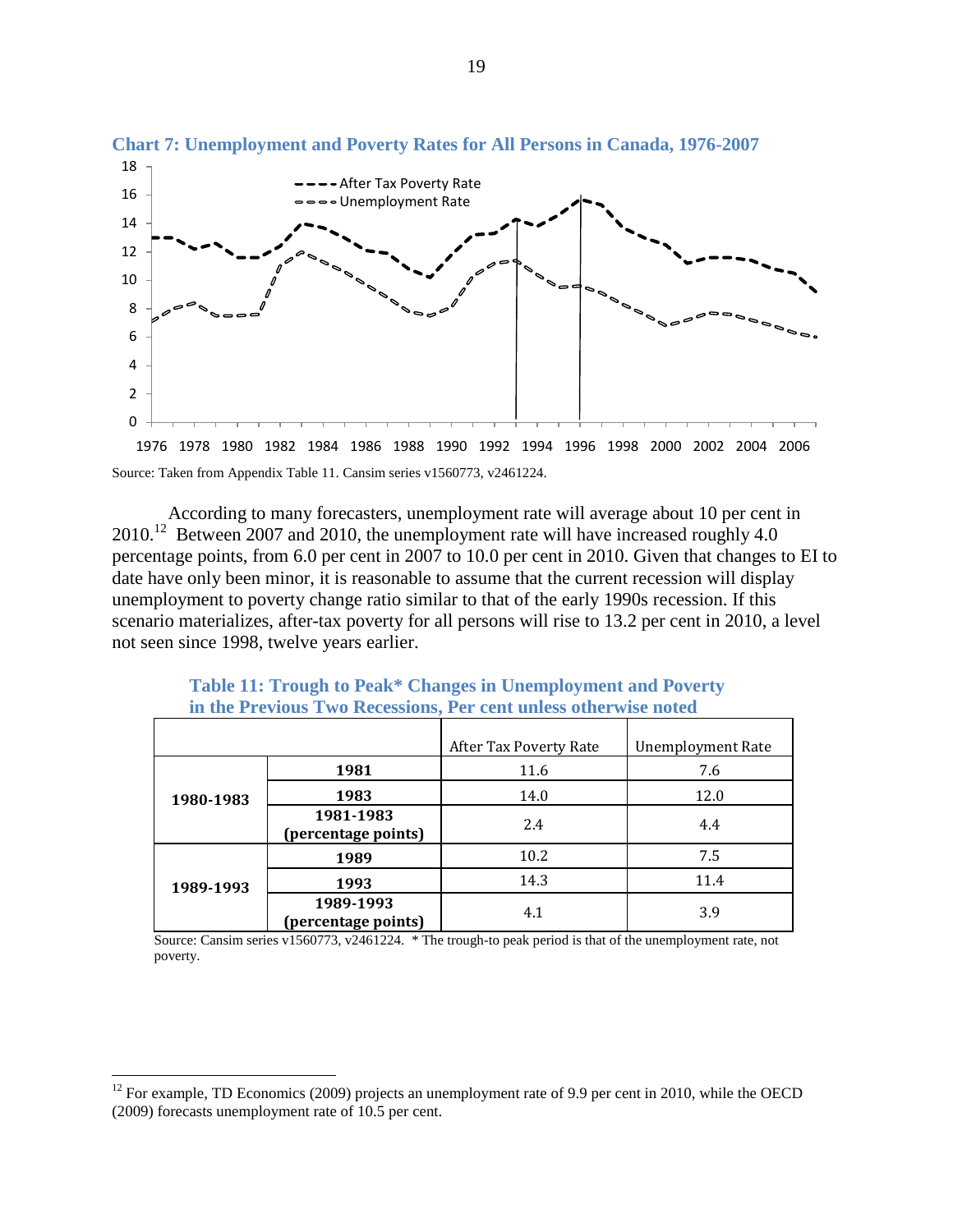#### <span id="page-24-0"></span>**B. A Fraying Safety Net**

 $\overline{a}$ 

The fall in EI coverage which occurred primarily in the early 1990s is shown in [Chart 8,](#page-24-1) using both the ratio of EI beneficiaries to unemployed (BU ratio) and an EI disincentives index (EIDI) developed by Finance Canada. The BU ratio shows the proportion of unemployed workers receiving refgular EI benefits. This ratio decreased from 84.0 per cent in 1989 to only 44.1 per cent in 1997. Since then, it has remained roughly stable.<sup>13</sup>

<span id="page-24-1"></span>



Source: EIDI, unpublished data from Finance Canada. BU ratio from Statistics Canada, Cansim Table 282-0087 and 276-0001.

The EIDI is slightly more complicated. It is based on an economic model in which individuals are assumed to optimize the duration of their employment and unemployment spells based on EI/UI parameters.<sup>14</sup> Similarly to the BU ratio, it shows a dramatic decrease coinciding with the early 1990s recession. Both measures point to a similar trend: Canada's EI program is now much less generous than before, and it will not be able to cushion households from poverty due to employment loss as well as it did before the reform of the early 1990s.

<sup>&</sup>lt;sup>13</sup> It should be noted that because the current recession affects many long-term full-time workers, a large proportion of workers currently losing their job are eligible to receive EI benefits. Between October 2008 and April 2009, the number of unemployed workers increased 313,100 while the number of recipients of regular EI benefits increased 196,700, suggesting that 63 per cent of newly unemployed workers are receiving EI benefits, a much larger proportion that the 40-45 per cent suggested by the long-term trend in the BU ratio.

<sup>&</sup>lt;sup>14</sup> The Sargent EI Disincentives Index, which represents the utility-maximizing point in the model, is based on the replacement rate, the minimum EI/UI entrance requirements and the maximum EI/UI benefit duration corresponding to entrance requirements.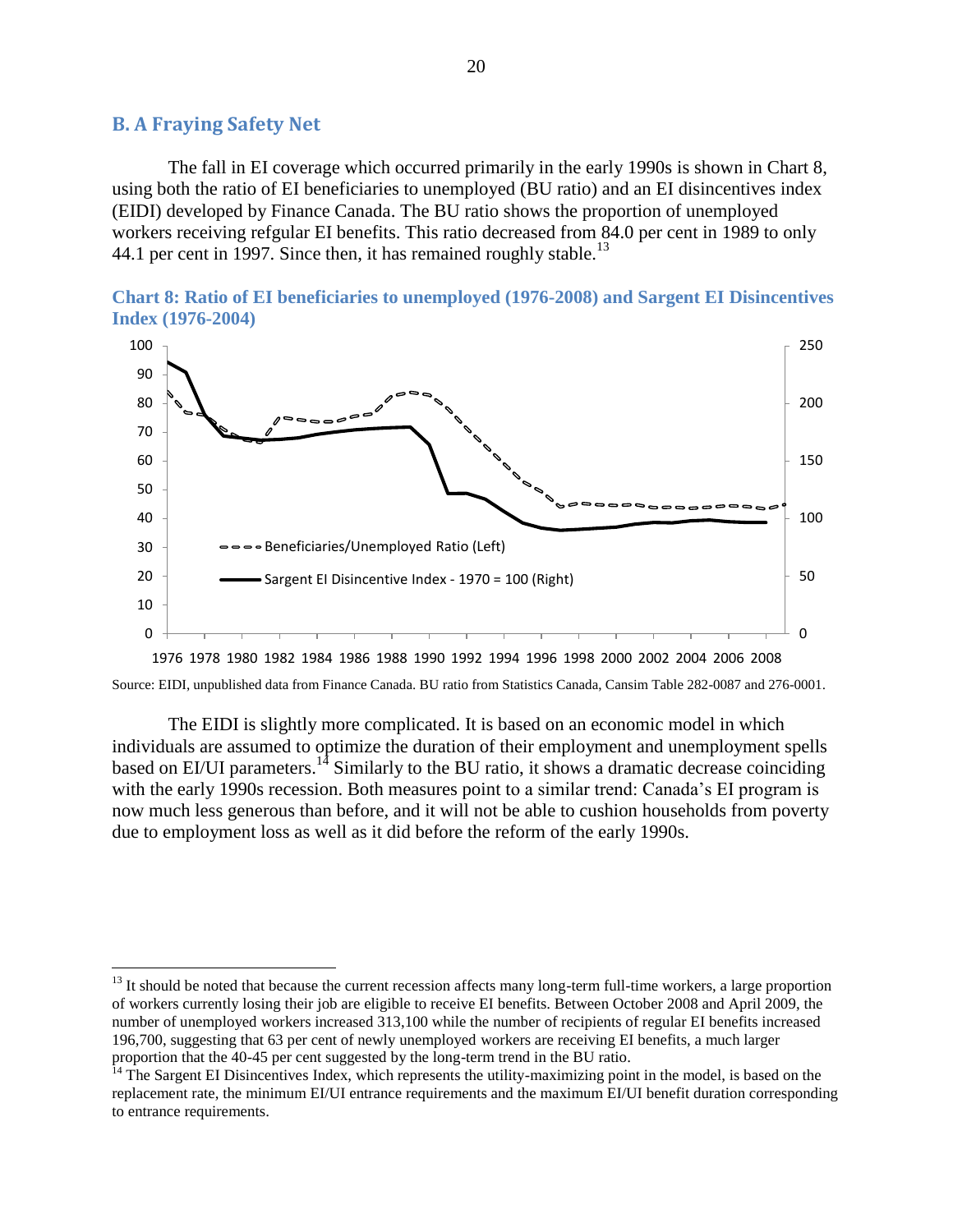The fraying safety is not only related to changes to EI, but also to changes in social assistance programs. For example, Stapleton (2009:2) notes that in Ontario:

"people who once could successfully apply for welfare during a rough patch ... are going to be turned away at the welfare office. The reason for this is that since the last major recession, governments have brought in four significant sets of changes: (1) Lower social assistance rates; (2) Much lower assets limits; (3) Earning exemptions policies that do not apply to new applicants; and (4) 'Workfare' — now called 'community participation'."

<span id="page-25-0"></span>These significant changes, accompany by a now less generous EI system, are likely to translate into a strong relationship between unemployment and poverty. Moreover, given that the social assistance system requires household to draw down their assets significantly before benefiting from assistance, the time needed for households to exit poverty after a lengthy unemployment spell may be even longer than in previous recessions.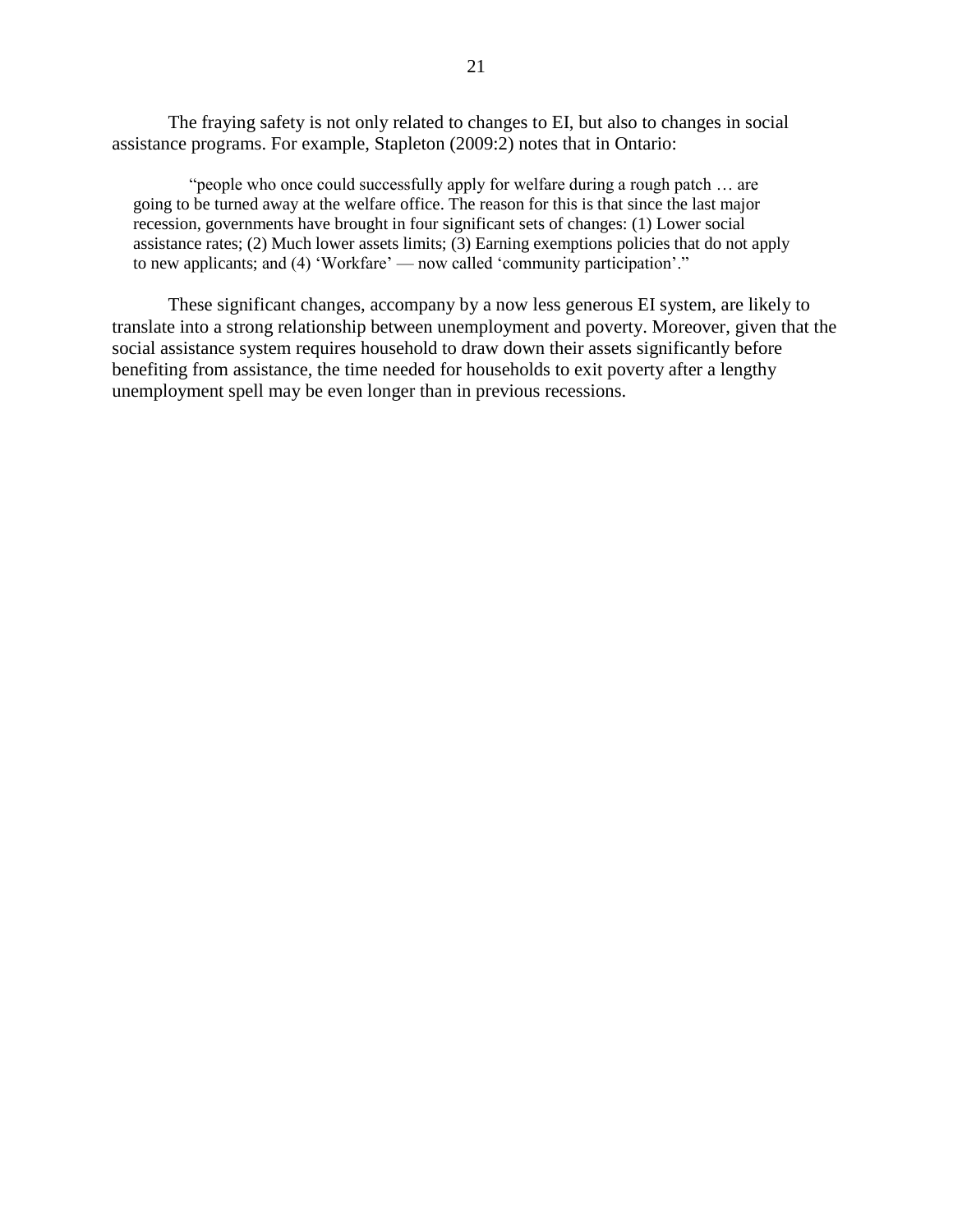## **VII. Conclusion**

Since the mid-1990s economic growth in Canada has been robust, with positive effects on the standards of living of Canadians. The current recession will unfortunately erase many of these gains and it will be many years before we return to the unemployment and poverty levels enjoyed before the recession hit.

<span id="page-26-0"></span>From a public policy perspective there are two priorities in dealing with the recession. First, since the costs of the recession are very unevenly distributed, hitting primarily those who lose their jobs, it is important from both an equity and efficiency perspective that these individuals be treated with particular care and that income supplement and retraining programs be designed and implemented to meet their needs. Second, it is important that governments offset as much as possible the shortfall in private spending that prevents the economy from operating at full capacity. Fortunately, Canada is currently well positioned to accomplish these objectives due to its low debt to GDP ratio.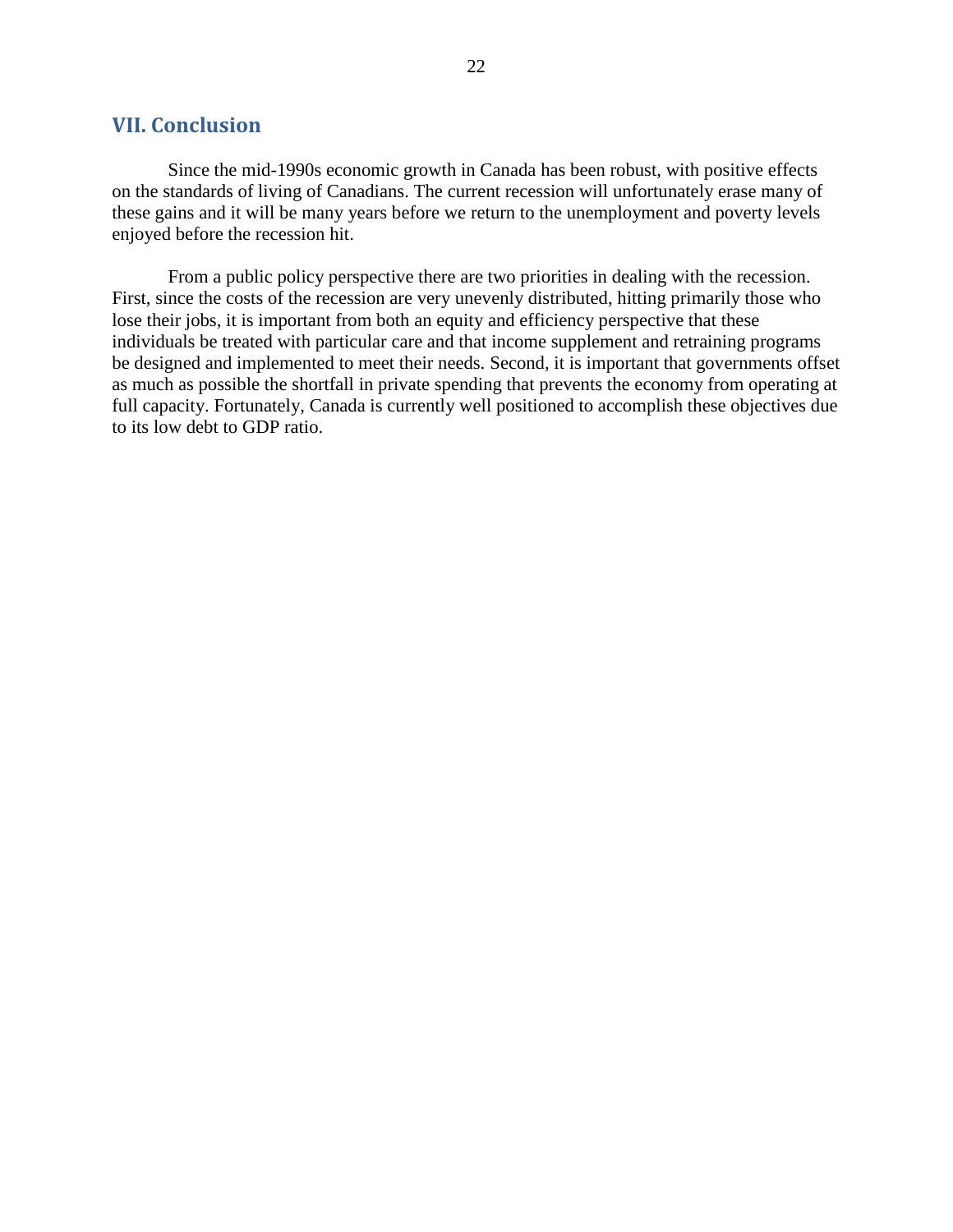# **References**

Davies, Jim (2009) "The Effects of Declining Household Wealth on Economic Security in Canada, 2005-09," paper prepared for the session on Measures of Economic Security in Uncertain Times, Canadian Economics Association Meetings, University of Toronto, Toronto, Ontario May 29-31. Available online at:<http://www.csls.ca/events/cea2009/davies.pdf>

Diener, Ed, Richard Lucas, Ulrich Schimmack and John Helliwell (2009) *Well-Being for Public Policy*, Oxford University Press, New York.

Fortin, Pierre (2009) "The High Cost of Recessions and the Key Role of Employment Insurance," presentation prepared for the session on The Impact of the Economic Crisis on the Well-Being of Canadians, Canadian Economics Association Meetings, University of Toronto, Toronto, Ontario May 29-31. Available online at:<http://www.csls.ca/events/cea2009/fortin.pdf>

Grant, Tavia (2009) "Buying Jobs and Buying Time," Globe and Mail, p. B4, June 23.

Nordström Skans, Oskar (2004 "Scarring Effects of the First Labour Market Experience: A Sibling Based Analysis," November. Available online at <http://www.ifau.se/upload/pdf/se/2004/wp04-14.pdf>

OECD (2009) "Interim Economic Outlook, March 2009: Country Note – Canada," March. Available online at<http://www.oecd.org/dataoecd/16/17/42440529.pdf>

Stapleton, John (2009) "The Silence of the Lines: Poverty Reduction Strategies and the Crash of 2008," Canadian Centre for Policy Alternatives, February. Available online at: <http://www.policyalternatives.ca/reports/2009/02/reportsstudies2099/?pa=A2286B2A>

TD Economics (2009) "Long-Term Economic Forecast," March. Available online at [http://www.td.com/economics/qef/long\\_term\\_mar09.pdf](http://www.td.com/economics/qef/long_term_mar09.pdf)

World Bank (2009) "Global Development Finance 2009: Charting a Global Recovery," June. Available online at [http://econ.worldbank.org](http://econ.worldbank.org/)

Yalnizyan, Armine (2009) "Exposed: Revealing Truths About Canada's Recession," Canadian Centre for Policy Alternatives, April. Available online at: <http://www.policyalternatives.ca/reports/2009/04/reportsstudies2207/?pa=AE5DAA5F>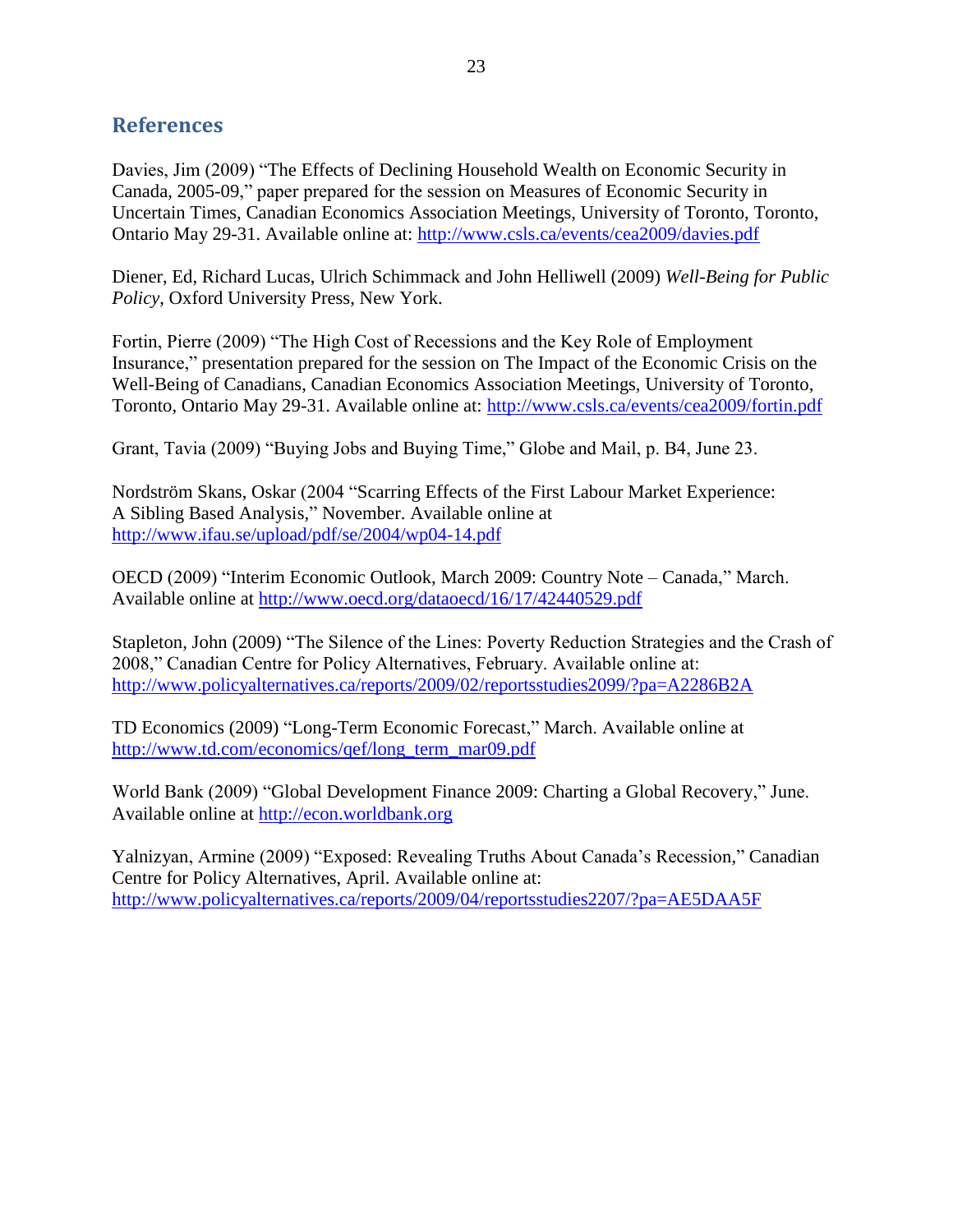**Appendix Tables**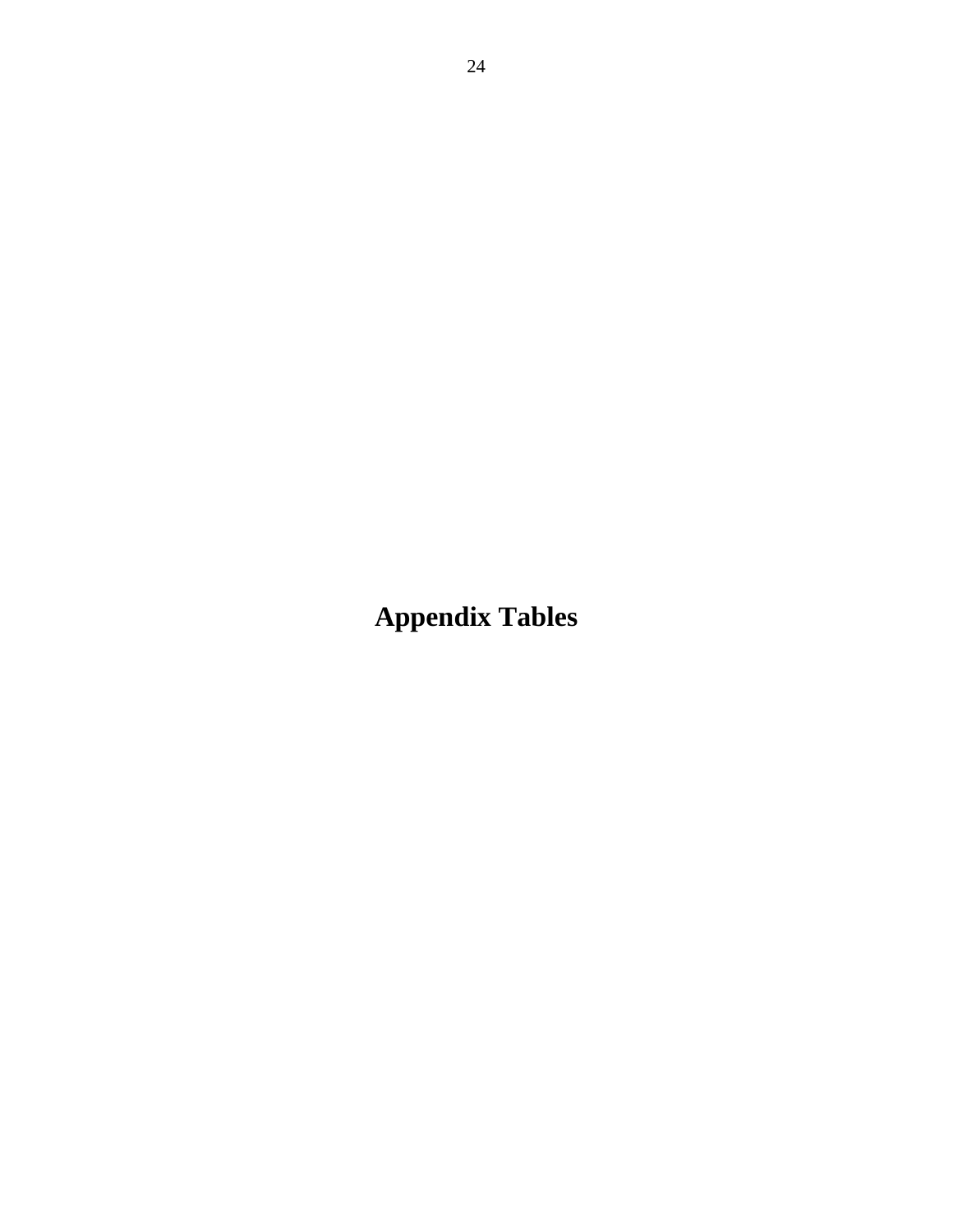|                                                      |                             |                 | 2008Q3 to 2009Q1    |                       |
|------------------------------------------------------|-----------------------------|-----------------|---------------------|-----------------------|
|                                                      |                             |                 | Percentage Point    |                       |
|                                                      | <b>Share of Nominal GDP</b> |                 | Contribution to GDP | Per cent Contribution |
|                                                      | (2008Q3)                    | Per cent Change | Change              | to GDP Change         |
| Gross domestic product at market prices              | 100.0                       | $-2.3$          | $-2.3$              | 100.0                 |
| Personal expenditure on consumer goods and services  | 55.2                        | $-1.2$          | $-0.7$              | 28.6                  |
| Durable goods                                        | 6.9                         | $-4.8$          | $-0.3$              | 14.3                  |
| Semi-durable goods                                   | 4.4                         | $-2.1$          | $-0.1$              | 4.0                   |
| Non-durable goods                                    | 13.6                        | $-0.3$          | 0.0                 | 2.0                   |
| Services                                             | 30.3                        | $-0.6$          | $-0.2$              | 8.3                   |
| Government current expenditure on goods and services | 19.3                        | 0.9             | 0.2                 | $-7.9$                |
| Government gross fixed capital formation             | 3.4                         | 2.4             | 0.1                 | $-3.5$                |
| <b>Government investment in inventories</b>          | 0.0                         | $-89.5$         | 0.0                 | $-0.2$                |
| <b>Business gross fixed capital formation</b>        | 19.2                        | $-11.4$         | $-2.3$              | 99.7                  |
| <b>Residential structures</b>                        | 6.7                         | $-11.7$         | $-0.8$              | 34.5                  |
| Non-residential structures and equipment             | 12.5                        | $-11.2$         | $-1.5$              | 65.2                  |
| Non-residential structures                           | 6.1                         | $-4.1$          | $-0.3$              | 11.4                  |
| Machinery and equipment                              | 6.3                         | $-17.7$         | $-1.3$              | 53.8                  |
| <b>Business investment in inventories</b>            | 0.8                         | $-138.9$        | $-1.4$              | 59.4                  |
| Non-farm                                             | 0.6                         | $-192.4$        | $-1.1$              | 47.5                  |
| Farm                                                 | 0.2                         | $-83.8$         | $-0.3$              | 12.0                  |
| <b>Exports minus imports</b>                         | 2.2                         |                 | 1.6                 | $-68.6$               |
| Exports of goods and services                        | 36.1                        | $-13.0$         | $-4.6$              | 197.9                 |
| Goods                                                | 31.6                        | $-14.5$         | $-4.5$              | 191.3                 |
| Services                                             | 4.5                         | $-3.3$          | $-0.2$              | 6.7                   |
| Deduct: imports of goods and services                | 33.9                        | $-16.9$         | $-6.2$              | 266.5                 |
| Goods                                                | 28.2                        | $-18.7$         | $-5.7$              | 244.0                 |
| Services                                             | 5.7                         | $-8.4$          | $-0.5$              | 22.5                  |
| <b>Statistical discrepancy</b>                       | $-0.1$                      | $-308.1$        | 0.2                 | $-7.6$                |

**Appendix Table 1: Components of the Decline in Real Output between 2008Q3 to 2009Q1**

Source: CSLS calculations based on Statistics Canada GDP release of June 1, 2009.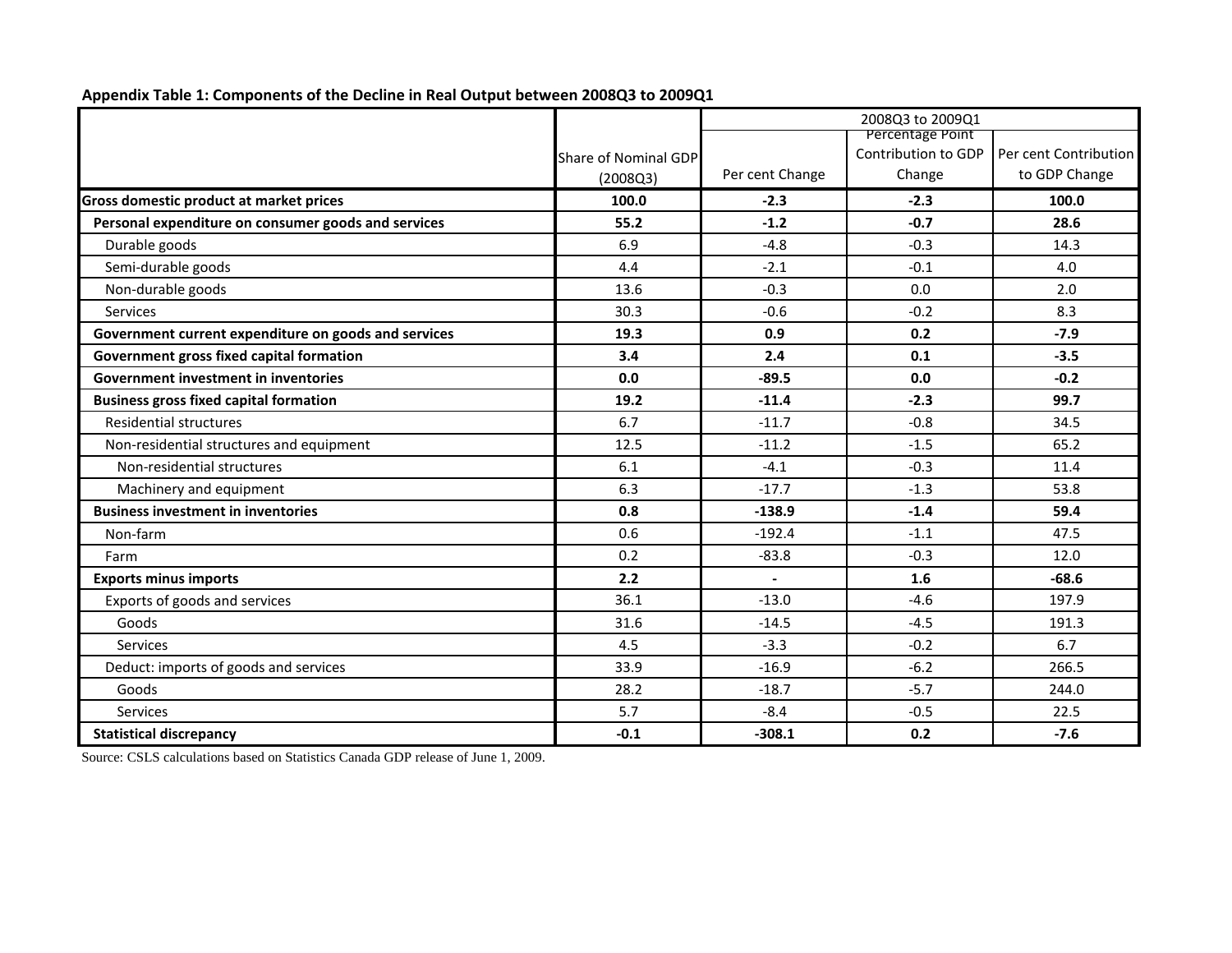**Appendix Table 2: Changes in GDP (Income) by Component, Seasonally adjusted data at annual rates (millions of dollars)**

|                          |                | Wages, salaries |                | Government<br>business | Interest and  | Accrued net     | Net income of<br>non-farm |            | Taxes less    |               |             |             |
|--------------------------|----------------|-----------------|----------------|------------------------|---------------|-----------------|---------------------------|------------|---------------|---------------|-------------|-------------|
|                          | Gross domestic | and             | Corporation    | enterprise             | miscellaneous | income of farm  | unincorporated            | Inventory  | subsidies, on | Taxes less    | Capital     |             |
|                          | product at     | supplementary   | profits before | profits before         | investment    | operators from  | business,                 | valuation  | factors of    | subsidies, on | consumption | Statistical |
|                          | market prices  | labour income   | taxes          | taxes                  | income        | farm production | including rent            | adjustment | production    | products      | allowances  | discrepancy |
| 20071                    | 1,500,940      | 772,228         | 200,588        | 15,696                 | 69,096        | 448             | 88,832                    | $-1,320$   | 66,748        | 95,952        | 191,716     | 956         |
| <b>2007II</b>            | 1,531,772      | 782,660         | 203,212        | 15,716                 | 71,752        | 528             | 89,996                    | 6,360      | 67,520        | 98,748        | 194,492     | 788         |
| 2007 III                 | 1,538,936      | 784,960         | 205,512        | 15,984                 | 72,920        | 404             | 90,496                    | 3,364      | 68,468        | 99,208        | 197,072     | 548         |
| 2007 IV                  | 1,560,128      | 799,508         | 207,212        | 15,504                 | 73,620        | 352             | 90,572                    | 3,384      | 69,056        | 100,072       | 199,568     | 1,280       |
| 20081                    | 1,578,672      | 812,496         | 213,056        | 16,680                 | 76,572        | 1,792           | 91,724                    | $-2,900$   | 69,892        | 94,476        | 202,836     | 2,048       |
| <b>2008II</b>            | 1,618,380      | 820,916         | 229,532        | 16,936                 | 85,660        | 2,872           | 92,628                    | $-4,016$   | 70,752        | 95,264        | 206,036     | 1,800       |
| <b>2008 III</b>          | 1,632,668      | 827,116         | 237,708        | 14,840                 | 86,136        | 3,724           | 94,136                    | $-7,508$   | 70,892        | 95,572        | 209,120     | 932         |
| 2008 IV                  | 1,570,604      | 831,936         | 182,900        | 13,844                 | 77,568        | 2,844           | 95,264                    | $-9,916$   | 69,832        | 93,388        | 212,088     | 856         |
| 20091                    | 1,523,216      | 826,304         | 138,676        | 13,288                 | 73,692        | 1,368           | 96,064                    | 1,172      | 69,160        | 91,120        | 214,216     | $-1,844$    |
| <b>Change (Dollars)</b>  |                |                 |                |                        |               |                 |                           |            |               |               |             |             |
| 2008Q3 to 2008Q4         | $-62,064$      | 4,820           | $-54,808$      | $-996$                 | $-8,568$      | $-880$          | 1,128                     | $-2,408$   | $-1,060$      | $-2,184$      | 2,968       | $-76$       |
| 2008Q4 to 2009Q1         | $-47,388$      | $-5,632$        | $-44,224$      | $-556$                 | $-3,876$      | $-1,476$        | 800                       | 11,088     | $-672$        | $-2,268$      | 2,128       | $-2,700$    |
| 2008Q3 to 2009Q1         | $-109,452$     | $-812$          | $-99,032$      | $-1,552$               | $-12,444$     | $-2,356$        | 1,928                     | 8,680      | $-1,732$      | $-4,452$      | 5,096       | $-2,776$    |
| <b>Change (Per cent)</b> |                |                 |                |                        |               |                 |                           |            |               |               |             |             |
| 2008Q3 to 2008Q4         | $-3.8$         | 0.6             | $-23.1$        | $-6.7$                 | $-9.9$        | $-23.6$         | 1.2                       | 32.1       | $-1.5$        | $-2.3$        | 1.4         | $-8.2$      |
| 2008Q4 to 2009Q1         | $-3.0$         | $-0.7$          | $-24.2$        | $-4.0$                 | $-5.0$        | $-51.9$         | 0.8                       | $-111.8$   | $-1.0$        | $-2.4$        | 1.0         | $-315.4$    |
| 2008Q3 to 2009Q1         | $-6.7$         | $-0.1$          | $-41.7$        | $-10.5$                | $-14.4$       | $-63.3$         | 2.0                       | $-115.6$   | $-2.4$        | $-4.7$        | 2.4         | $-297.9$    |

Source: CSLS calculations based on Statistics Canada GDP release of June 1, 2009.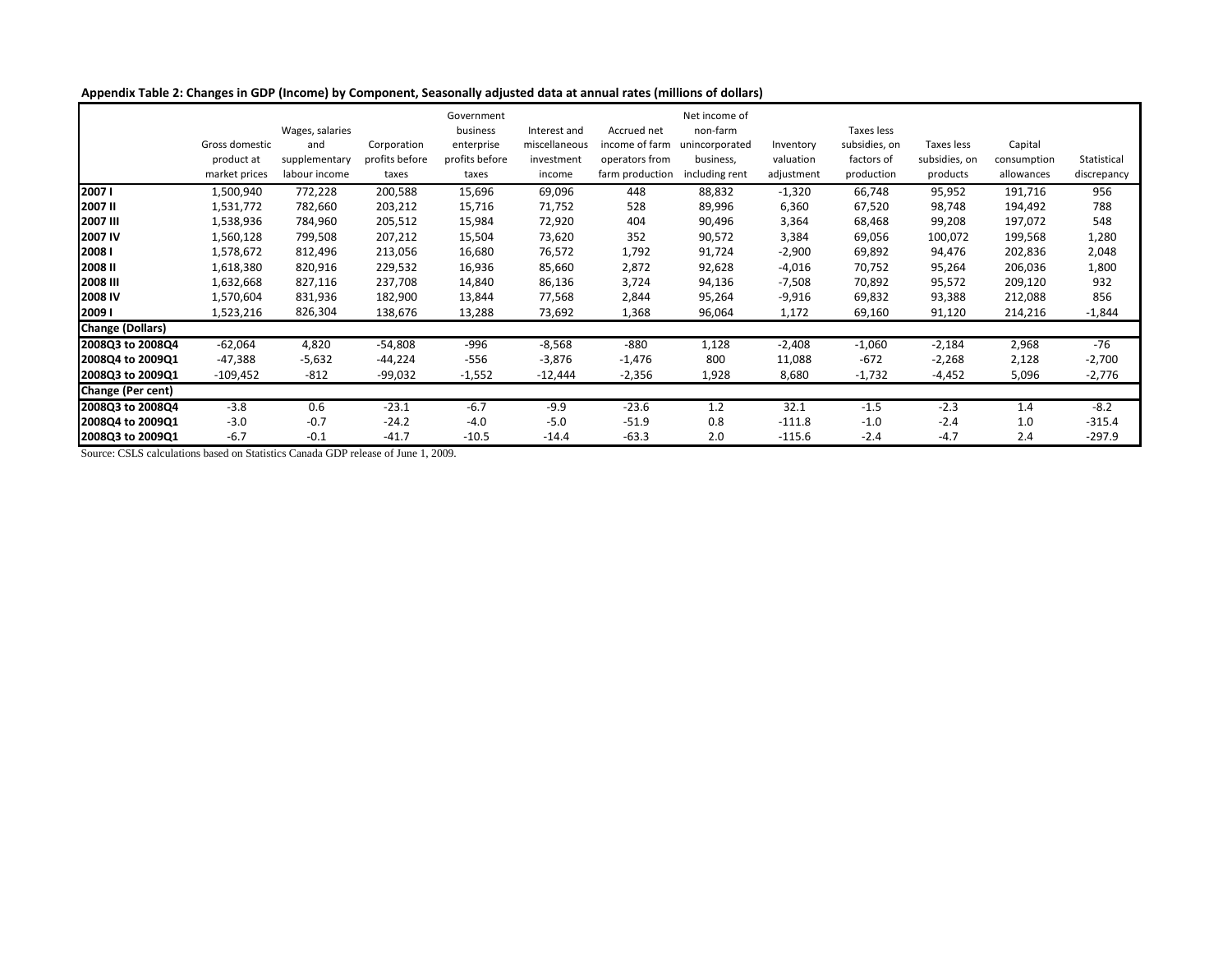**Appendix Table 3: Changes in Real GDP by Industry, Seasonally adjusted data at annual rates (millions of 2002 dollars)**

|                                                         |           |           |                 |           |                   |           | Change (Dollars) |          | Change (Per cent) |           |           |           |        |        |         |
|---------------------------------------------------------|-----------|-----------|-----------------|-----------|-------------------|-----------|------------------|----------|-------------------|-----------|-----------|-----------|--------|--------|---------|
|                                                         |           |           |                 |           |                   |           |                  |          |                   | 2008Q3    | 2008Q4    | 2008Q3    | 2008Q3 | 2008Q4 | 2008Q3  |
|                                                         | 20071     | 2007 II   | <b>2007 III</b> | 2007 IV   | 2008 <sub>I</sub> | 2008 II   | 2008 III         | 2008 IV  | 2009              | to.       | to        | to        | to     | to     | to      |
|                                                         |           |           |                 |           |                   |           |                  |          |                   | 200804    | 2009Q1    | 2009Q1    | 2008Q4 | 2009Q1 | 2009Q1  |
| <b>All Industries</b>                                   | .,207,448 | .,217,587 | 1,225,065       | 1,227,491 | 1,226,610         | 1,228,301 | 1,230,997        | .217,524 | .,198,302         | $-13,473$ | $-19,221$ | $-32,695$ | $-1.1$ | $-1.6$ | $-2.7$  |
| <b>Goods Producing Industries</b>                       | 374.064   | 375,824   | 375,367         | 374,043   | 367,134           | 365,400   | 365,882          | 357,118  | 342,855           | -8,765    | $-14,262$ | $-23,027$ | $-2.4$ | $-4.0$ | $-6.3$  |
| Agriculture, Forestry, Fishing, and Hunting             | 27,058    | 26,373    | 26,276          | 26,401    | 25,999            | 26,078    | 25,789           | 25,896   | 25,788            | 107       | $-108$    | $-1$      | 0.4    | $-0.4$ | 0.0     |
| <b>Mining and Oil and Gas Extraction</b>                | 57,362    | 57,775    | 57,789          | 57,017    | 55,639            | 54,818    | 55,674           | 55,084   | 53,565            | $-590$    | $-1,519$  | $-2,109$  | $-1.1$ | $-2.8$ | $-3.8$  |
| <b>Utilities</b>                                        | 30,558    | 31,592    | 31,275          | 31,596    | 31,644            | 31,160    | 31,071           | 30,680   | 30,289            | $-391$    | $-391$    | $-782$    | $-1.3$ | $-1.3$ | $-2.5$  |
| <b>I</b> Construction                                   | 72,339    | 72,503    | 73,251          | 73,463    | 74,367            | 74,840    | 75,508           | 74,695   | 72,185            | $-813$    | $-2,510$  | $-3,323$  | $-1.1$ | $-3.4$ | $-4.4$  |
| <b>Manufacturing</b>                                    | 186,082   | 186,599   | 185,606         | 184,899   | 178,755           | 178,278   | 176,698          | 168,813  | 158,450           | -7,885    | $-10,364$ | $-18,248$ | $-4.5$ | $-6.1$ | $-10.3$ |
| <b>Service Producing Industries</b>                     | 834,470   | 842,959   | 851,136         | 855,060   | 861,637           | 865,248   | 867,494          | 863,153  | 858,866           | $-4,340$  | $-4,287$  | $-8,627$  | $-0.5$ | $-0.5$ | $-1.0$  |
| <b>Wholesale Trade</b>                                  | 68,377    | 69,678    | 70,906          | 71,925    | 71,837            | 71,722    | 71,009           | 67,030   | 63,291            | $-3,979$  | $-3,739$  | $-7,717$  | $-5.6$ | $-5.6$ | $-10.9$ |
| <b>Retail Trade</b>                                     | 70,845    | 72,335    | 72,649          | 72,900    | 74,486            | 74,983    | 75,154           | 73,654   | 73,067            | $-1,500$  | $-587$    | $-2,087$  | $-2.0$ | $-0.8$ | $-2.8$  |
| <b>Transportation and Warehousing</b>                   | 56,162    | 56,475    | 56,997          | 57,109    | 56,845            | 57,122    | 56,966           | 56,093   | 54,959            | $-873$    | $-1,134$  | $-2,007$  | $-1.5$ | $-2.0$ | $-3.5$  |
| <b>Information and Cultural Industries</b>              | 43,816    | 44,166    | 44,514          | 44,754    | 44,751            | 45,030    | 45,281           | 45,395   | 45,470            | 114       | 74        | 188       | 0.3    | 0.2    | 0.4     |
| <b>Finance and Insurance</b>                            | 76,415    | 76,978    | 78,773          | 79,181    | 80,023            | 80,088    | 80,186           | 80,336   | 79,776            | 150       | $-561$    | $-411$    | 0.2    | $-0.7$ | $-0.5$  |
| <b>Real Estate and Rental and Leasing</b>               | 152,081   | 153,749   | 154,679         | 155,052   | 156,834           | 157,326   | 158,407          | 158,299  | 159,755           | $-108$    | 1,456     | 1,347     | $-0.1$ | 0.9    | 0.9     |
| <b>Professional, Scientific, and Technical Services</b> | 57,306    | 57,847    | 58,056          | 58,174    | 58,261            | 58,401    | 58,635           | 58,729   | 58,429            | 94        | $-300$    | $-206$    | 0.2    | $-0.5$ | $-0.4$  |
| ASWMR*                                                  | 30,579    | 30,881    | 31,075          | 31,175    | 31,264            | 31,220    | 31,064           | 30,892   | 30,521            | $-173$    | $-371$    | $-544$    | $-0.6$ | $-1.2$ | $-1.8$  |
| <b>Educational Services</b>                             | 58,073    | 58,644    | 59,130          | 59,384    | 59,974            | 60,395    | 60,736           | 60,992   | 61,422            | 256       | 430       | 685       | 0.4    | 0.7    | 1.1     |
| <b>Health Care and Social Assistance</b>                | 76,162    | 76,787    | 77,307          | 77,609    | 78,349            | 78,884    | 79,440           | 80,239   | 80,680            | 799       | 441       | 1,240     | 1.0    | 0.5    | 1.6     |
| Arts, Entertainment, and Recreation                     | 11,657    | 11,643    | 11,817          | 11,854    | 11,641            | 11,717    | 11,733           | 11,819   | 11,930            | 86        | 111       | 197       | 0.7    | 0.9    | 1.7     |
| <b>Accomodation and Food Services</b>                   | 26,789    | 26,849    | 27,307          | 27,561    | 27,812            | 27,919    | 27,656           | 27,607   | 27,417            | -48       | $-190$    | $-238$    | $-0.2$ | $-0.7$ | $-0.9$  |
| <b>Other Services (Except Public Administration</b>     | 31,132    | 31,386    | 31,671          | 31,840    | 32,212            | 32,419    | 32,625           | 32,794   | 32,839            | 169       | 45        | 214       | 0.5    | 0.1    | 0.7     |
| <b>Public Administration</b>                            | 66,842    | 67,319    | 67,616          | 67,789    | 68,591            | 69,123    | 69,683           | 70,267   | 70,289            | 584       | 21        | 605       | 0.8    | 0.0    | 0.9     |

Source: CSLS calculations based on Statistics Canada GDP release of June 1, 2009. \* Administration and Support, Waste Management and Remediation Services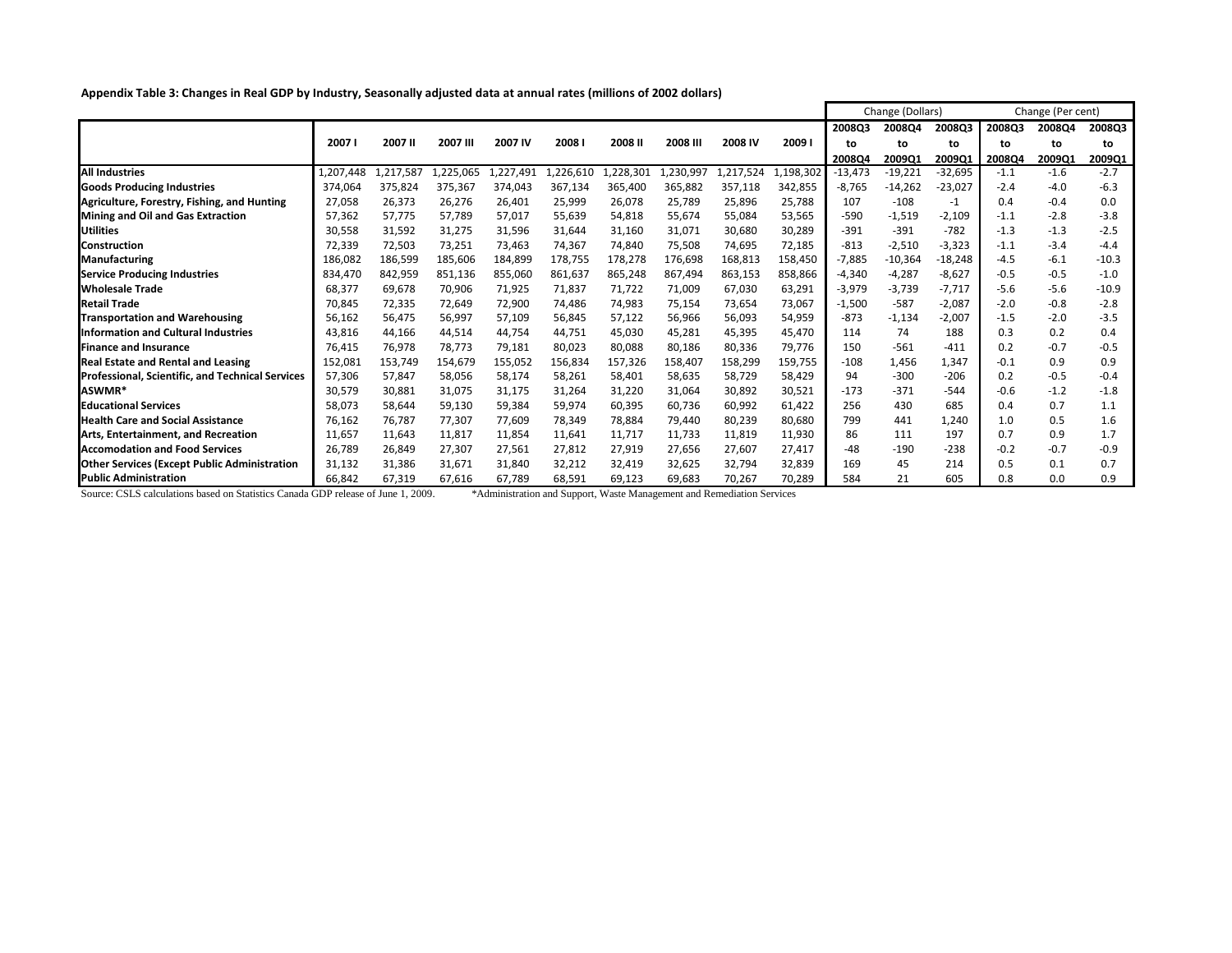|      | <b>Growth Forecast</b>   | <b>Potential</b><br>Growth | Projected<br>Output | <b>Potential</b><br><b>Output</b> | <b>Output Gap</b> |                          |                      | <b>Cumulative Gap</b> |                          |                      |
|------|--------------------------|----------------------------|---------------------|-----------------------------------|-------------------|--------------------------|----------------------|-----------------------|--------------------------|----------------------|
|      | Per cent                 | Per cent                   | \$2007 Billion      | \$2007 Billion                    | Per cent          | \$2007<br><b>Billion</b> | \$2007 per<br>capita | Per cent              | \$2007<br><b>Billion</b> | \$2007 per<br>capita |
| 2007 | $\overline{\phantom{0}}$ | $\overline{\phantom{a}}$   | 1,533               | 1,533                             | 0.0               | $\mathbf 0$              | 0                    | 0.0                   | 0                        | 0                    |
| 2008 | 0.4                      | 2.0                        | 1,539               | 1,564                             | 1.6               | 24                       | 734                  | 1.6                   | 24                       | 734                  |
| 2009 | $-2.4$                   | 2.0                        | 1,502               | 1,595                             | 6.2               | 93                       | 2,773                | 7.7                   | 117                      | 3,507                |
| 2010 | 1.3                      | 2.0                        | 1,522               | 1,627                             | 6.9               | 105                      | 3,118                | 14.6                  | 222                      | 6,625                |
| 2011 | 3.3                      | 2.0                        | 1,572               | 1,659                             | 5.5               | 87                       | 2,572                | 20.2                  | 309                      | 9,197                |
| 2012 | 4.1                      | 2.0                        | 1,637               | 1,692                             | 3.4               | 56                       | 1,636                | 23.6                  | 365                      | 10,833               |
| 2013 | 3.2                      | 2.0                        | 1,689               | 1,726                             | 2.2               | 37                       | 1,086                | 25.8                  | 402                      | 11,919               |
| 2014 | 3.2                      | 2.0                        | 1,743               | 1,761                             | 1.0               | 18                       | 515                  | 26.8                  | 420                      | 12,434               |
| 2015 | 3.2                      | 2.0                        | 1,799               | 1,796                             | $-0.1$            | -3                       | -76                  | 26.7                  | 417                      | 12,358               |

**Appendix Table 4: Estimated Cumulative Output Gap Due to the 2008-2009 Recession**

Source: CSLS Estimates based on: Population numbers from Statistics Canada Projections, based on medium growth, medium migration scenario; Growth Projections from TD Long Term Economic Forecast for 2008-2013 (TD, 2009), extended forward using 2013 growth rate of 3.2 per cent; GDP for 2007: Cansim series V498086; GDP growth for 2008: Cansim series V1992067; Potential output growth is assumed to be 2.0 per cent.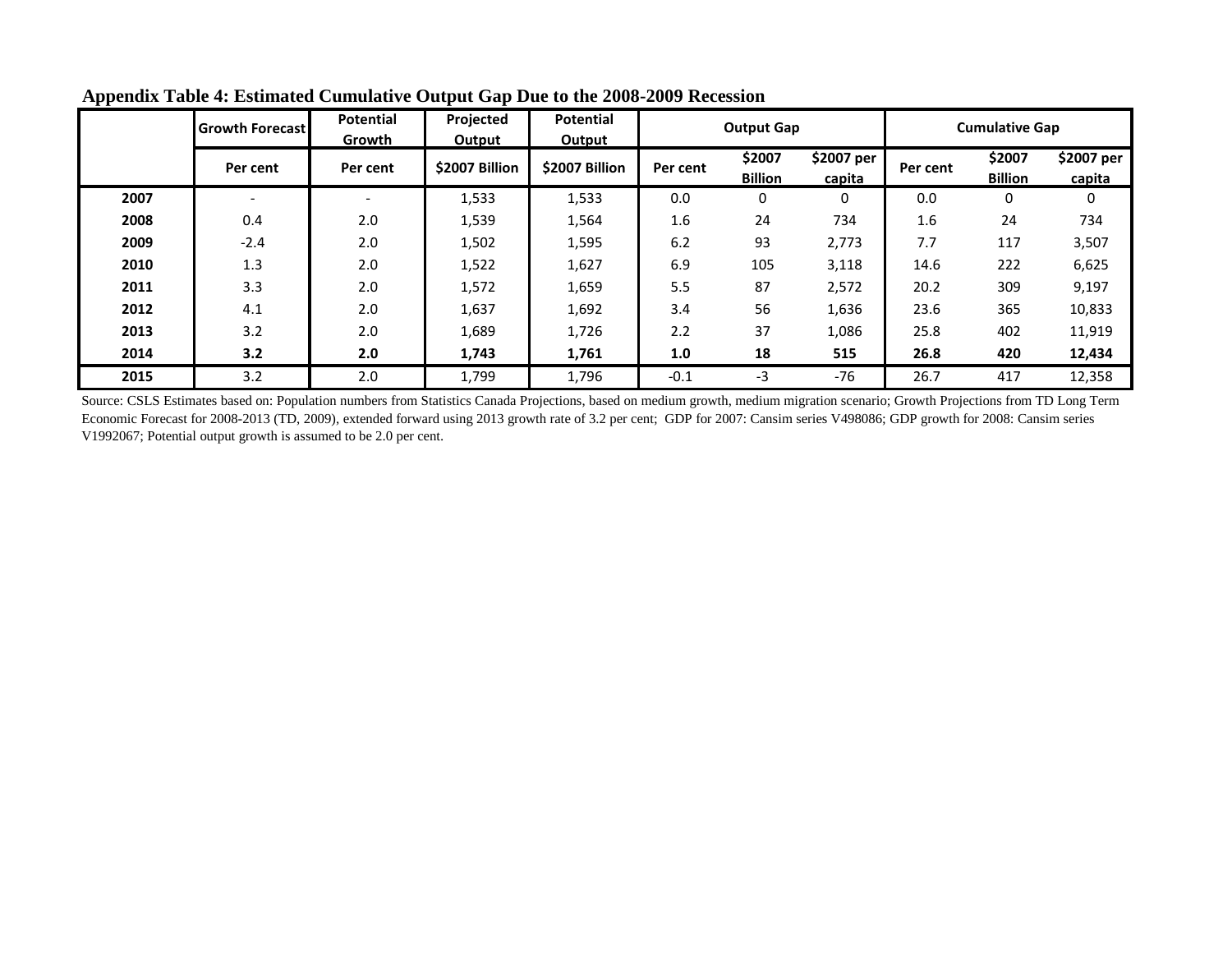|                  |              | <b>Real Gross Domestic</b><br>Product (GDP) per Capita | per Capita   | <b>Real Personal Income (PI)</b> | <b>Real Personal Disposable</b><br>Income (PDI) per Capita |                                 | <b>Real Gross Domestic</b><br>Income (GDI) per |  |
|------------------|--------------|--------------------------------------------------------|--------------|----------------------------------|------------------------------------------------------------|---------------------------------|------------------------------------------------|--|
|                  | 2002 dollars | Index<br>$2008Q3 = 100$                                | 2002 dollars | <b>Index 2007</b><br>$Q1 = 100$  | 2002 dollars                                               | <b>Index 2007</b><br>$Q1 = 100$ | Index 2007Q1 = 100                             |  |
| 20071            | 39,752       | 99.9                                                   | 31,790       | 99.3                             | 24,466                                                     | 98.3                            | 96.8                                           |  |
| <b>2007 II</b>   | 40,070       | 100.7                                                  | 31,846       | 99.5                             | 24,272                                                     | 97.5                            | 97.9                                           |  |
| 2007 III         | 40,143       | 100.9                                                  | 32,012       | 100.0                            | 24,554                                                     | 98.7                            | 98.2                                           |  |
| <b>2007 IV</b>   | 40,110       | 100.8                                                  | 32,139       | 100.4                            | 24,679                                                     | 99.2                            | 99.2                                           |  |
| 20081            | 39,967       | 100.4                                                  | 32,610       | 101.9                            | 25,143                                                     | 101.0                           | 99.6                                           |  |
| <b>2008 II</b>   | 39,900       | 100.3                                                  | 32,328       | 101.0                            | 25,082                                                     | 100.8                           | 100.6                                          |  |
| 2008 III         | 39,790       | 100.0                                                  | 32,010       | 100.0                            | 24,885                                                     | 100.0                           | 100.0                                          |  |
| 12008 IV         | 39,259       | 98.7                                                   | 32,342       | 101.0                            | 25,123                                                     | 101.0                           | 95.3                                           |  |
| 20091            | 38,645       | 97.1                                                   | 32,153       | 100.4                            | 24,988                                                     | 100.4                           | 92.3                                           |  |
|                  |              |                                                        |              | Per cent Change                  |                                                            |                                 |                                                |  |
| 2008Q3 to 2008Q4 |              | $-1.3$                                                 |              | 1.0                              | 1.0                                                        |                                 | $-4.7$                                         |  |
| 2008Q4 to 2009Q1 | $-1.6$       |                                                        | $-0.6$       |                                  | $-0.5$                                                     |                                 | $-3.2$                                         |  |
| 2008Q3 to 2009Q1 | $-2.9$       |                                                        | 0.4          |                                  | 0.4                                                        |                                 | $-7.7$                                         |  |

**Appendix Table 5: Measures of Income per Capita, 2007Q1 to 2009Q1**

Sources: Population; Cansim series v1. Consumer Price Index; Cansim series v41690914. Real GDP; V1992067. Real GDI; Cansim series v44182023. Personal Income; Cansim series V498165. Personal Disposable Income; Cansim series V498186.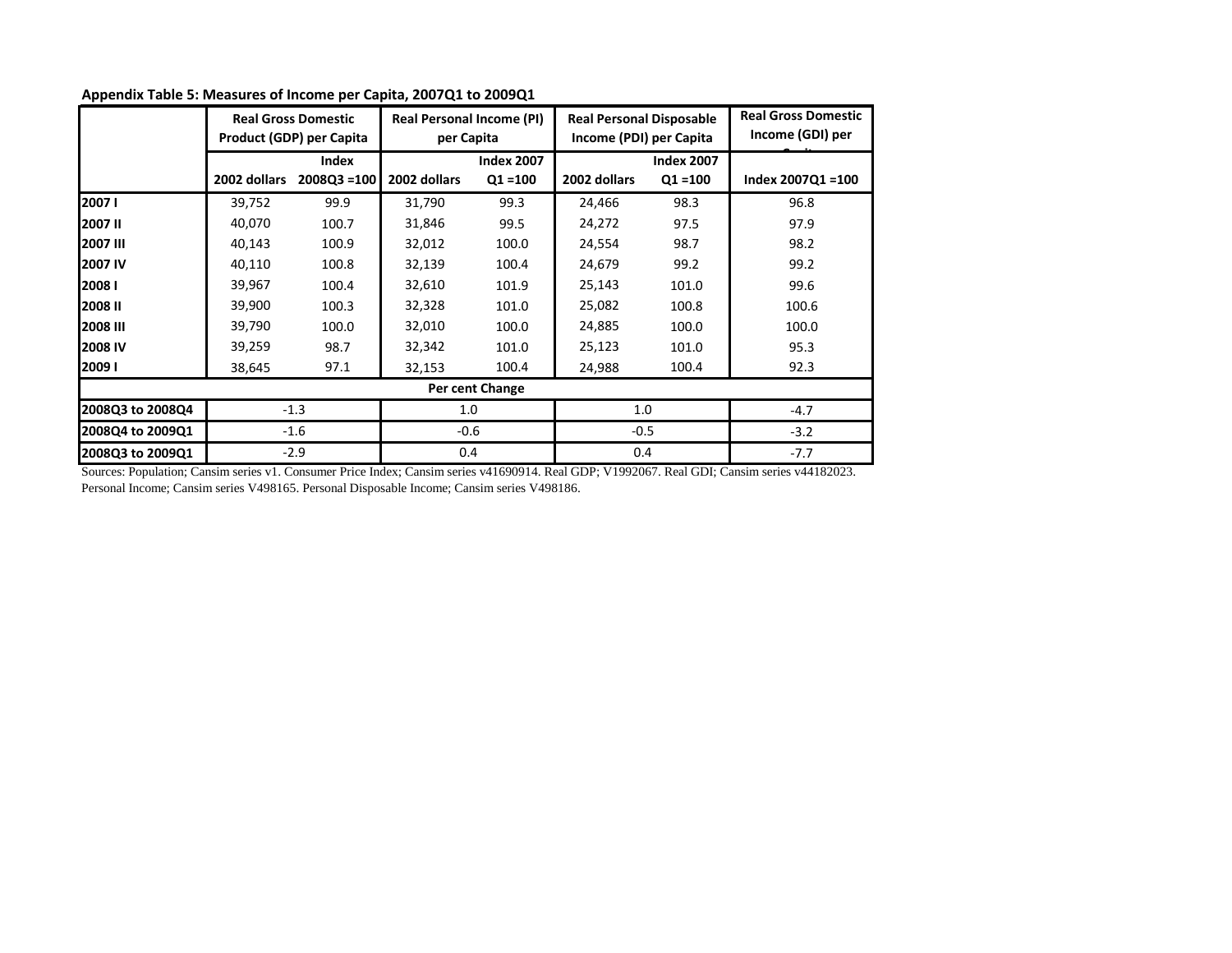| Appendix Table 6: Changes in Personal Income by Component, Seasonally adjusted data at annual rates (millions of current dollars) |  |  |
|-----------------------------------------------------------------------------------------------------------------------------------|--|--|
|-----------------------------------------------------------------------------------------------------------------------------------|--|--|

|                          | Personal          | Wages, salaries<br>and<br>supplementary | Unincorporated<br>business net | Interest,<br>dividends and<br>miscellaneous<br>investment | Transfers from<br>governments,<br>corporations<br>and non- |             | Personal<br>expenditure<br>on goods and | Transfers to | Transfers to<br>corporations<br>and non- |             | Disposable  |
|--------------------------|-------------------|-----------------------------------------|--------------------------------|-----------------------------------------------------------|------------------------------------------------------------|-------------|-----------------------------------------|--------------|------------------------------------------|-------------|-------------|
|                          | Income            | labour income                           | income                         | income                                                    | residents                                                  | Outlay      | services                                | governments  | residents                                | Saving      | income      |
|                          | $A = B + C + D +$ |                                         |                                |                                                           |                                                            |             |                                         |              |                                          |             |             |
|                          | E.                | B                                       | C                              | D                                                         | E.                                                         | $F = G + H$ | G                                       | н            |                                          | $J = A - F$ | $K = A - H$ |
| 2007 l                   | 1,152,084         | 772,228                                 | 89,280                         | 134,644                                                   | 155,932                                                    | 1,117,576   | 828,980                                 | 265,436      | 23,160                                   | 34,508      | 886,648     |
| 2007II                   | 1,164,192         | 782,660                                 | 90,524                         | 137,264                                                   | 153,744                                                    | 1,147,028   | 846,124                                 | 276,876      | 24,028                                   | 17,164      | 887,316     |
| <b>2007 III</b>          | 1,174,936         | 784,960                                 | 90,900                         | 138,348                                                   | 160,728                                                    | 1,153,800   | 855,316                                 | 273,728      | 24,756                                   | 21,136      | 901,208     |
| <b>2007 IV</b>           | 1,191,648         | 799,508                                 | 90,924                         | 139,120                                                   | 162,096                                                    | 1,174,668   | 873,264                                 | 276,572      | 24,832                                   | 16,980      | 915,076     |
| 2008 <sub>1</sub>        | 1,217,668         | 812,496                                 | 93,516                         | 141,508                                                   | 170,148                                                    | 1,186,388   | 882,504                                 | 278,836      | 25,048                                   | 31,280      | 938,832     |
| 2008 II                  | 1,222,648         | 820,916                                 | 95,500                         | 142,144                                                   | 164,088                                                    | 1,190,800   | 891,924                                 | 274,052      | 24,824                                   | 31,848      | 948,596     |
| <b>2008 III</b>          | 1,229,092         | 827,116                                 | 97,860                         | 140,304                                                   | 163,812                                                    | 1,199,216   | 901,228                                 | 273,580      | 24,408                                   | 29,876      | 955,512     |
| 2008 IV                  | 1,236,932         | 831,936                                 | 98,108                         | 138,328                                                   | 168,560                                                    | 1,189,780   | 889,132                                 | 276,080      | 24,568                                   | 47,152      | 960,852     |
| 20091                    | 1,229,160         | 826,304                                 | 97,432                         | 134,192                                                   | 171,232                                                    | 1,184,100   | 886,216                                 | 273,900      | 23,984                                   | 45,060      | 955,260     |
| <b>Change (Dollars)</b>  |                   |                                         |                                |                                                           |                                                            |             |                                         |              |                                          |             |             |
| 2008Q3 to 2008Q4         | 7,840             | 4,820                                   | 248                            | $-1,976$                                                  | 4,748                                                      | $-9,436$    | $-12,096$                               | 2,500        | 160                                      | 17,276      | 5,340       |
| 2008Q4 to 2009Q1         | $-7,772$          | $-5,632$                                | $-676$                         | $-4,136$                                                  | 2,672                                                      | $-5,680$    | $-2,916$                                | $-2,180$     | $-584$                                   | $-2,092$    | $-5,592$    |
| 2008Q3 to 2009Q1         | 68                | $-812$                                  | $-428$                         | $-6,112$                                                  | 7,420                                                      | $-15,116$   | $-15,012$                               | 320          | $-424$                                   | 15,184      | $-252$      |
| <b>Change (Per cent)</b> |                   |                                         |                                |                                                           |                                                            |             |                                         |              |                                          |             |             |
| 2008Q3 to 2008Q4         | 0.6               | 0.6                                     | 0.3                            | $-1.4$                                                    | 2.9                                                        | $-0.8$      | $-1.3$                                  | 0.9          | 0.7                                      | 57.8        | 0.6         |
| 2008Q4 to 2009Q1         | $-0.6$            | $-0.7$                                  | $-0.7$                         | $-3.0$                                                    | 1.6                                                        | $-0.5$      | $-0.3$                                  | $-0.8$       | $-2.4$                                   | $-4.4$      | $-0.6$      |
| 2008Q3 to 2009Q1         | 0.0               | $-0.1$                                  | $-0.4$                         | $-4.4$                                                    | 4.5                                                        | $-1.3$      | $-1.7$                                  | 0.1          | $-1.7$                                   | 50.8        | 0.0         |

Source: CSLS calculations based on Statistics Canada GDP release of June 1, 2009.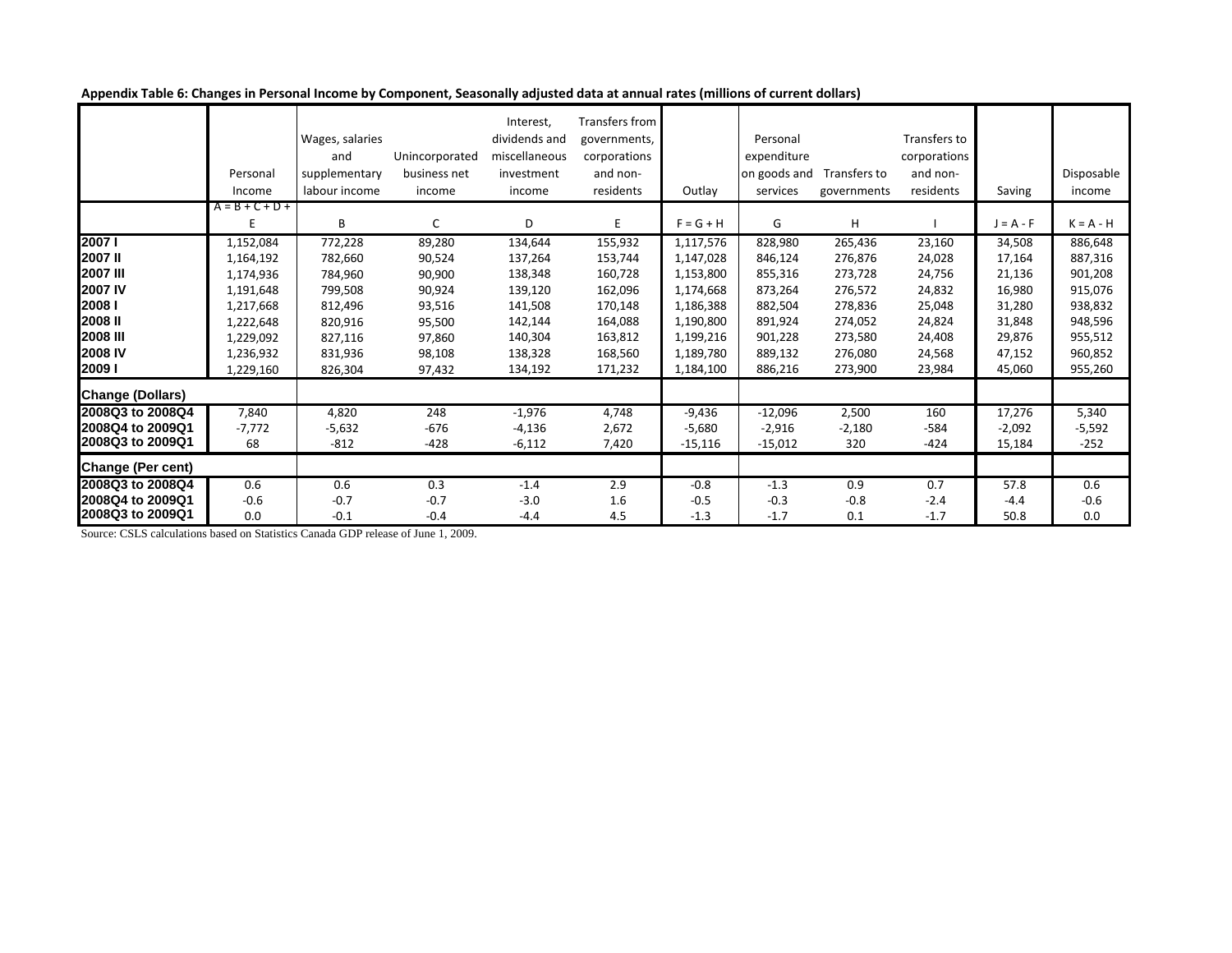|                          |                   |                 |                | Interest,     | Transfers from |             |              |                           |              |             |             |
|--------------------------|-------------------|-----------------|----------------|---------------|----------------|-------------|--------------|---------------------------|--------------|-------------|-------------|
|                          |                   | Wages, salaries |                | dividends and | governments,   |             | Personal     |                           | Transfers to |             |             |
|                          |                   | and             | Unincorporated | miscellaneous | corporations   |             | expenditure  |                           | corporations |             |             |
|                          | Personal          | supplementary   | business net   | investment    | and non-       |             | on goods and | Transfers to              | and non-     |             | Disposable  |
|                          | Income            | labour income   | income         | income        | residents      | Outlay      | services     | governments               | residents    | Saving      | income      |
|                          | $A = B + C + D +$ |                 |                |               |                |             |              |                           |              |             |             |
|                          | Ε                 | B               | $\mathsf C$    | D             | E              | $F = G + H$ | G            | $\boldsymbol{\mathsf{H}}$ |              | $J = A - F$ | $K = A - H$ |
| 20051                    | 1,009,604         | 677,068         | 84,920         | 111,596       | 136,020        | 996,164     | 744,516      | 234,012                   | 17,636       | 13,440      | 775,592     |
| 2005II                   | 1,027,792         | 688,764         | 84,956         | 112,864       | 141,208        | 1,013,780   | 754,592      | 240,764                   | 18,424       | 14,012      | 787,028     |
| <b>2005 III</b>          | 1,044,900         | 701,336         | 85,224         | 115,124       | 143,216        | 1,026,584   | 764,368      | 243,476                   | 18,740       | 18,316      | 801,424     |
| 2005 IV                  | 1,060,048         | 713,204         | 85,836         | 117,948       | 143,060        | 1,038,304   | 772,388      | 247,016                   | 18,900       | 21,744      | 813,032     |
| 20061                    | 1,092,988         | 731,696         | 85,904         | 121,028       | 154,360        | 1,057,432   | 786,496      | 250,968                   | 19,968       | 35,556      | 842,020     |
| 2006 II                  | 1,092,704         | 736,344         | 86,632         | 123,592       | 146,136        | 1,067,868   | 796,936      | 250,336                   | 20,596       | 24,836      | 842,368     |
| <b>2006 III</b>          | 1,110,300         | 746,804         | 86,384         | 126,172       | 150,940        | 1,082,856   | 807,264      | 253,656                   | 21,936       | 27,444      | 856,644     |
| 2006 IV                  | 1,128,788         | 758,724         | 87,508         | 130,072       | 152,484        | 1,095,936   | 814,148      | 259,264                   | 22,524       | 32,852      | 869,524     |
| 2007 l                   | 1,040,726         | 697,586         | 80,650         | 121,630       | 140,860        | 1,009,554   | 748,853      | 239,780                   | 20,921       | 31,173      | 800,947     |
| 2007 II                  | 1,045,056         | 702,567         | 81,260         | 123,217       | 138,011        | 1,029,648   | 759,537      | 248,542                   | 21,569       | 15,408      | 796,513     |
| <b>2007 III</b>          | 1,054,069         | 704,211         | 81,549         | 124,116       | 144,194        | 1,035,108   | 767,329      | 245,569                   | 22,209       | 18,962      | 808,500     |
| <b>2007 IV</b>           | 1,062,075         | 712,574         | 81,037         | 123,993       | 144,471        | 1,046,941   | 778,310      | 246,499                   | 22,132       | 15,134      | 815,576     |
| 2008 <sub>I</sub>        | 1,079,493         | 720,298         | 82,904         | 125,450       | 150,840        | 1,051,762   | 782,362      | 247,195                   | 22,206       | 27,730      | 832,298     |
| <b>2008II</b>            | 1,072,812         | 720,312         | 83,796         | 124,724       | 143,979        | 1,044,867   | 782,618      | 240,467                   | 21,782       | 27,945      | 832,345     |
| <b>2008 III</b>          | 1,066,303         | 717,567         | 84,899         | 121,721       | 142,116        | 1,040,384   | 781,864      | 237,345                   | 21,175       | 25,919      | 828,958     |
| 2008 IV                  | 1,081,549         | 727,429         | 85,784         | 120,951       | 147,386        | 1,040,321   | 777,440      | 241,399                   | 21,482       | 41,229      | 840,150     |
| 20091                    | 1,077,266         | 724,193         | 85,392         | 117,609       | 150,072        | 1,037,774   | 776,701      | 240,053                   | 21,020       | 39,492      | 837,213     |
| <b>Change (Dollars)</b>  |                   |                 |                |               |                |             |              |                           |              |             |             |
| 2008Q3 to 2008Q4         | 15,246            | 9,861           | 885            | $-770$        | 5,270          | $-63$       | $-4,424$     | 4,054                     | 307          | 15,310      | 11,193      |
| 2008Q4 to 2009Q1         | $-4,284$          | $-3,236$        | $-392$         | $-3,342$      | 2,686          | $-2,547$    | $-739$       | $-1,346$                  | $-462$       | $-1,737$    | $-2,937$    |
| 2008Q3 to 2009Q1         | 10,962            | 6,625           | 493            | $-4,112$      | 7,956          | $-2,610$    | $-5,162$     | 2,707                     | $-155$       | 13,573      | 8,255       |
| <b>Change (Per cent)</b> |                   |                 |                |               |                |             |              |                           |              |             |             |
| 2008Q3 to 2008Q4         | 1.4               | 1.4             | $1.0\,$        | $-0.6$        | 3.7            | 0.0         | $-0.6$       | 1.7                       | 1.4          | 59.1        | 1.4         |
| 2008Q4 to 2009Q1         | $-0.4$            | $-0.4$          | $-0.5$         | $-2.8$        | 1.8            | $-0.2$      | $-0.1$       | $-0.6$                    | $-2.1$       | $-4.2$      | $-0.3$      |
| 2008Q3 to 2009Q1         | 1.0               | 0.9             | 0.6            | $-3.4$        | 5.6            | $-0.3$      | $-0.7$       | 1.1                       | $-0.7$       | 52.4        | 1.0         |

**Appendix Table 6.1: Changes in Personal Income by Component, Seasonally adjusted data at annual rates (millions of 2002 dollars - adjusted with CPI)** 

Source: CSLS calculations based on Statistics Canada GDP release of June 1, 2009.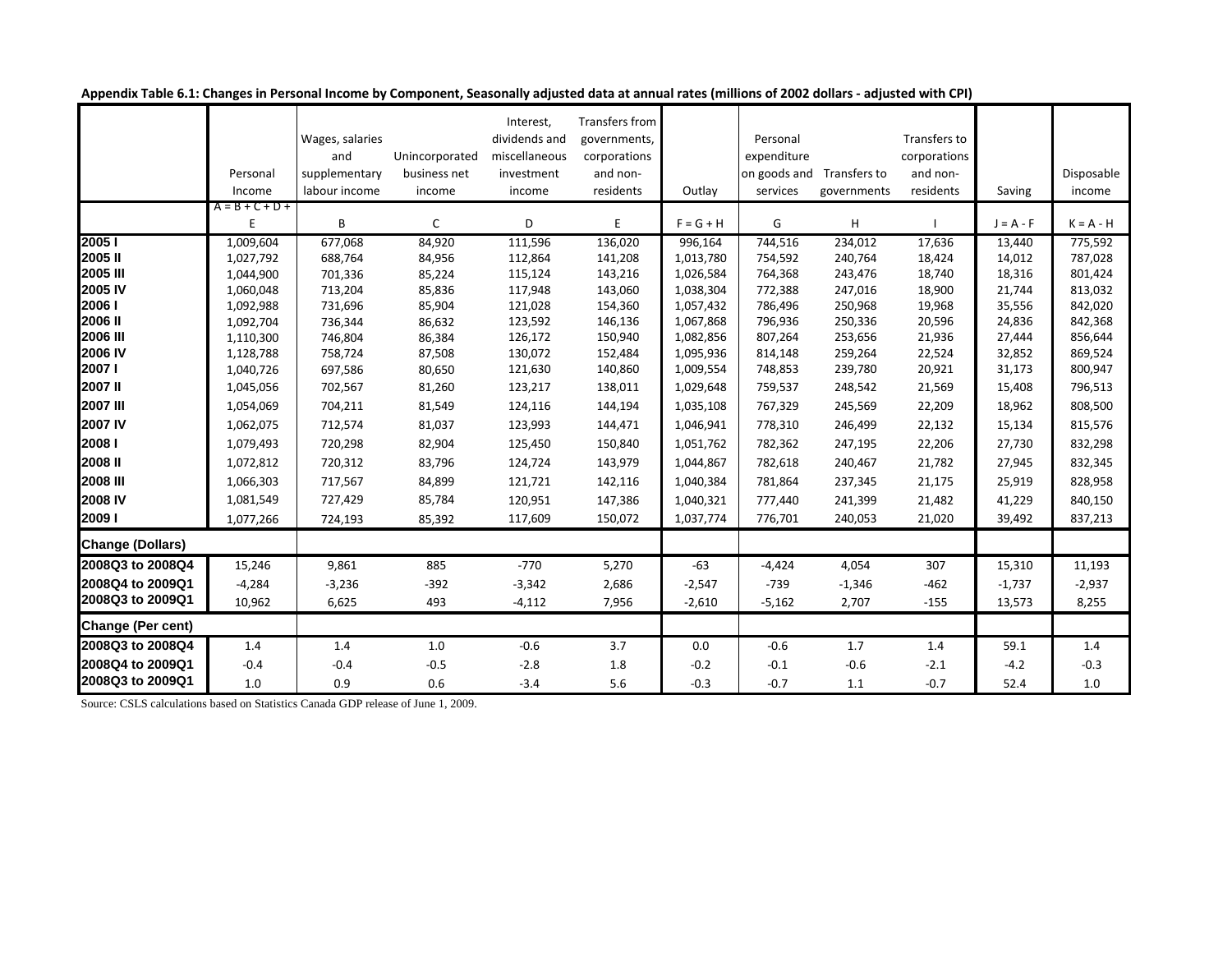|                    | Population  | Labour force | Employment  | Full-time               | Part-time         |             | Unemployment El Beneficiaries* | <b>Hours Worked</b>   |
|--------------------|-------------|--------------|-------------|-------------------------|-------------------|-------------|--------------------------------|-----------------------|
|                    | (Thousands) | (Thousands)  | (Thousands) | (Thousands)             | (Thousands)       | (Thousands) | (Thousands)                    | (Millions)            |
|                    | A           | B            | $C = D + E$ | D                       | E.                | F.          | H                              | G                     |
| 2008-01            | 26,751.8    | 18,124.9     | 17,070.6    | 13,989.9                | 3,080.7           | 1,054.3     | 461.9                          | 568.9                 |
| 2008-02            | 26,774.8    | 18,172.5     | 17,106.6    | 14,026.7                | 3,079.8           | 1,065.9     | 456.4                          | 568.1                 |
| 2008-03            | 26,803.4    | 18,204.6     | 17,102.1    | 13,991.1                | 3,111.0           | 1,102.5     | 466.3                          | 565.1                 |
| 2008-04            | 26,839.2    | 18,227.3     | 17,124.9    | 14,008.7                | 3,116.1           | 1,102.4     | 465.8                          | 566.7                 |
| 2008-05            | 26,870.6    | 18,247.0     | 17,131.6    | 13,974.6                | 3,157.0           | 1,115.4     | 468.9                          | 564.0                 |
| 2008-06            | 26,910.7    | 18,258.5     | 17,131.0    | 13,949.1                | 3,181.9           | 1,127.5     | 471.8                          | 565.4                 |
| 2008-07            | 26,942.8    | 18,193.9     | 17,082.4    | 13,943.6                | 3,138.9           | 1,111.5     | 503.4                          | 564.7                 |
| 2008-08            | 26,974.3    | 18,220.9     | 17,100.2    | 13,958.7                | 3,141.4           | 1,120.8     | 487.8                          | 564.1                 |
| 2008-09            | 27,012.8    | 18,322.0     | 17,192.4    | 13,968.0                | 3,224.4           | 1,129.6     | 490.1                          | 569.6                 |
| 2008-10            | 27,044.1    | 18,346.3     | 17,194.7    | 14,004.2                | 3,190.5           | 1,151.5     | 500.3                          | 563.7                 |
| 2008-11            | 27,072.6    | 18,302.2     | 17,131.4    | 13,973.8                | 3,157.6           | 1,170.8     | 522.6                          | 557.3                 |
| 2008-12            | 27,098.7    | 18,321.2     | 17,111.0    | 13,921.7                | 3,189.3           | 1,210.1     | 549.0                          | 559.9                 |
| 2009-01            | 27,128.1    | 18,292.1     | 16,982.0    | 13,807.8                | 3,174.2           | 1,310.1     | 583.3                          | 556.4                 |
| 2009-02            | 27,161.2    | 18,315.2     | 16,899.4    | 13,696.9                | 3,202.5           | 1,415.9     | 616.1                          | 553.4                 |
| 2009-03            | 27,187.6    | 18,294.7     | 16,838.1    | 13,617.4                | 3,220.7           | 1,456.6     | 678.5                          | 547.8                 |
| 2009-04            | 27,217.6    | 18,338.6     | 16,874.0    | 13,656.8                | 3,217.1           | 1,464.6     | 697.0                          | 539.9                 |
| 2009-05            | 27,250.0    | 18,380.6     | 16,832.2    | 13,598.1                | 3,234.1           | 1,548.4     |                                | 543.6                 |
|                    |             |              |             | <b>Change (Persons)</b> |                   |             |                                | <b>Change (Hours)</b> |
| 2008-10 to 2009-05 | 205.9       | 34.3         | $-362.5$    | $-406.1$                | $43.\overline{6}$ | 396.9       | 196.7                          | $-20.0$               |
|                    |             |              |             |                         | Change (Per cent) |             |                                |                       |
| 2008-10 to 2009-05 | 0.8         | 0.2          | $-2.1$      | $-2.9$                  | 1.4               | 34.5        | 39.3                           | $-3.6$                |

**Appendix Table 7: Labour Market Variables, Seasonally adjusted, in thousands unless otherwise noted** 

Source: Labour Force Survey, Cansim table 282-0087; Regular EI benefits, Cansim table 276-0001.

\* 2008-10 to 2009-04 \*\*Unadjusted for seasonality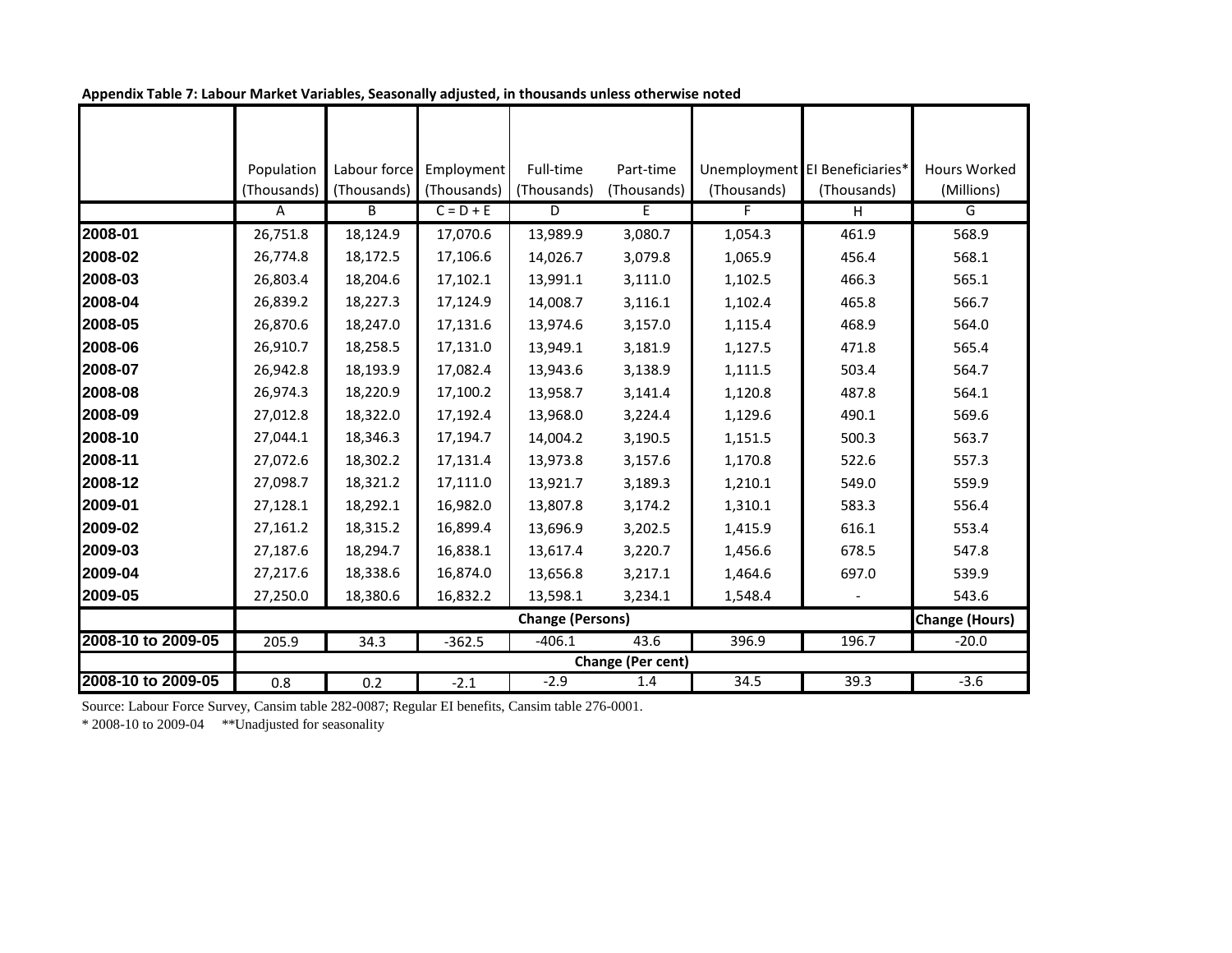|                    |              |               |                        | Beneficiaries / |                       |
|--------------------|--------------|---------------|------------------------|-----------------|-----------------------|
|                    | Unemployment | Participation | Employment             | Unemployed      | Unemployment          |
|                    | rate         | rate          | rate                   | Ratio*          | Duration**            |
|                    | $H = F / B$  | $= B/A$       | $J = C / A$            | $K = G / F$     | M                     |
| 2008-01            | 5.8          | 67.8          | 63.8                   | 54.0            | 14.2                  |
| 2008-02            | 5.9          | 67.9          | 63.9                   | 53.3            | 15.2                  |
| 2008-03            | 6.1          | 67.9          | 63.8                   | 51.3            | 15.0                  |
| 2008-04            | 6.0          | 67.9          | 63.8                   | 51.4            | 15.6                  |
| 2008-05            | 6.1          | 67.9          | 63.8                   | 50.6            | 15.0                  |
| 2008-06            | 6.2          | 67.8          | 63.7                   | 50.1            | 16.7                  |
| 2008-07            | 6.1          | 67.5          | 63.4                   | 50.8            | 13.2                  |
| 2008-08            | 6.2          | 67.5          | 63.4                   | 50.3            | 15.3                  |
| 2008-09            | 6.2          | 67.8          | 63.6                   | 50.4            | 14.6                  |
| 2008-10            | 6.3          | 67.8          | 63.6                   | 49.0            | 15.7                  |
| 2008-11            | 6.4          | 67.6          | 63.3                   | 47.6            | 14.2                  |
| 2008-12            | 6.6          | 67.6          | 63.1                   | 46.3            | 13.8                  |
| 2009-01            | 7.2          | 67.4          | 62.6                   | 42.5            | 14.3                  |
| 2009-02            | 7.7          | 67.4          | 62.2                   | 39.1            | 14.3                  |
| 2009-03            | 8.0          | 67.3          | 61.9                   | 37.6            | 15.1                  |
| 2009-04            | 8.0          | 67.4          | 62.0                   | 36.9            | 16.5                  |
| 2009-05            | 8.4          | 67.5          | 61.8                   |                 | 15.9                  |
|                    |              |               | <b>Change (Points)</b> |                 | <b>Change (weeks)</b> |
| 2008-10 to 2009-05 | 2.1          | $-0.3$        | $-1.8$                 | $-12.1$         | 0.2                   |

**Appendix Table 7.1: Labour Market Variables, Seasonally adjusted, in per cent unless otherwise noted**

Source: Labour Force Survey, Cansim table 282-0087; Regular EI benefits, Cansim table 276-0001.

\*\* Unadjusted for seasonality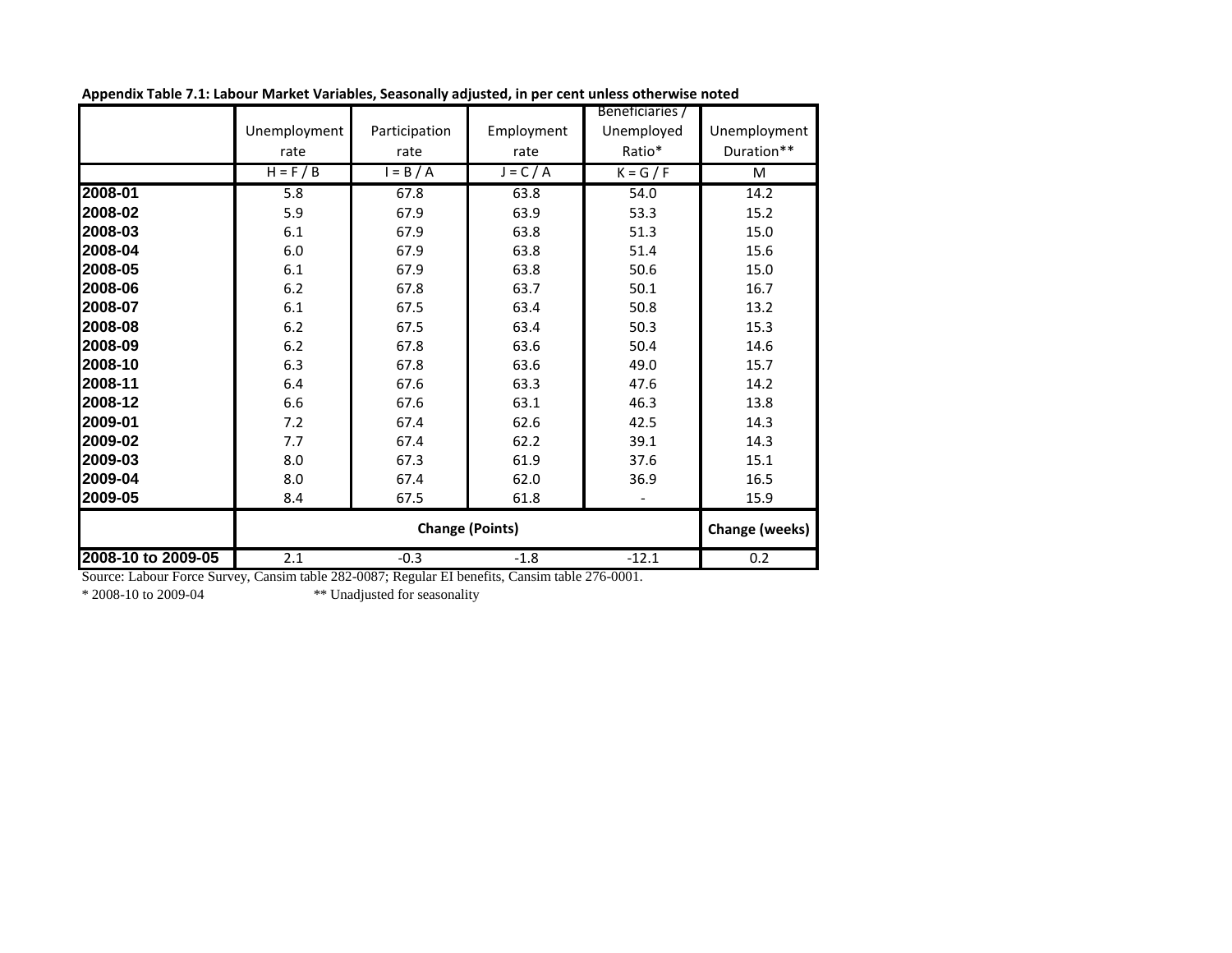|                      | Total<br>employees | Permanent | Temporary           | Seasonal job                      | Term or<br>contract job | Casual job | Other<br>temporary jobs |
|----------------------|--------------------|-----------|---------------------|-----------------------------------|-------------------------|------------|-------------------------|
|                      | $A = B + C$        | В         | $C = D + E + F + G$ | D                                 | E                       | F          | G                       |
| 2008-01              | 14,122             | 12,616    | 1,506               | 226                               | 820                     | 444        | 16                      |
| 2008-02              | 14,214             | 12,676    | 1,537               | 219                               | 850                     | 456        | 13                      |
| 2008-03              | 14,253             | 12,681    | 1,572               | 220                               | 878                     | 461        | 14                      |
| 2008-04              | 14,296             | 12,720    | 1,576               | 259                               | 873                     | 433        | 11                      |
| 2008-05              | 14,662             | 12,815    | 1,848               | 496                               | 893                     | 451        | 9                       |
| 2008-06              | 14,880             | 12,863    | 2,016               | 639                               | 918                     | 448        | 11                      |
| 2008-07              | 14,785             | 12,632    | 2,153               | 736                               | 979                     | 428        | 10                      |
| 2008-08              | 14,748             | 12,624    | 2,124               | 693                               | 981                     | 439        | 11                      |
| 2008-09              | 14,568             | 12,757    | 1,812               | 473                               | 885                     | 443        | 12                      |
| 2008-10              | 14,615             | 12,809    | 1,807               | 420                               | 914                     | 460        | 12                      |
| 2008-11              | 14,462             | 12,778    | 1,684               | 333                               | 889                     | 450        | 13                      |
| 2008-12              | 14,350             | 12,684    | 1,666               | 282                               | 912                     | 457        | 14                      |
| 2009-01              | 13,952             | 12,485    | 1,467               | 203                               | 839                     | 410        | 16                      |
| 2009-02              | 13,956             | 12,458    | 1,498               | 194                               | 860                     | 434        | 11                      |
| 2009-03              | 13,913             | 12,430    | 1,484               | 207                               | 856                     | 412        | 9                       |
| 2009-04              | 13,960             | 12,423    | 1,537               | 244                               | 852                     | 430        | 11                      |
| 2009-05              | 14,288             | 12,475    | 1,813               | 472                               | 898                     | 434        | 9                       |
|                      |                    |           |                     | Change (per cent), year over year |                         |            |                         |
| 2008-05 over 2009-05 | $-2.6$             | $-2.7$    | $-1.8$              | $-4.7$                            | 0.6                     | $-3.8$     | 8.2                     |

**Appendix Table 7.2: Employees by job permanency, Not seasonally adjusted, in thousands unless otherwise noted**

Source: Labour Force Survey, Cansim table 282-0079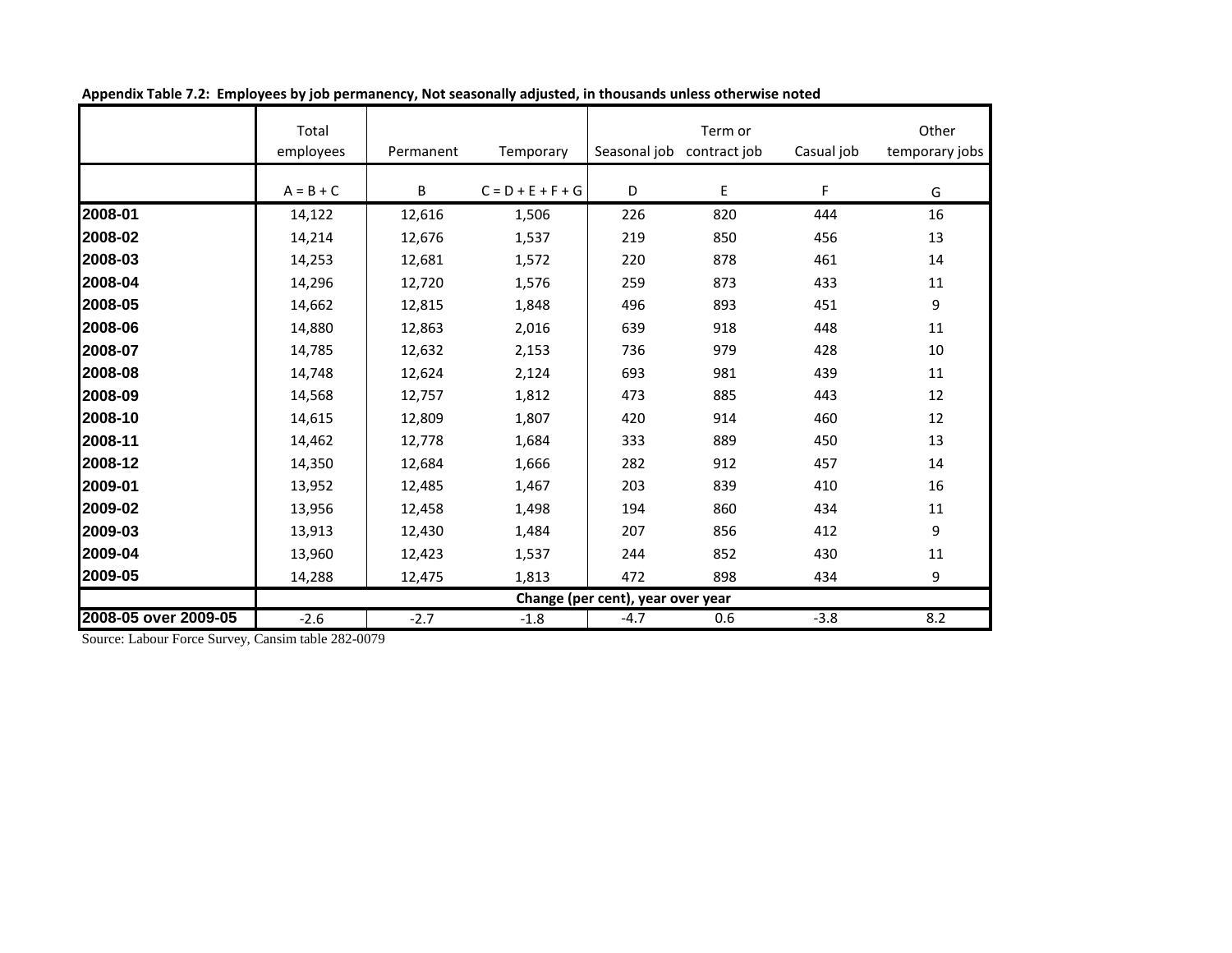|                    |                |                | Unemployed                       |                         |                   | <b>Unemployment Rate</b> | Long-term Unemployed as a       |                                   |  |
|--------------------|----------------|----------------|----------------------------------|-------------------------|-------------------|--------------------------|---------------------------------|-----------------------------------|--|
|                    | Labour Force   |                | (Thousands)                      |                         |                   | (Per cent)               |                                 | Share of Total Unemployed (Per    |  |
|                    | (Thousands)    | Total          |                                  | 26 weeks or 52 weeks or | 26 weeks or       | 52 weeks or              | 26 weeks or                     | 52 weeks or                       |  |
|                    |                |                | more                             | more                    | more              | more                     | more                            | more                              |  |
|                    | $\overline{A}$ | $\overline{B}$ | $\mathsf{C}$                     | D                       | $E = C / A * 100$ | $F = D / A * 100$        |                                 | $G = C / B * 100$ H = D / B * 100 |  |
| 2007-01            | 17,547.2       | 1,182.3        | 154.2                            | 89.7                    | 0.88              | 0.51                     | 13.0                            | 7.6                               |  |
| 2007-02            | 17,574.8       | 1,135.3        | 141.2                            | 69.6                    | 0.80              | $0.40\,$                 | 12.4                            | $6.1\,$                           |  |
| 2007-03            | 17,663.0       | 1,150.5        | 155.9                            | 78.2                    | 0.88              | 0.44                     | 13.6                            | 6.8                               |  |
| 2007-04            | 17,699.4       | 1,123.7        | 156.0                            | 68.5                    | 0.88              | 0.39                     | 13.9                            | $6.1\,$                           |  |
| 2007-05            | 18,060.6       | 1,096.7        | 162.2                            | 74.0                    | 0.90              | $0.41\,$                 | 14.8                            | $6.7\,$                           |  |
| 2007-06            | 18,215.2       | 1,019.7        | 157.9                            | 76.8                    | 0.87              | 0.42                     | 15.5                            | 7.5                               |  |
| 2007-07            | 18,352.0       | 1,137.3        | 164.6                            | 80.1                    | 0.90              | 0.44                     | 14.5                            | $7.0\,$                           |  |
| 2007-08            | 18,342.9       | 1,169.3        | 152.7                            | 77.8                    | 0.83              | 0.42                     | 13.1                            | $6.7\,$                           |  |
| 2007-09            | 17,945.3       | 980.1          | 146.7                            | 79.3                    | 0.82              | 0.44                     | 15.0                            | 8.1                               |  |
| 2007-10            | 17,997.9       | 946.1          | 152.2                            | 86.2                    | 0.85              | 0.48                     | 16.1                            | 9.1                               |  |
| 2007-11            | 18,022.8       | 1,012.9        | 133.4                            | 63.3                    | 0.74              | 0.35                     | 13.2                            | $6.2\,$                           |  |
| 2007-12            | 17,929.1       | 999.3          | 140.2                            | 72.3                    | 0.78              | $0.40\,$                 | 14.0                            | $7.2$                             |  |
| 2008-01            | 17,834.0       | 1,123.2        | 144.5                            | 71.1                    | 0.81              | $0.40\,$                 | 12.9                            | 6.3                               |  |
| 2008-02            | 17,908.6       | 1,098.2        | 140.9                            | 70.0                    | 0.79              | 0.39                     | 12.8                            | 6.4                               |  |
| 2008-03            | 18,000.4       | 1,155.2        | 154.1                            | 70.8                    | 0.86              | 0.39                     | 13.3                            | $6.1\,$                           |  |
| 2008-04            | 18,050.9       | 1,135.4        | 184.5                            | 85.7                    | $1.02\,$          | 0.47                     | 16.2                            | 7.5                               |  |
| 2008-05            | 18,433.9       | 1,144.2        | 158.5                            | 73.7                    | 0.86              | $0.40\,$                 | 13.9                            | 6.4                               |  |
| 2008-06            | 18,543.7       | 1,044.4        | 150.6                            | 75.0                    | 0.81              | 0.40                     | 14.4                            | $7.2$                             |  |
| 2008-07            | 18,588.1       | 1,170.1        | 148.6                            | 65.7                    | 0.80              | 0.35                     | 12.7                            | 5.6                               |  |
| 2008-08            | 18,602.6       | 1,210.7        | 160.0                            | 82.2                    | 0.86              | 0.44                     | 13.2                            | 6.8                               |  |
| 2008-09            | 18,276.1       | 1,045.9        | 157.0                            | 74.2                    | 0.86              | $0.41\,$                 | 15.0                            | $7.1\,$                           |  |
| 2008-10            | 18,303.3       | 1,032.7        | 154.6                            | 80.6                    | 0.84              | 0.44                     | 15.0                            | 7.8                               |  |
| 2008-11            | 18,243.8       | 1,126.1        | 161.9                            | 83.2                    | 0.89              | 0.46                     | 14.4                            | 7.4                               |  |
| 2008-12            | 18,155.8       | 1,145.3        | 147.0                            | 70.7                    | 0.81              | 0.39                     | 12.8                            | $6.2\,$                           |  |
| 2009-01            | 18,008.7       | 1,407.9        | 185.6                            | 88.6                    | 1.03              | 0.49                     | 13.2                            | 6.3                               |  |
| 2009-02            | 18,081.4       | 1,503.2        | 179.0                            | 92.2                    | 0.99              | $0.51\,$                 | 11.9                            | $6.1\,$                           |  |
| 2009-03            | 18,138.9       | 1,600.1        | 223.1                            | 100.9                   | 1.23              | 0.56                     | 13.9                            | 6.3                               |  |
| 2009-04            | 18,200.2       | 1,555.1        | 227.3                            | 100.1                   | 1.25              | 0.55                     | 14.6                            | 6.4                               |  |
| 2009-05            | 18,564.2       | 1,611.9        | 233.0                            | 96.4                    | 1.26              | 0.52                     | 14.5                            | 6.0                               |  |
|                    |                |                | Change (Persons), year-over-year |                         |                   |                          | Change (Points), year-over-year |                                   |  |
| 2008-05 to 2009-05 | 130.3          | 467.7          | 74.5                             | 22.7                    | 0.40              | 0.12                     | 0.6                             | $-0.5$                            |  |

**Appendix Table 7.3: Unemployment Duration, Not adjusted for seasonality**

Source: Labour Force Survey, Cansim table 282-0001 and 208-0047.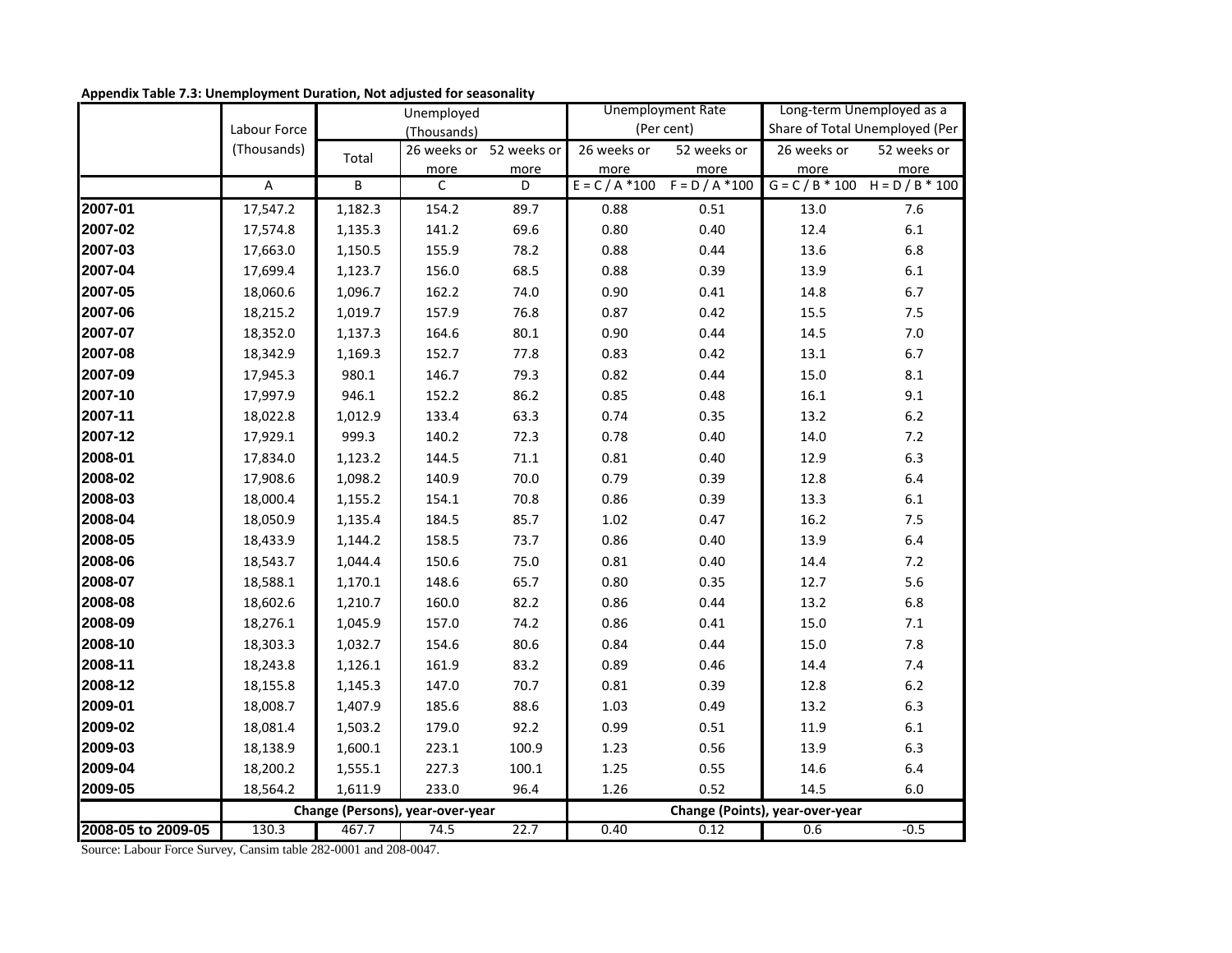|                    | Total       |             | Public sector    | Private sector |               |
|--------------------|-------------|-------------|------------------|----------------|---------------|
|                    | employed    | Employees   | employees        | employees      | Self-employed |
|                    | $A = B + E$ | $B = C + D$ | C                | D              | E             |
| 2007-01            | 16,721.4    | 14,172.0    | 3,203.7          | 10,968.2       | 2,549.5       |
| 2007-02            | 16,737.2    | 14,175.7    | 3,199.8          | 10,975.9       | 2,561.4       |
| 2007-03            | 16,778.6    | 14,208.9    | 3,220.8          | 10,988.1       | 2,569.7       |
| 2007-04            | 16,781.2    | 14,190.7    | 3,227.2          | 10,963.5       | 2,590.4       |
| 2007-05            | 16,793.0    | 14,152.3    | 3,246.1          | 10,906.1       | 2,640.8       |
| 2007-06            | 16,850.3    | 14,189.2    | 3,258.5          | 10,930.8       | 2,661.1       |
| 2007-07            | 16,870.2    | 14,220.9    | 3,238.9          | 10,982.0       | 2,649.3       |
| 2007-08            | 16,888.2    | 14,244.5    | 3,293.1          | 10,951.3       | 2,643.7       |
| 2007-09            | 16,931.0    | 14,310.2    | 3,339.4          | 10,970.7       | 2,620.9       |
| 2007-10            | 16,975.2    | 14,338.3    | 3,365.8          | 10,972.5       | 2,636.9       |
| 2007-11            | 17,027.5    | 14,412.3    | 3,395.0          | 11,017.4       | 2,615.1       |
| 2007-12            | 17,031.4    | 14,393.4    | 3,398.7          | 10,994.6       | 2,638.1       |
| 2008-01            | 17,070.6    | 14,458.0    | 3,402.5          | 11,055.5       | 2,612.5       |
| 2008-02            | 17,106.6    | 14,492.0    | 3,411.7          | 11,080.3       | 2,614.6       |
| 2008-03            | 17,102.1    | 14,490.7    | 3,409.4          | 11,081.3       | 2,611.4       |
| 2008-04            | 17,124.9    | 14,499.8    | 3,418.6          | 11,081.2       | 2,625.0       |
| 2008-05            | 17,131.6    | 14,517.0    | 3,413.1          | 11,103.8       | 2,614.6       |
| 2008-06            | 17,131.0    | 14,520.7    | 3,406.7          | 11,114.0       | 2,610.2       |
| 2008-07            | 17,082.4    | 14,458.1    | 3,433.7          | 11,024.4       | 2,624.3       |
| 2008-08            | 17,100.2    | 14,476.8    | 3,416.7          | 11,060.1       | 2,623.4       |
| 2008-09            | 17,192.4    | 14,542.9    | 3,435.1          | 11,107.8       | 2,649.5       |
| 2008-10            | 17,194.7    | 14,543.3    | 3,461.9          | 11,081.5       | 2,651.4       |
| 2008-11            | 17,131.4    | 14,475.7    | 3,426.3          | 11,049.5       | 2,655.7       |
| 2008-12            | 17,111.0    | 14,452.6    | 3,446.7          | 11,005.9       | 2,658.4       |
| 2009-01            | 16,982.0    | 14,309.4    | 3,404.7          | 10,904.7       | 2,672.6       |
| 2009-02            | 16,899.4    | 14,254.7    | 3,380.5          | 10,874.3       | 2,644.6       |
| 2009-03            | 16,838.1    | 14,188.3    | 3,381.8          | 10,806.5       | 2,649.8       |
| 2009-04            | 16,874.0    | 14,187.2    | 3,391.1          | 10,796.1       | 2,686.8       |
| 2009-05            | 16,832.2    | 14,177.4    | 3,417.8          | 10,759.6       | 2,654.8       |
|                    |             |             | Change (Persons) |                |               |
| 2008-10 to 2009-05 | $-362.5$    | $-365.9$    | $-44.1$          | $-321.9$       | 3.4           |

# **Appendix Table 8: Employees by class of worker (thousands of persons), seasonally adjusted**

Source: Labour Force Survey.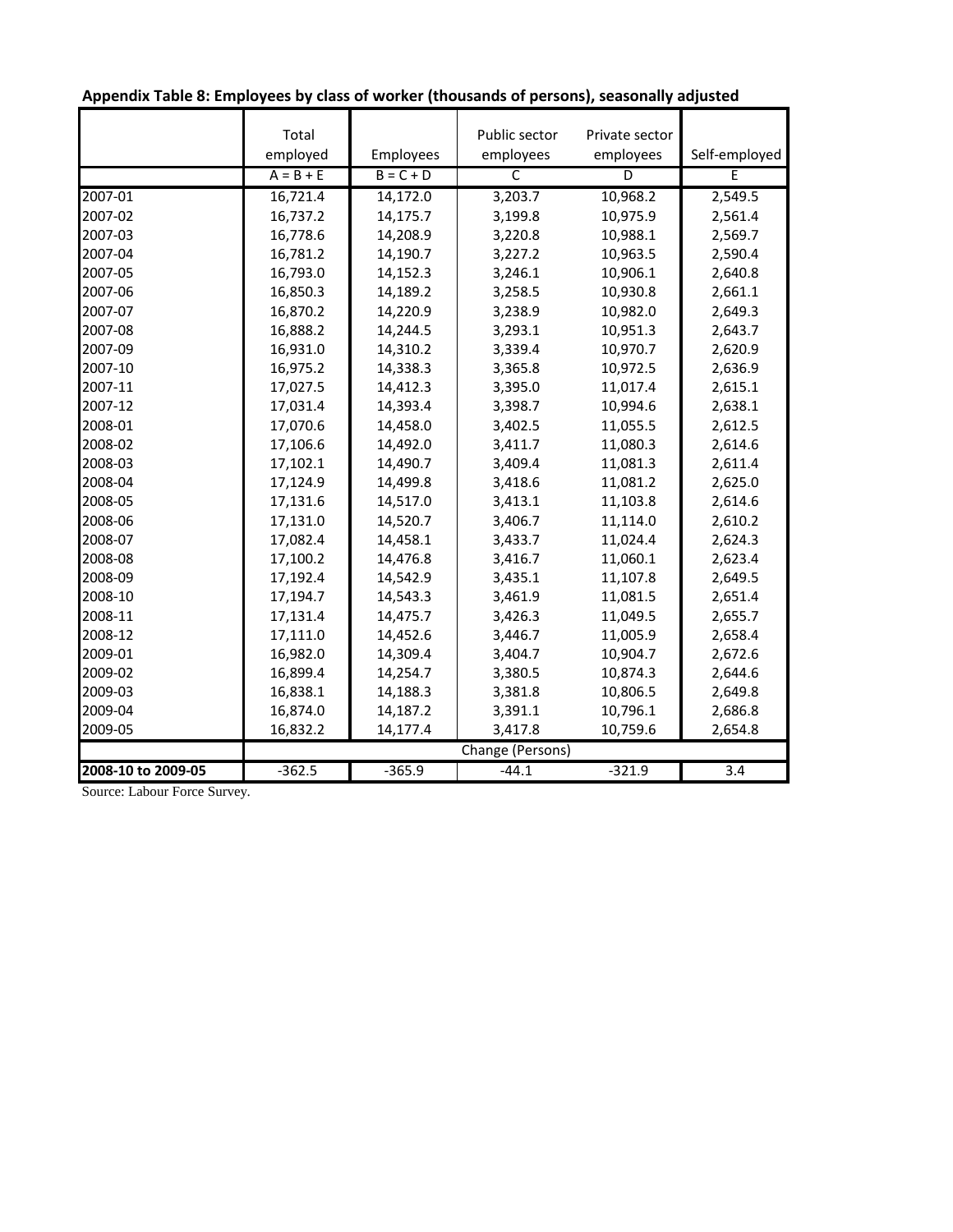|                       | Canada   | Newfoundland<br>and Labrador | Prince<br><b>Edward Island</b> | Nova Scotia | New<br><b>Brunswick</b> | Quebec  | Ontario  | Manitoba | Saskatchewan | Alberta | <b>British</b><br>Columbia |
|-----------------------|----------|------------------------------|--------------------------------|-------------|-------------------------|---------|----------|----------|--------------|---------|----------------------------|
| 2008-01               | 17,070.6 | 223.9                        | 70.3                           | 452.3       | 365.2                   | 3,889.3 | 6,653.5  | 602.6    | 506.3        | 1,999.3 | 2,307.9                    |
| 2008-02               | 17,106.6 | 222.5                        | 70.6                           | 449.4       | 367.6                   | 3,893.0 | 6,690.8  | 602.0    | 509.7        | 1,994.6 | 2,306.4                    |
| 2008-03               | 17,102.1 | 221.0                        | 71.0                           | 449.8       | 365.9                   | 3,881.8 | 6,682.7  | 603.9    | 508.1        | 2,001.2 | 2,316.7                    |
| 2008-04               | 17,124.9 | 223.0                        | 70.5                           | 452.3       | 366.2                   | 3,867.7 | 6,696.8  | 611.1    | 509.8        | 2,007.3 | 2,320.2                    |
| 2008-05               | 17,131.6 | 224.5                        | 70.8                           | 449.2       | 363.2                   | 3,877.8 | 6,705.2  | 604.6    | 509.8        | 2,007.7 | 2,318.9                    |
| 2008-06               | 17,131.0 | 219.0                        | 70.7                           | 456.0       | 363.5                   | 3,885.2 | 6,682.5  | 608.2    | 510.0        | 2,015.8 | 2,319.9                    |
| 2008-07               | 17,082.4 | 218.4                        | 69.7                           | 455.1       | 364.9                   | 3,857.1 | 6,668.4  | 609.3    | 506.0        | 2,011.9 | 2,321.6                    |
| 2008-08               | 17,100.2 | 218.7                        | 70.3                           | 452.1       | 366.5                   | 3,861.5 | 6,682.9  | 605.4    | 513.1        | 2,006.9 | 2,322.7                    |
| 2008-09               | 17,192.4 | 216.8                        | 70.4                           | 456.4       | 367.0                   | 3,887.0 | 6,730.3  | 607.2    | 519.5        | 2,021.7 | 2,316.0                    |
| 2008-10               | 17,194.7 | 218.3                        | 69.7                           | 457.5       | 369.2                   | 3,890.2 | 6,719.0  | 606.9    | 519.7        | 2,035.2 | 2,309.0                    |
| 2008-11               | 17,131.4 | 218.3                        | 69.5                           | 453.6       | 366.8                   | 3,891.7 | 6,662.9  | 609.2    | 520.3        | 2,031.6 | 2,307.4                    |
| 2008-12               | 17,111.0 | 217.5                        | 69.2                           | 453.5       | 366.6                   | 3,884.3 | 6,665.2  | 609.1    | 520.3        | 2,022.5 | 2,302.7                    |
| 2009-01               | 16,982.0 | 216.2                        | 68.3                           | 454.1       | 368.2                   | 3,858.5 | 6,594.2  | 607.2    | 521.9        | 2,025.8 | 2,267.6                    |
| 2009-02               | 16,899.4 | 215.0                        | 68.6                           | 456.4       | 365.3                   | 3,840.1 | 6,558.9  | 607.9    | 522.5        | 2,002.1 | 2,262.7                    |
| 2009-03               | 16,838.1 | 217.0                        | 68.7                           | 453.4       | 364.7                   | 3,835.5 | 6,548.1  | 603.7    | 519.8        | 1,987.2 | 2,240.1                    |
| 2009-04               | 16,874.0 | 214.2                        | 68.6                           | 449.3       | 364.3                   | 3,857.9 | 6,545.1  | 604.2    | 520.1        | 1,992.9 | 2,257.4                    |
| 2009-05               | 16,832.2 | 212.5                        | 68.7                           | 452.9       | 365.6                   | 3,863.6 | 6,485.4  | 608.1    | 523.2        | 1,993.5 | 2,258.8                    |
|                       |          |                              |                                |             | Change (Persons)        |         |          |          |              |         |                            |
| 2008-10 to<br>2009-05 | $-362.5$ | $-5.8$                       | $-1.0$                         | $-4.6$      | $-3.6$                  | $-26.6$ | $-233.6$ | 1.2      | 3.5          | $-41.7$ | $-50.2$                    |

**Appendix Table 9: Monthly Employment in Canada by Province, Seasonally Adjusted (thousands)**

Source: CSLS calculations based on CANSIM Table 282-0087 - Labour force survey estimates (LFS)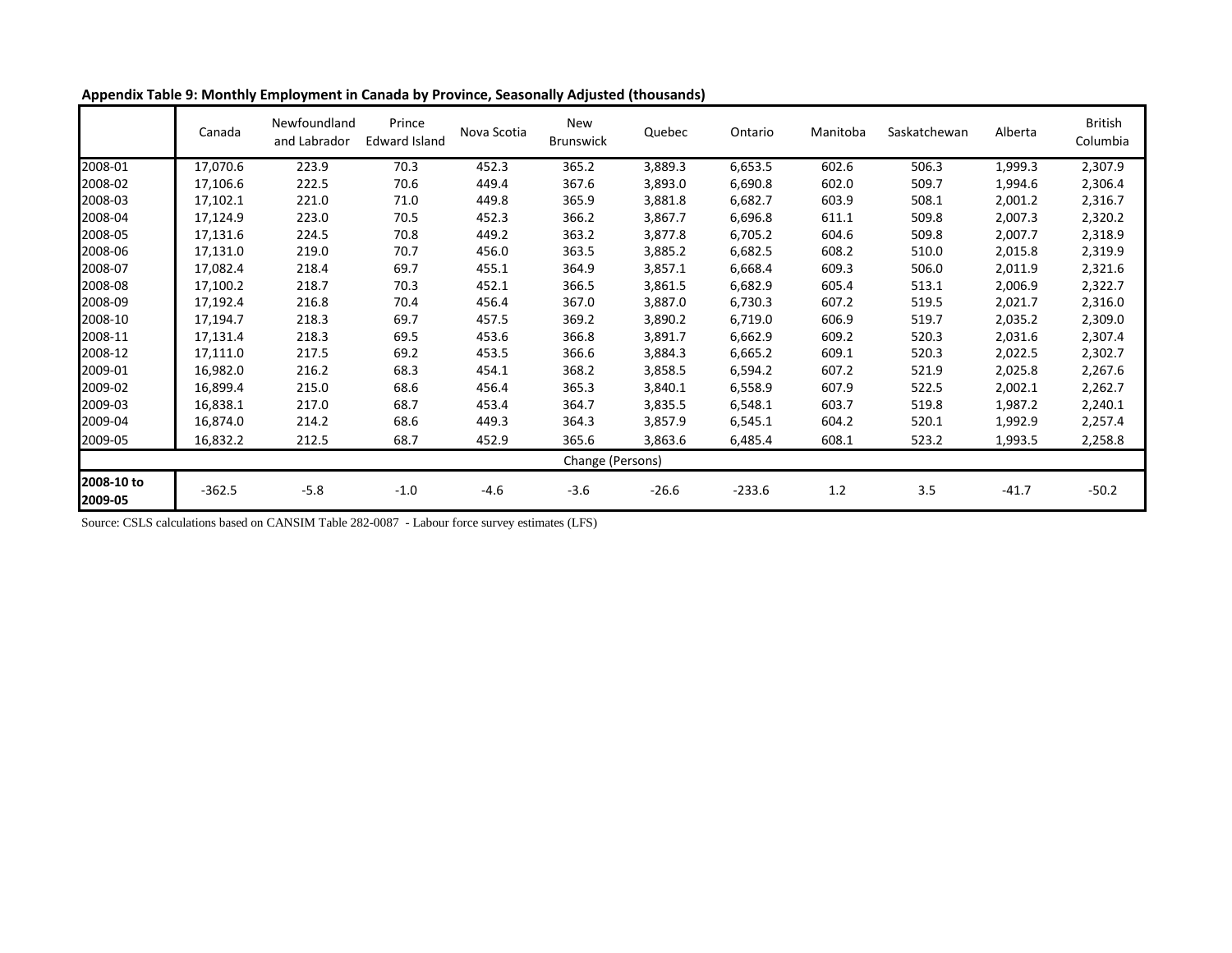## **Appendix Table 10: Monthly Employment in Canada by Industry, Seasonally Adjusted (thousands)**

|                                   | 2008-01  | 2008-02  | 2008-03  | 2008-04  | 2008-05  | 2008-06  | 2008-07  | 2008-08  | 2008-09  | 2008-10  | 2008-11  | 2008-12  | 2009-01  | 2009-02  | 2009-03  | 2009-04  | 2009-05  |
|-----------------------------------|----------|----------|----------|----------|----------|----------|----------|----------|----------|----------|----------|----------|----------|----------|----------|----------|----------|
| Total, all industries             | 17.070.6 | 17.106.6 | 17.102.1 | 17.124.9 | 17.131.6 | 17,131.0 | 17,082.4 | 17,100.2 | 17,192.4 | 17,194.7 | 17.131.4 | 17,111.0 | 16,982.0 | 16,899.4 | 16,838.1 | 16,874.0 | 16,832.2 |
| Goods-producing sector            | 4.016.8  | 4,007.5  | 4,009.5  | 4,005.0  | 4.034.1  | 4,030.8  | 4,017.4  | 4,030.0  | 4,067.6  | 4,038.6  | 4.010.0  | 3.977.1  | 3.856.6  | 3.845.3  | 3.782.7  | 3,783.5  | 3,717.5  |
| Agriculture                       | 340.4    | 337.1    | 336.1    | 331.5    | 322.9    | 325.8    | 332.4    | 312.9    | 327.9    | 326.0    | 317.5    | 316.2    | 307.8    | 324.5    | 319.3    | 328.3    | 324.0    |
| Forestry, mining, and oil         | 340.4    | 332.1    | 338.1    | 340.7    | 337.5    | 342.1    | 341.1    | 337.5    | 343.6    | 338.9    | 344.9    | 343.9    | 341.7    | 333.4    | 322.9    | 318.8    | 315.6    |
| <b>Utilities</b>                  | 146.5    | 149.7    | 150.9    | 149.0    | 150.7    | 157.5    | 156.3    | 160.8    | 151.5    | 148.6    | 150.4    | 149.0    | 144.4    | 143.1    | 148.7    | 145.4    | 149.4    |
| Construction                      | 1.192.4  | 1,209.9  | 1.216.5  | 1.230.7  | 237.1    | 1,221.1  | 1,233.4  | 1.248.6  | 1,259.9  | 1.250.5  | 1.255.8  | 1,217.5  | 1.213.1  | .169.9   | L,151.7  | 1,144.2  | 1,140.1  |
| Manufacturing                     | 1.997.0  | 1,978.6  | 1,967.9  | 1,953.1  | 1,985.9  | 1.984.2  | 1,954.1  | 1,970.2  | 1,984.7  | 1,974.5  | 1,941.3  | 1.950.5  | 1.849.6  | 1.874.3  | 1.840.1  | 1,846.8  | 1,788.4  |
| Services-producing sector         | 13,053.8 | 13.099.1 | 13.092.6 | 13.119.8 | 13.097.5 | 13.100.1 | 13.065.0 | 13.070.2 | 13.124.8 | 13.156.1 | 13.121.4 | 13.133.9 | 13.125.3 | 13.054.1 | 13.055.4 | 13,090.5 | 13,114.7 |
| Trade                             | 2,679.2  | 2.691.7  | 2,691.0  | 2,691.1  | 2.679.9  | 2,688.6  | 2,673.9  | 2,670.7  | 2,669.4  | 2,676.8  | 2,670.5  | 2,661.7  | 2,653.6  | 2,635.9  | 2,629.9  | 2.621.5  | 2,633.3  |
| Transportation                    | 854.1    | 844.7    | 861.8    | 857.4    | 850.8    | 849.4    | 857.0    | 859.5    | 871.8    | 870.6    | 844.9    | 869.7    | 839.8    | 841.0    | 843.1    | 838.8    | 823.1    |
| Finance and real estate           | 1.079.4  | 1,085.2  | 1,072.9  | 1,077.1  | ,074.2   | 1,066.9  | 1,071.4  | 1,075.2  | 1,075.0  | 1,071.0  | 1,073.3  | 1,083.7  | 1,097.2  | 1,094.7  | 1,074.9  | 1,073.4  | 1,064.2  |
| Scientific and technical services | 1.184.4  | 1,197.5  | 1,195.0  | .,197.9  | .179.8   | 1,220.4  | 1,201.4  | 1,196.5  | 1,198.6  | ,204.0   | .218.5   | 1,207.1  | 1,210.6  | .,179.5  | .186.0   | 1,191.3  | 1,192.4  |
| Support services                  | 706.8    | 711.2    | 716.5    | 705.9    | 705.4    | 689.8    | 664.7    | 657.1    | 675.1    | 669.9    | 664.1    | 670.1    | 648.5    | 657.0    | 670.4    | 685.0    | 687.1    |
| <b>Educational services</b>       | 1,196.6  | 1,187.9  | 1,190.4  | 1,203.7  | .,190.3  | 1,192.8  | 1,160.8  | 1,196.9  | 1,199.8  | 1,208.2  | 1,193.7  | 1,184.5  | 1,178.5  | .,163.8  | 1.173.8  | 1,173.5  | 1,183.9  |
| Health care                       | 1,875.1  | 1,878.7  | 1,881.3  | L,886.6  | 909.:    | 1,892.4  | 1,906.7  | 1,883.1  | 1,925.3  | 1,922.2  | 1.938.3  | 1,939.5  | 1,970.3  | 1,955.7  | 1,952.4  | 1,956.2  | 1,951.1  |
| Culture and recreation            | 769.6    | 776.2    | 758.0    | 762.3    | 754.2    | 763.1    | 760.9    | 754.7    | 749.3    | 748.8    | 756.5    | 762.6    | 760.2    | 752.8    | 747.3    | 764.4    | 770.6    |
| Accommodation and food            | 1.044.9  | 1,051.3  | 1,059.9  | 1,077.1  | .081.8   | 1,069.8  | 1,091.3  | 1,108.1  | 1,088.2  | 1,065.5  | 1,073.2  | 1,063.4  | 1,075.2  | 1,083.8  | .068.6   | 1,074.4  | 1,067.8  |
| Other services                    | 753.1    | 750.7    | 741.4    | 735.6    | 748.8    | 740.9    | 746.1    | 748.3    | 760.8    | 766.2    | 762.6    | 756.9    | 768.6    | 760.2    | 783.6    | 797.6    | 807.7    |
| Public administration             | 910.8    | 923.9    | 924.6    | 925.2    | 922.6    | 926.0    | 930.9    | 919.9    | 911.6    | 953.0    | 925.9    | 934.7    | 922.8    | 929.6    | 925.4    | 914.5    | 933.5    |

Source: CANSIM Table 282-0094 , Labour force survey estimates (LFS)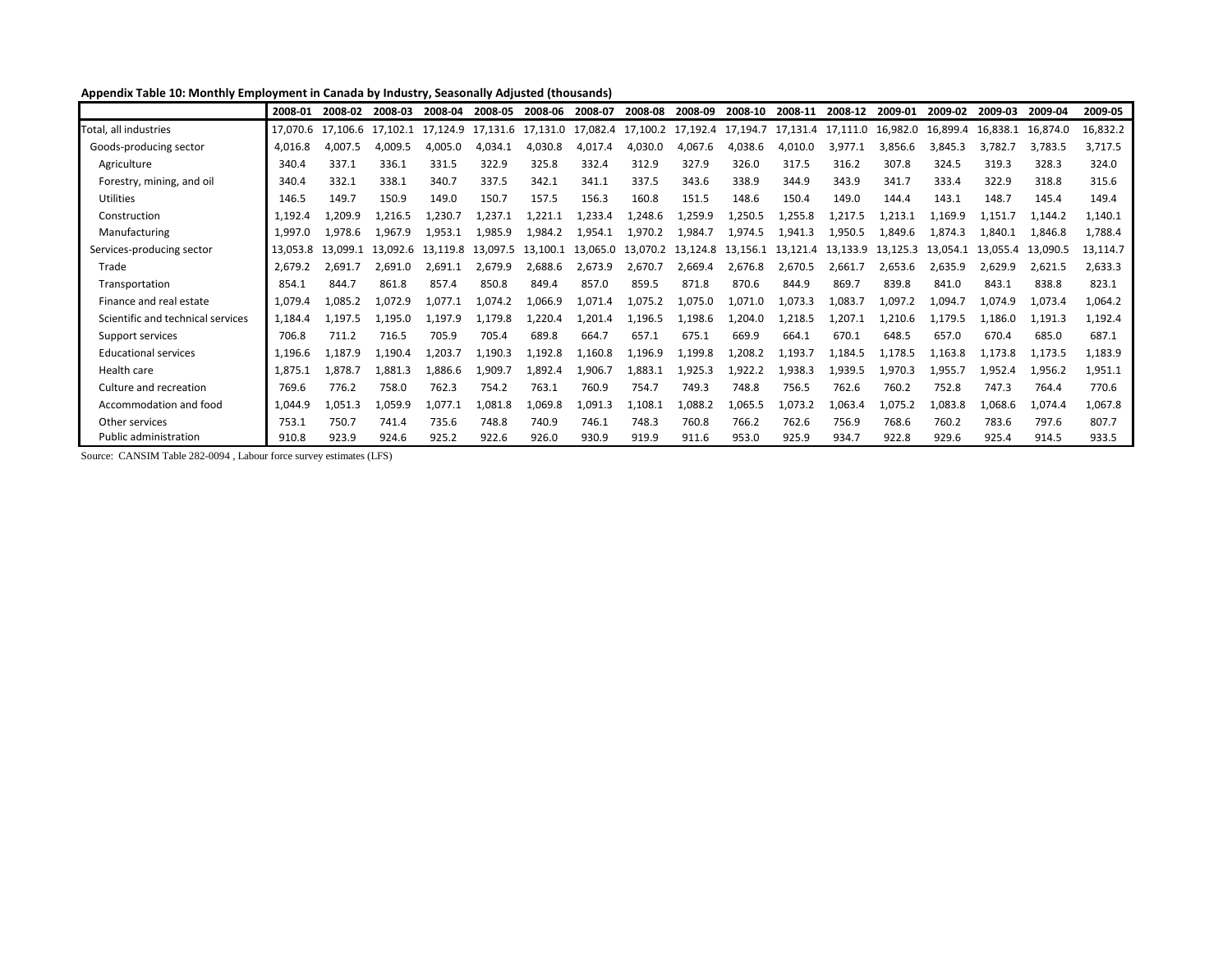| Appendix Table 11: Poverty and Unemployment Rates, 1976-2006 |  |
|--------------------------------------------------------------|--|
|--------------------------------------------------------------|--|

|      | <b>After Tax Poverty Rate</b> | <b>Poverty Gap</b>      |                          |
|------|-------------------------------|-------------------------|--------------------------|
|      | All persons                   | <b>All Family Units</b> | <b>Unemployment Rate</b> |
|      | (per cent)                    | (Constant \$2007)       | (per cent)               |
| 1976 | 13.0                          | 6,900                   | 7.1                      |
| 1977 | 13.0                          | 7,500                   | 8.0                      |
| 1978 | 12.2                          | 7,200                   | 8.4                      |
| 1979 | 12.6                          | 7,000                   | 7.5                      |
| 1980 | 11.6                          | 6,800                   | 7.5                      |
| 1981 | 11.6                          | 6,700                   | 7.6                      |
| 1982 | 12.4                          | 6,800                   | 11.0                     |
| 1983 | 14.0                          | 6,900                   | 12.0                     |
| 1984 | 13.7                          | 7,000                   | 11.3                     |
| 1985 | 13.0                          | 6,700                   | 10.6                     |
| 1986 | 12.1                          | 6,500                   | 9.7                      |
| 1987 | 11.9                          | 6,600                   | 8.8                      |
| 1988 | 10.8                          | 6,300                   | 7.8                      |
| 1989 | 10.2                          | 6,200                   | 7.5                      |
| 1990 | 11.8                          | 6,500                   | 8.1                      |
| 1991 | 13.2                          | 6,600                   | 10.3                     |
| 1992 | 13.3                          | 6,500                   | 11.2                     |
| 1993 | 14.3                          | 6,700                   | 11.4                     |
| 1994 | 13.8                          | 6,700                   | 10.4                     |
| 1995 | 14.6                          | 6,800                   | 9.5                      |
| 1996 | 15.7                          | 6,900                   | 9.6                      |
| 1997 | 15.3                          | 7,100                   | 9.1                      |
| 1998 | 13.7                          | 7,200                   | 8.3                      |
| 1999 | 13.0                          | 7,200                   | 7.6                      |
| 2000 | 12.5                          | 7,000                   | 6.8                      |
| 2001 | 11.2                          | 6,900                   | 7.2                      |
| 2002 | 11.6                          | 6,900                   | 7.7                      |
| 2003 | 11.6                          | 6,900                   | 7.6                      |
| 2004 | 11.4                          | 6,900                   | 7.2                      |
| 2005 | 10.8                          | 7,000                   | 6.8                      |
| 2006 | 10.5                          | 6,800                   | 6.3                      |
| 2007 | 9.2                           | 6,700                   | 6.0                      |
| 2008 | $\overline{\phantom{a}}$      |                         | 6.1                      |

Source: Cansim series v1560773, v1564223 and v2461224.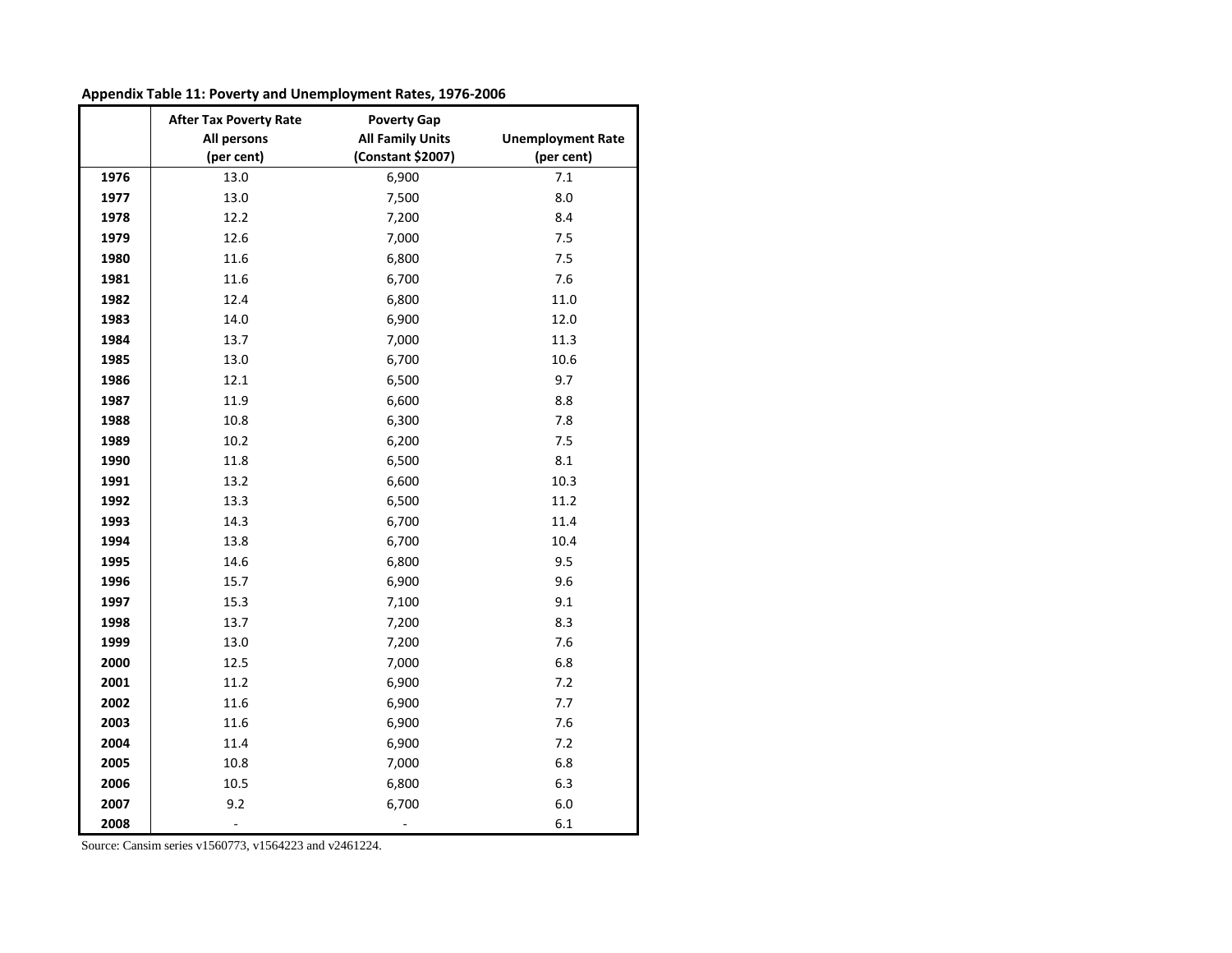#### **Appendix Table 12: Insolvencies in Canada, 2008Q1, 2008Q4 and 2009Q1**

#### **Panel A: Total Insolvencies in Canada**

|                     |         |         |         |                     | % Change            | 12-Month Period Ending |           |          |  |
|---------------------|---------|---------|---------|---------------------|---------------------|------------------------|-----------|----------|--|
|                     | 2008Q1  | 2008Q4  | 2009Q1  | 2008Q1 to<br>2009Q1 | 2008Q4 to<br>2009Q1 | 3/31/2008              | 3/31/2009 | % Change |  |
| Total               | 28 168  | 33 785  | 37 339  | 32.6                | 10.5                | 109 622                | 132 405   | 20.8     |  |
| <b>Bankruptcies</b> | 22 1 25 | 26 4 36 | 28 972  | 30.9                | 9.6                 | 86 637                 | 103 621   | 19.6     |  |
| Proposals           | 6043    | 7 3 4 9 | 8 3 6 7 | 38.5                | 13.9                | 22 985                 | 28 7 84   | 25.2     |  |

#### **Panel B: Insolvencies Filed by Consumers in Canada**

|                     |         |        |         |                     | % Change            | 12-Month Period Ending |           |          |  |
|---------------------|---------|--------|---------|---------------------|---------------------|------------------------|-----------|----------|--|
|                     | 2008Q1  | 2008Q4 | 2009Q1  | 2008Q1 to<br>2009Q1 | 2008Q4 to<br>2009Q1 | 3/31/2008              | 3/31/2009 | % Change |  |
| <b>Total</b>        | 26 14 6 | 31 997 | 35 543  | 35.9                | 11.1                | 102 087                | 125 186   | 22.6     |  |
| <b>Bankruptcies</b> | 20 4 66 | 24 956 | 27 542  | 34.6                | 10.4                | 80 430                 | 97 686    | 21.5     |  |
| Proposals           | 5680    | 7 041  | 8 0 0 1 | 40.9                | 13.6                | 21 6 5 7               | 27 500    | Ζ.       |  |

#### **Panel C: Insolvencies Filed by Businesses in Canada**

|                     |        |        |        |                     | % Change            | 12-Month Period Ending |           |          |
|---------------------|--------|--------|--------|---------------------|---------------------|------------------------|-----------|----------|
|                     | 2008Q1 | 2008Q4 | 2009Q1 | 2008Q1 to<br>2009Q1 | 2008Q4 to<br>2009Q1 | 3/31/2008              | 3/31/2009 | % Change |
| <b>Total</b>        | 2022   | 1788   | 1796   | $-11.2$             | 0.4                 | 7 5 3 5                | 7 2 1 9   | $-4.2$   |
| <b>Bankruptcies</b> | 1659   | 1480   | 1 430  | $-13.8$             | $-3.4$              | 6 2 0 7                | 5935      | $-4.4$   |
| Proposals           | 363    | 308    | 366    | 0.8                 | 18.8                | 1328                   | 1 284     | $-3.3$   |

#### **Definitions**

Consumer: An individual with more than 50 percent of total liabilities related to consumer goods and services.

Business: Any commercial entity or organization other than an individual, or an individual who has incurred 50 percent or more of total liabilities as a result of operating a business. Bankruptcy: The state of a consumer or a business that has made an assignment in bankruptcy or against whom a bankruptcy order has been made.

Proposal: An offer to creditors to settle debts under conditions other than the existing terms. A proposal is a formal agreement under the Bankruptcy and Insolvency Act.

**Source**: Office of the Superintendent of Bankruptcy Canada, http://www.ic.gc.ca/eic/site/bsf-osb.nsf/eng/br02224.html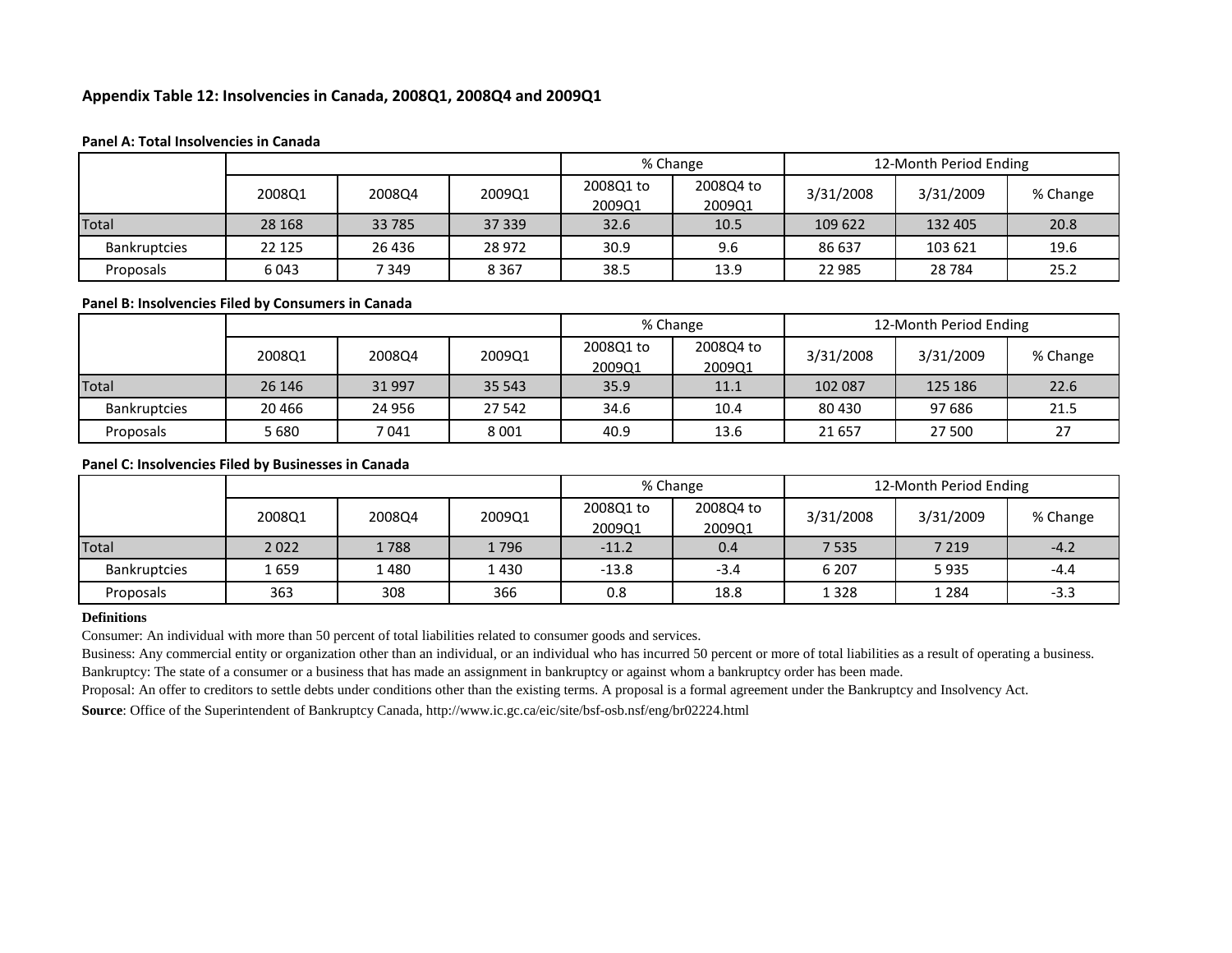|                   | <b>Total assets</b><br>(\$Million) | Non-financial<br>assets<br>(\$Million) | <b>Financial</b><br>assets<br>(\$Million) | <b>Liabilities</b><br>(\$Million) | Net worth<br>(\$Million) | Net worth<br>per capita<br>(\$) |  |  |  |  |  |
|-------------------|------------------------------------|----------------------------------------|-------------------------------------------|-----------------------------------|--------------------------|---------------------------------|--|--|--|--|--|
| 2007 l            | 6,761,462                          | 2,861,096                              | 3,900,366                                 | 1,146,706                         | 5,614,756                | 171,509                         |  |  |  |  |  |
| 2007 II           | 6,915,923                          | 2,945,500                              | 3,970,423                                 | 1,179,922                         | 5,736,001                | 174,791                         |  |  |  |  |  |
| <b>2007 III</b>   | 7,037,273                          | 3,001,149                              | 4,036,124                                 | 1,209,736                         | 5,827,537                | 176,982                         |  |  |  |  |  |
| <b>2007 IV</b>    | 7,064,716                          | 3,037,767                              | 4,026,949                                 | 1,234,700                         | 5,830,016                | 176,418                         |  |  |  |  |  |
| 2008 <sub>I</sub> | 7,091,343                          | 3,082,219                              | 4,009,124                                 | 1,255,907                         | 5,835,436                | 176,281                         |  |  |  |  |  |
| 2008 II           | 7,258,427                          | 3,138,472                              | 4,119,955                                 | 1,294,475                         | 5,963,952                | 179,715                         |  |  |  |  |  |
| <b>2008 III</b>   | 7,110,147                          | 3,196,010                              | 3,914,137                                 | 1,320,836                         | 5,789,311                | 173,794                         |  |  |  |  |  |
| 2008 IV           | 6,872,045                          | 3,175,499                              | 3,696,546                                 | 1,346,353                         | 5,525,692                | 165,236                         |  |  |  |  |  |
| 2009 l            | 6,813,223                          | 3,149,515                              | 3,663,708                                 | 1,359,487                         | 5,453,736                | 162,775                         |  |  |  |  |  |
|                   | Per cent Change                    |                                        |                                           |                                   |                          |                                 |  |  |  |  |  |
| 2008Q2 to 2008Q3  | $-2.0$                             | 1.8                                    | $-5.0$                                    | 2.0                               | $-2.9$                   | $-3.3$                          |  |  |  |  |  |
| 2008Q3 to 2008Q4  | $-3.3$                             | $-0.6$                                 | $-5.6$                                    | 1.9                               | $-4.6$                   | $-4.9$                          |  |  |  |  |  |
| 2008Q4 to 2009Q1  | $-0.9$                             | $-0.8$                                 | $-0.9$                                    | 1.0                               | $-1.3$                   | $-1.5$                          |  |  |  |  |  |
| 2008Q2 to 2009Q1  | $-6.1$                             | 0.4                                    | $-11.1$                                   | 5.0                               | $-8.6$                   | $-9.4$                          |  |  |  |  |  |

**Appendix Table 13: Household Wealth, Liabilities and Net Worth, 2007Q1 to 2009Q1, Nominal dollars**

Source: Statistics Canada, National Balance Sheet Accounts: Data tables, catalogue number 13-022-X.